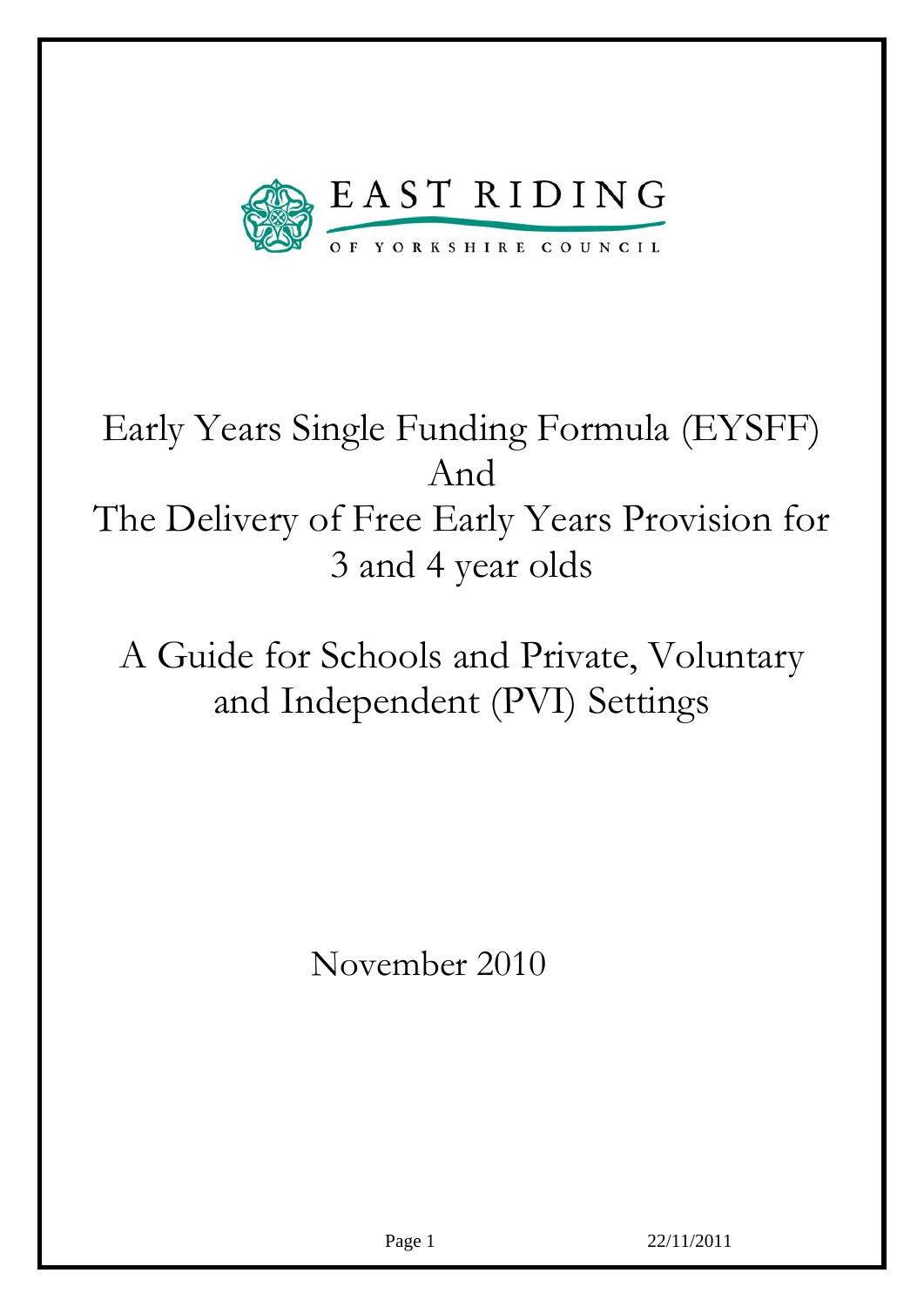| <b>Contents</b> | Page No |  |
|-----------------|---------|--|
|                 |         |  |

| Section 1  | Introduction to the Early Years Single Funding Formula  | 3         |
|------------|---------------------------------------------------------|-----------|
| Section 2  | Requirement                                             | 4         |
| Section 3  | Affordability                                           | 5         |
| Section 4  | <b>The Consultation Process</b>                         | $6 - 8$   |
| Section 5  | The Free Early Years Provision                          | $9-12$    |
| Section 6  | The Role of the Local Authority                         | 13        |
| Section 7  | Flexibility                                             | $14 - 15$ |
| Section 8  | Eligibility                                             | $16-17$   |
| Section 9  | Providers                                               | 18        |
| Section 10 | Appeals                                                 | 19        |
| Section 11 | <b>Quality</b>                                          | 20        |
| Section 12 | Application for places                                  | 21        |
| Section 13 | Funding and Payments for Schools and PVI Settings       | $22 - 25$ |
| Section 14 | Local Authority Agreement with Schools and PVI Settings |           |
|            | And School and PVI Setting Agreement with parents       | 26        |
| Section 15 | List of local providers $\&$ other useful information   | $27 - 28$ |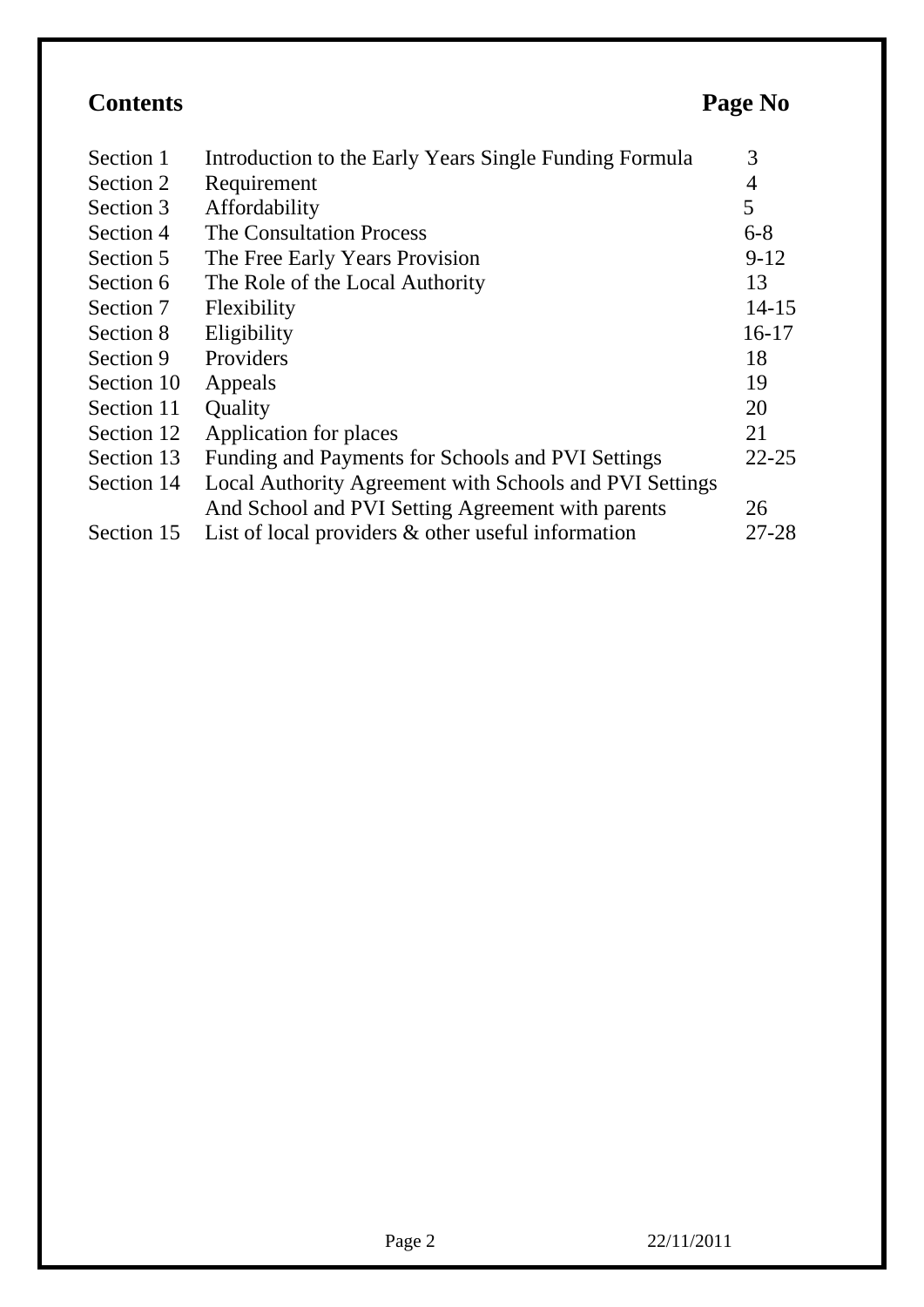## **Introduction to the Early Years Single Funding Formula**

Since April 2004 all 3 and 4 year olds in England have been entitled to part-time free early learning and childcare. From September 2010 the universal free entitlement is 15 hours per week, to be delivered flexibly. The new offer aims to improve child outcomes by increasing access to quality early years provision, and by helping parents to access the offer in a way that better supports them to balance work and family life – both of which are crucial to reducing the effects of child poverty.

This guide aims to raise the quality of this provision within the East Riding by responding to questions from Schools, PVI settings and parents during the lead up to implementation in September 2010.

#### **Number of Schools and PVI Settings in the East Riding of Yorkshire (approximate numbers)**

- Childminder 25
- Day nursery 51
- Pre school  $68$
- Independent 4
- Nursery classes 54
- Nursery schools 4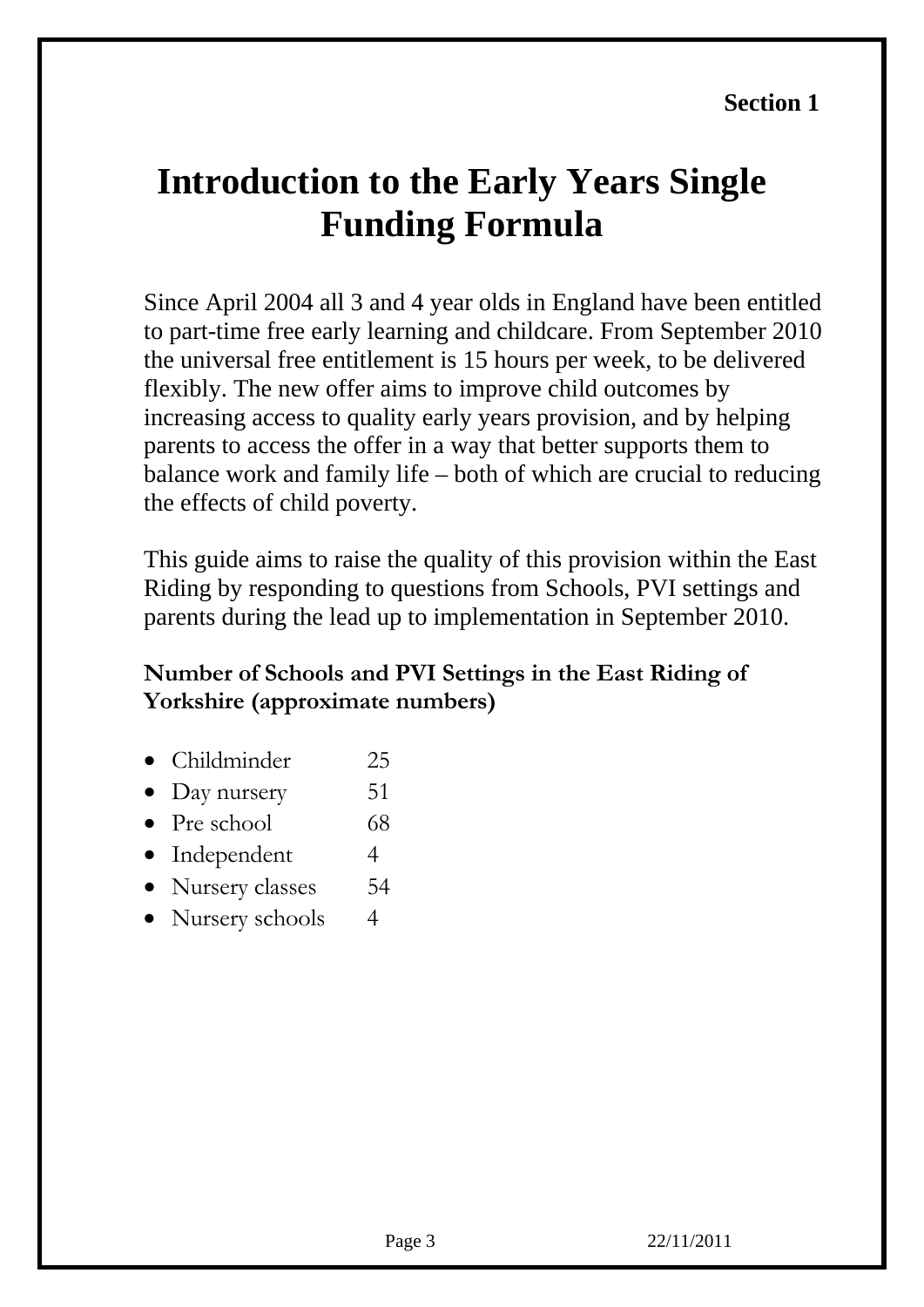**Section 2**

## **Requirement**

In June 2007 the Government announced that all Local Authorities (LAs) will be required to develop and use a single local formula – the Early Years Single Funding Formula (EYSFF) for funding early years provision in the maintained and the private, voluntary and independent (PVI) sectors from April 2010. This is to support the flexible extension and to address inconsistencies in how the offer is currently funded across maintained schools and PVI providers. The EYSFF aims to introduce a consistent method of distribution of funding across the sector based on common principles and a more transparent approach. The formula also aims to ensure that the funding fully reflects levels of participation and supports a fair playing field between different providers. The approach for local authorities to take was set out in a DCSF document- Implementing the Early Years Single Funding Formula – practical guidance July 2009.

As a result of some local authorities experiencing difficulties in devising a formula, the requirement to implement the formula was delayed a year to April 2011. Local authorities which were in a position to implement a formula from April 2010 where asked to submit an application to become a pathfinder authority. The East Riding of Yorkshire Council submitted a pathfinder application and was successful: this allowed an Early Years Single Funding Formula to be introduced from April 2010.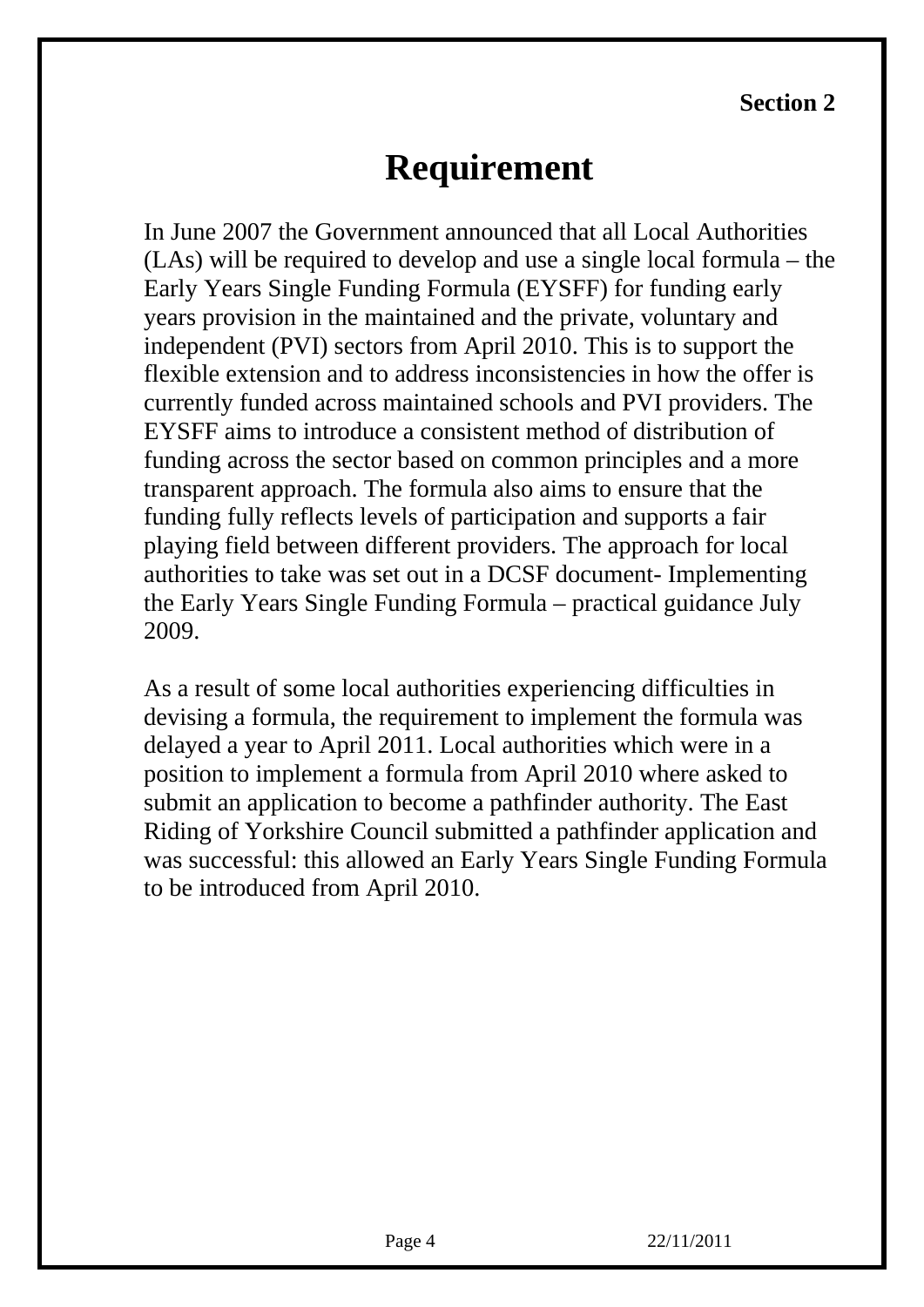**Section 3**

## **Affordability**

The key point in designing the EYSFF is affordability and ensuring that the Local Authority is able to meet its duty within given budgets. The funding comes from two sources, the Dedicated Schools Grant (DSG) and a Standards Fund Grant (1.10- Early Years: Extending and increasing the flexibility of the entitlement for 3 and 4 year olds). The most crucial constraints to designing this formula are:

- the funding available
- the uncertainty of the take up of the additional hours
- the prediction of future pupil numbers based on participation
- the unknown cost of future sustainability and flexibility
- the unknown cost of transitional protection

Funding levels referred to in this manual of guidance relate to 2010/11 and will need to be adjusted for future years, to reflect changes in Government funding priorities.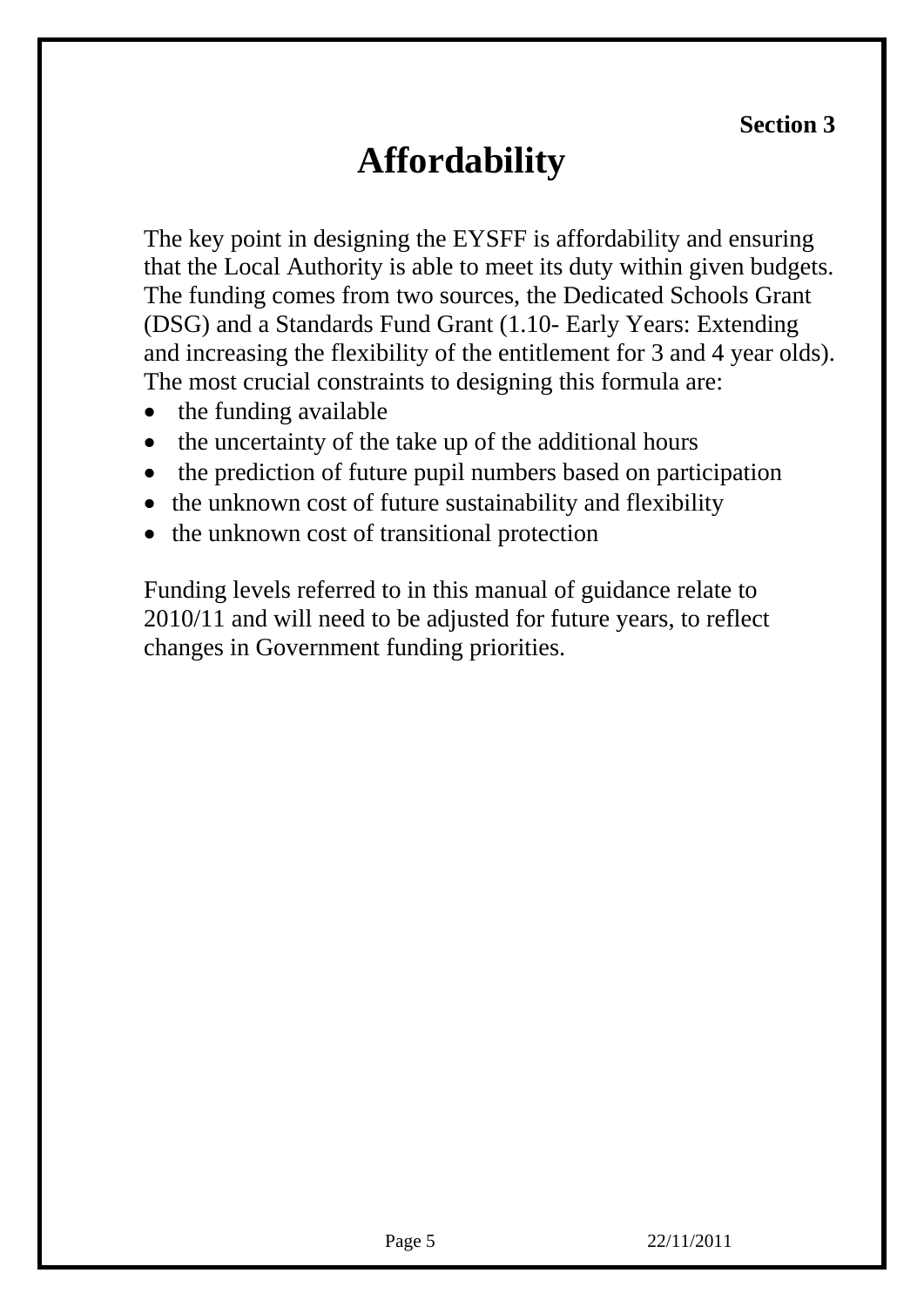## **The Consultation Process**

**4.1** Two seminars were held on 29 April 2009 for all PVI and Maintained settings that were affected by the changes. The consultation paper was distributed at these seminars so all settings could fully understand the reasoning behind the EYSFF and have an opportunity to ask questions.

All settings were invited to respond to the proposed consultation on the EYSFF Scheme for the East Riding in April 2009 by the deadline of 20 May 2009. The responses were collated and presented to the Schools Forum on 6 July 2009 where the proposals were agreed (See the Families Information Service Hub (FISH) website).

#### **Below is a summary of the agreed scheme**

- **4.2** You will be provided with an initial annual budget share before 1 April each year- See Appendix 1a for PVI settings and Appendix 1c for schools.
- **4.3** The pupil count dates will be the third Thursday in January, third Thursday in May and the first Thursday in October. *There will be no adjustment for pupils moving within a term.*
- **4.4** You will be required to provide an estimate of the pupil hours to be used in the calculation for the initial annual budget for the forthcoming financial year- see Appendix 2 for an example of the form you will be required to complete. The payment each term will be based on the estimate you provide at the start of the year. 50% will be paid to you at the beginning of each term and the other 50% after half term.
- **4.5** An adjustment will be made 3 times a year, in the term following the headcount for the Summer and Autumn Terms and before the 31 March for the Spring Term. This adjustment is between the estimated number of pupil hours (on your return mentioned in 4.4 above) and the actual pupil hours on the headcount forms- see Appendix 1b.

| ۰.<br>L<br>k. |
|---------------|
|---------------|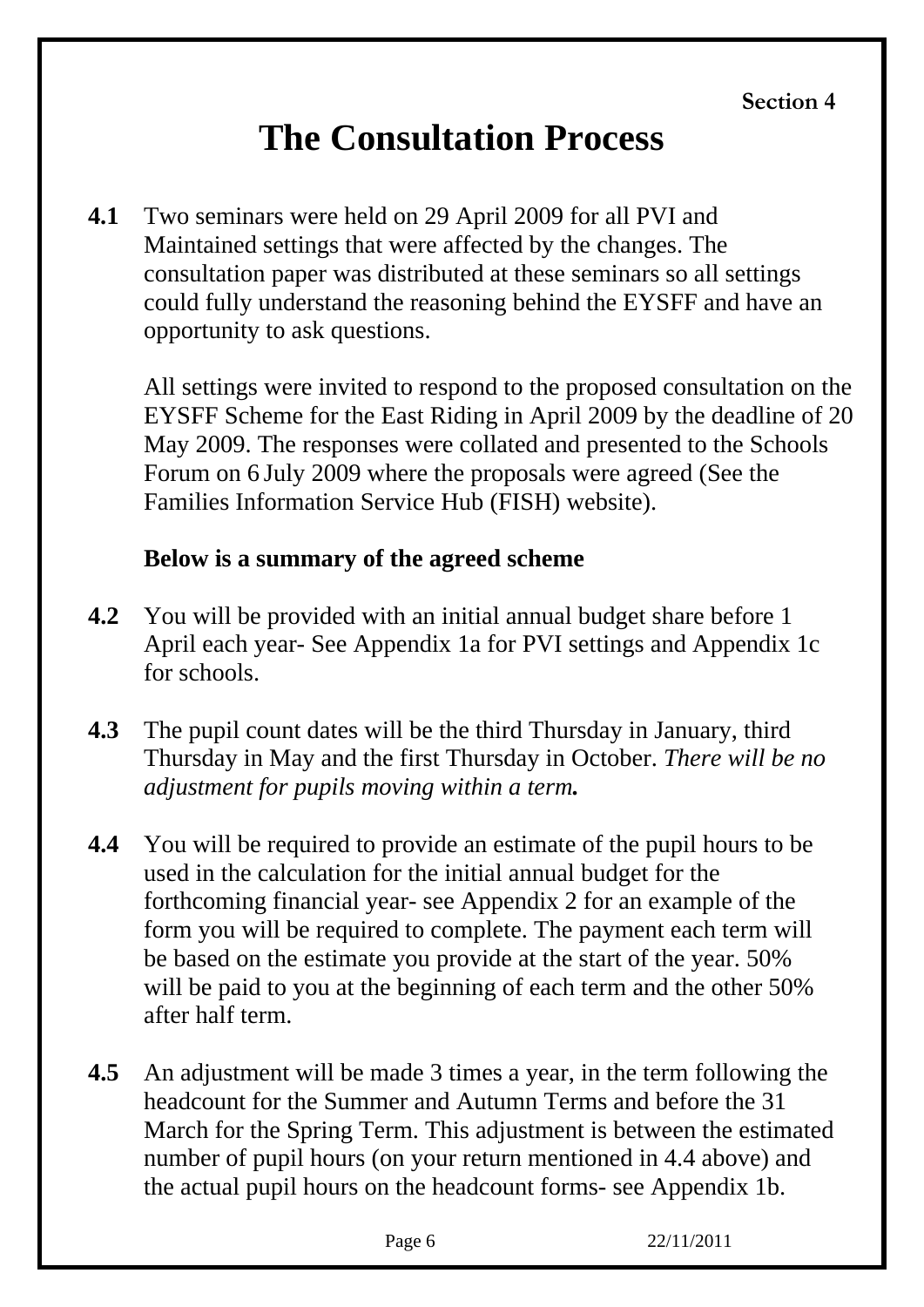**4.6** The rate per hour for 2010/11 has been agreed at: PVI settings and nursery schools £3.50 per hour Nursery classes  $\epsilon$  2.44 per hour Nursery schools block sum £90,000

Transitional protection will be available at 60% for 2010/11 and 30% for 2011/12. For schools this will be calculated by comparing the funding they would have received under the old formula and the new formula. For PVI settings forms EYF01 and EYF02 need to be completed on a termly basis if they want to apply, and sent to the Schools Management Accountant before the end of the financial year i.e. March. (Schools Finance, County Hall, Room BF61, HU17 9BA.)

- **4.7** PVI settings will receive disadvantaged pupil funding using the data from the January Early Years census and matching home postcodes of pupils to Index of Multiple Deprivation (IMD) score. If you qualify for this funding you will receive it in 3 equal instalments with the first payment each term- see Appendix 1a. Schools already receive disadvantaged pupil funding within their funding formula.
- **4.8** Quality Funding A contingency fund of £40,000 from the Standards Fund Grant will be made available as part of a support package for a limited number of settings to access statutory or other training/professional development.
- **4.9** Special Educational Needs Funding- This is through existing arrangements with support from Early Years Advisers and the Pre-School Learning Alliance.
- **4.10** Funding for Sustainability of £60,000 will be available across the East Riding. This funding can be applied for using the Exceptional Circumstances Funding form- See Appendix 6.
- **4.11** Flexibility Funding Funding for flexibility will be available through an application process. The application needs to include details on the extension to offer i.e. increase opening times, lunch time etc and a break down of the additional cost involved.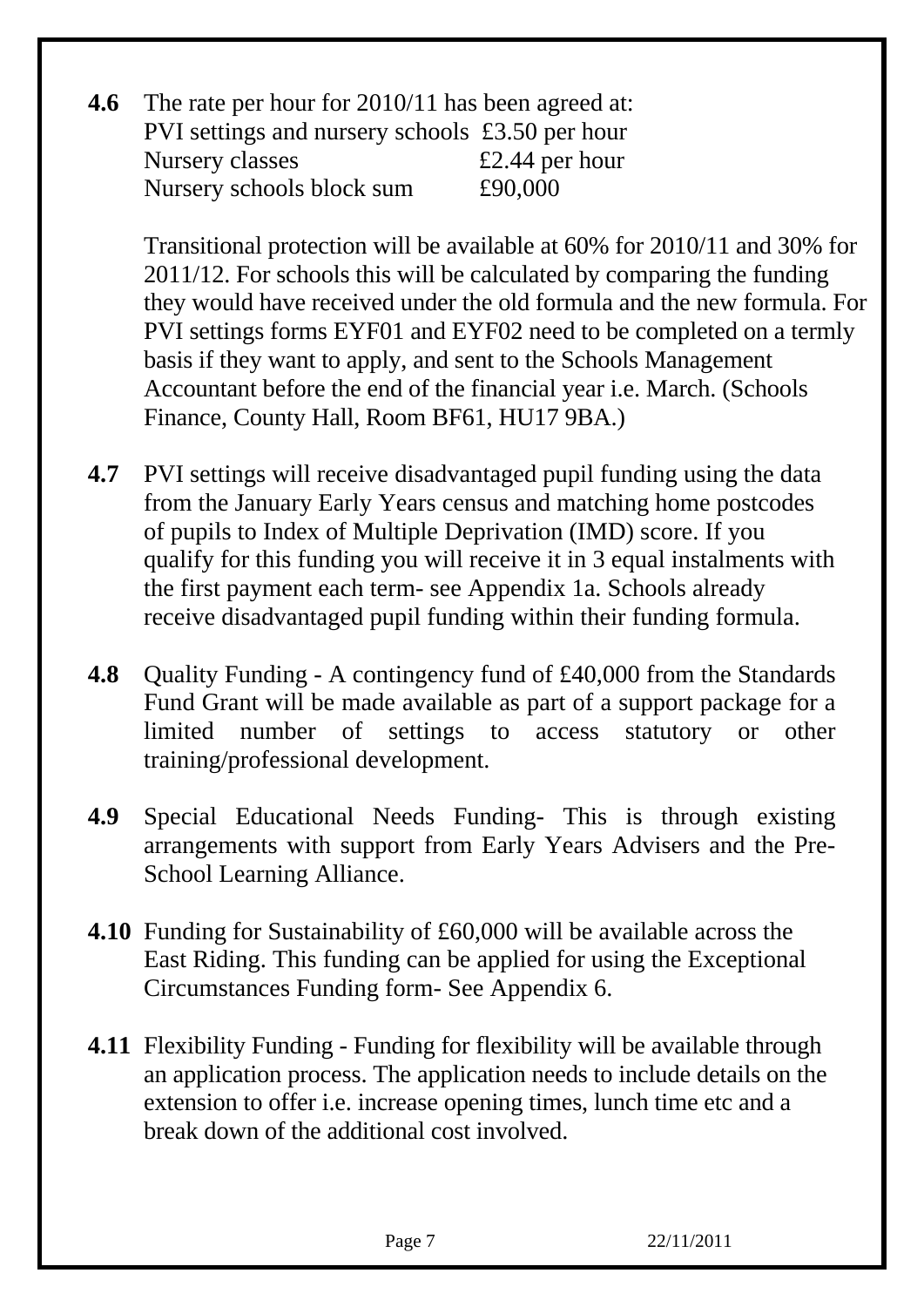**4.12** The formula will be reviewed during 2010/11 as the full impact of participation-led funding, flexibility, sustainability, disadvantaged pupils and quality become clear.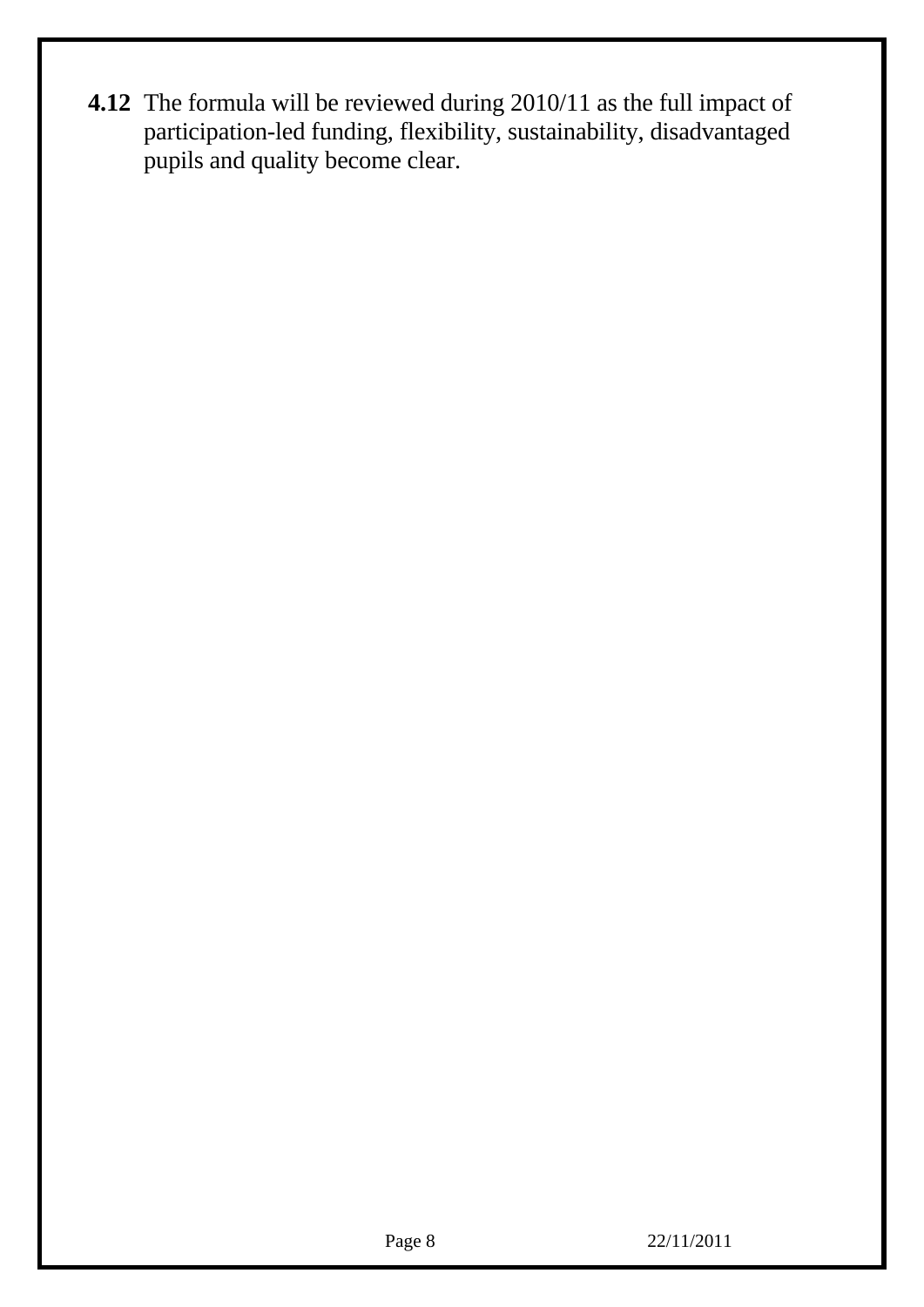# **The Free Early Years Provision**

#### **Funding Arrangements 5.1 Pupil count**

It is essential that all settings accurately record the number of hours a child takes per week. Based on the headcount week, this is the number of hours the setting will be funded for the term. Settings should establish Parental Agreements with parents, which will set out the hours and patterns of access to the free entitlement that the parent and provider have agreed to for a defined period. It should record whether a parent is taking up any part of the free entitlement with another provider.

The maximum number of hours that can be recorded is 15 hours.

Funding will not be deducted for children who leave immediately after the count, but it is expected that settings will take children who wish to start after the count, (where no funding is provided) without charge for the free early years provision, providing they still have an available place and providing the additional child does not trigger the need for additional staffing.

See 13.12 for the circumstances in which funding will be considered for a child starting after the headcount.

Staggered intakes – If a provider operates a system of staggered intakes a child should be inducted into a setting within 2 weeks. Both providers will be funded for this period of time. The provider of the pupils leaving the setting will need to apply for the funding by contacting the Schools Management Accountant on (01482) 394211.

|                                 | A child born in the period                        | Will become eligible for a free place                      |  |  |
|---------------------------------|---------------------------------------------------|------------------------------------------------------------|--|--|
|                                 | $1st$ April to 31 August                          | 1st September following the child's                        |  |  |
|                                 |                                                   | 3 <sup>rd</sup> birthday (Autumn <sup>*</sup> school term) |  |  |
|                                 | $1st$ September to $31st$ December                | $1st$ January following child's $3rd$                      |  |  |
|                                 |                                                   | birthday (Spring* school term)                             |  |  |
|                                 | 1 <sup>st</sup> January to 31 <sup>st</sup> March | $1st$ April following child's 3 <sup>rd</sup>              |  |  |
|                                 |                                                   | birthday (Summer* school term)                             |  |  |
| * based on a 3 term school year |                                                   |                                                            |  |  |

#### **5.2 Eligibility Dates for Early Years Funding**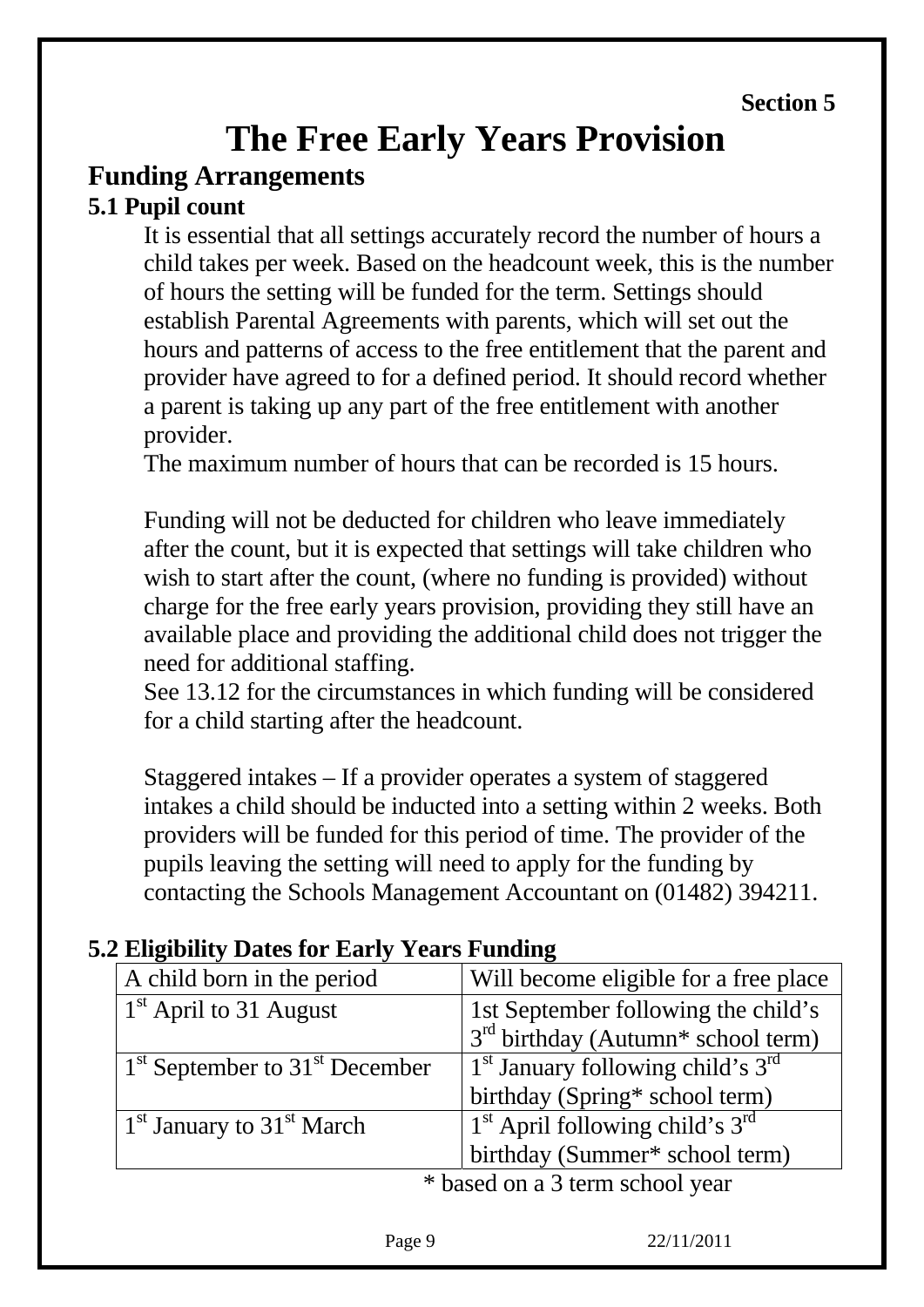### **5.3 Payment of the Grant to providers**

The payment terms are sent out to providers annually (as a guide refer to Appendix 1a). However if a provider finds itself in financial difficulties due to cash flow problems as a result of underestimating the number of hours to be funded in a term, compared to the headcount return, they can apply for an emergency advance by contacting finance on (01482) 394213 to initiate a payment.

#### **5.4 No top-up fees (Code of Practice pages 12 and 30)**

- Providers cannot levy a fee in respect of the free entitlement.
- Providers cannot make access to the free entitlement conditional on the payment of any charge.
- Providers are free to manage their business for wrap around care.
- Free hours that children receive must be clearly presented to parents as hours on the providers' billing documentation.
- Free hours must be shown as a nil charge rather than monetary 'discount' on bills.

| Example only                                                |        |
|-------------------------------------------------------------|--------|
| 15 hours a week – free entitlement                          | £0.00  |
| 10 hours a week $\omega$ chargeable rate (say £3.76 per hr) | £37.60 |
|                                                             |        |

Total hours in week 25, total to charge parent £37.60

#### **5.5 The Termly Headcount Dates**

These are the same for all providers and providers will be notified of the dates prior to the start of the year.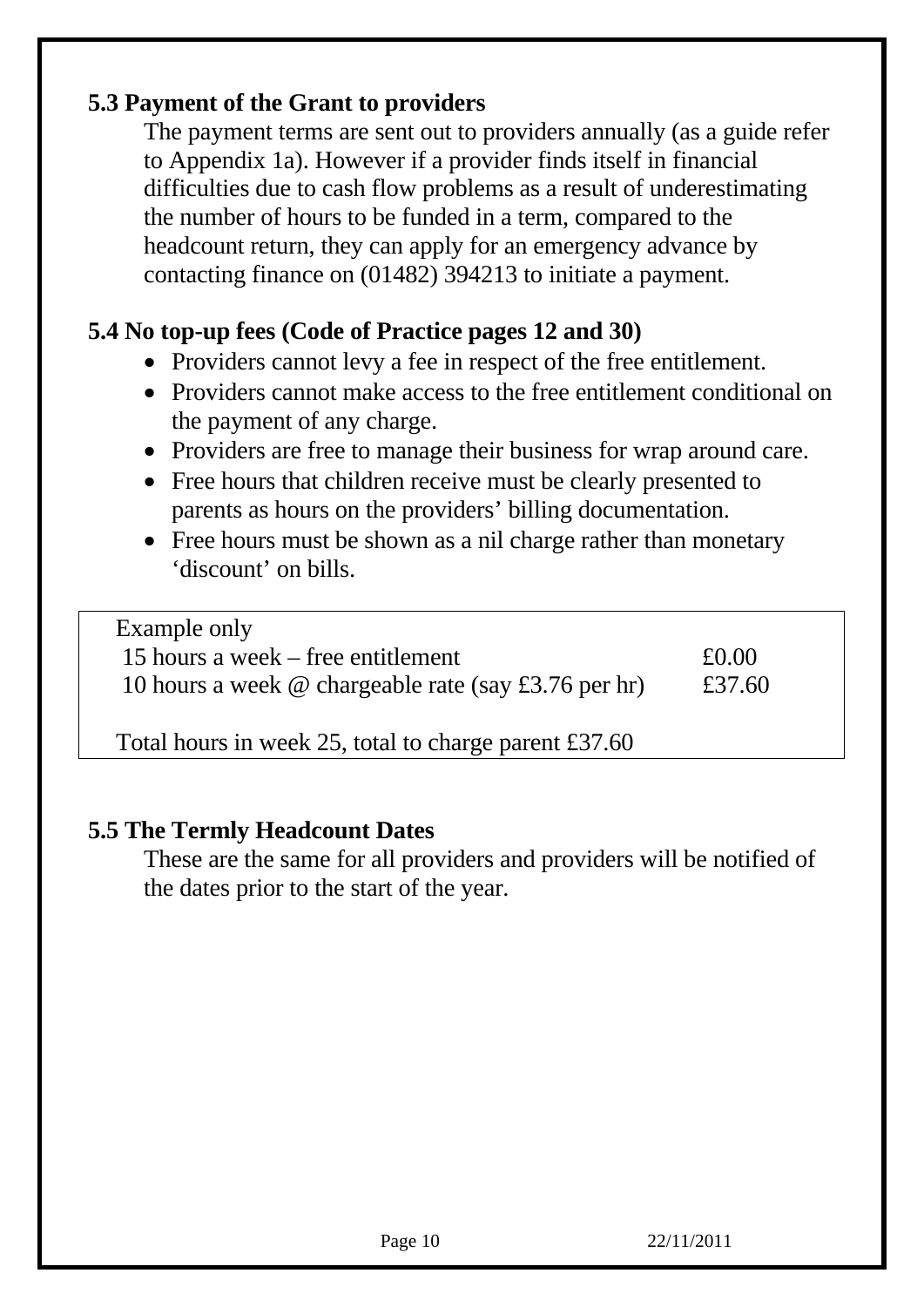## **The Free Early Years Provision Cont'd**

## **Additional Supplements**

### **5.6 Flexibility**

The extension of the free early year's provision to 15 hours for all three and four year olds and for that entitlement to be delivered more flexibly was implemented in September 2010. The funding for this is by way of a Standards Fund Grant, although this grant may be included within the Dedicated Schools Grant at some later date. Settings can use the application form (Appendix 7) to apply for flexibility funding. Schools are also asked to complete the Budget Adjustment Scenario Calculator to calculate any additional salary costs that are required.

The EYSFF has been designed to support measures to promote and incentivise flexible patterns of delivery by:

- Recognising and supporting the costs associated with delivering different patterns of provision e.g. delivering over a lunch time period or opening longer hours
- Incentivising settings to move away from sessional provision and deliver the entitlement in patterns that are more responsive to parental demand.

### **5.7 Deprivation funding**

Meeting the needs of deprived children is a key part of the Government's objective of narrowing the gap between children from different backgrounds. Settings that receive this funding should ensure it is used specifically for that objective.

### **5.8 Quality**

Evidence shows that the quality of staff is a key driver for improving children's outcomes and narrowing attainment gaps. EYSFF supports and promotes quality and encourages a culture of continuous improvement in the quality of provision.

#### **5.9 Sustainability**

The EYSFF must be based on participation levels. However this can cause financial difficulties especially in some rural areas where the sustainability of a particular setting would suffer. Settings can apply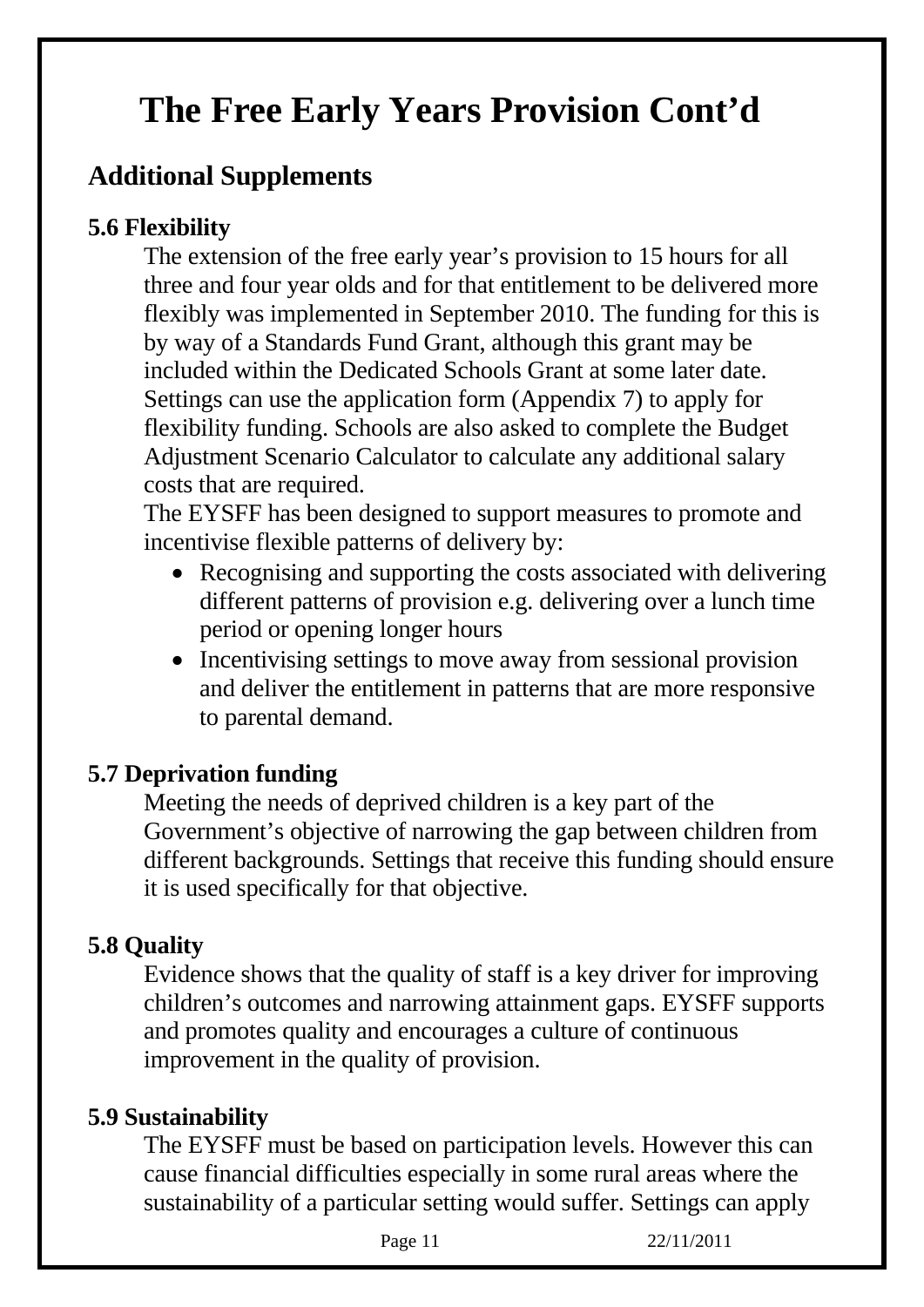by completing an Exceptional Circumstances Funding form (Appendix 6). In addition to this PVI settings would need to complete an EYF01 and/or an EYF02 form if applying for Exceptional Circumstances funding as a result of pupils leaving before the headcount date (Appendices 4 and 5).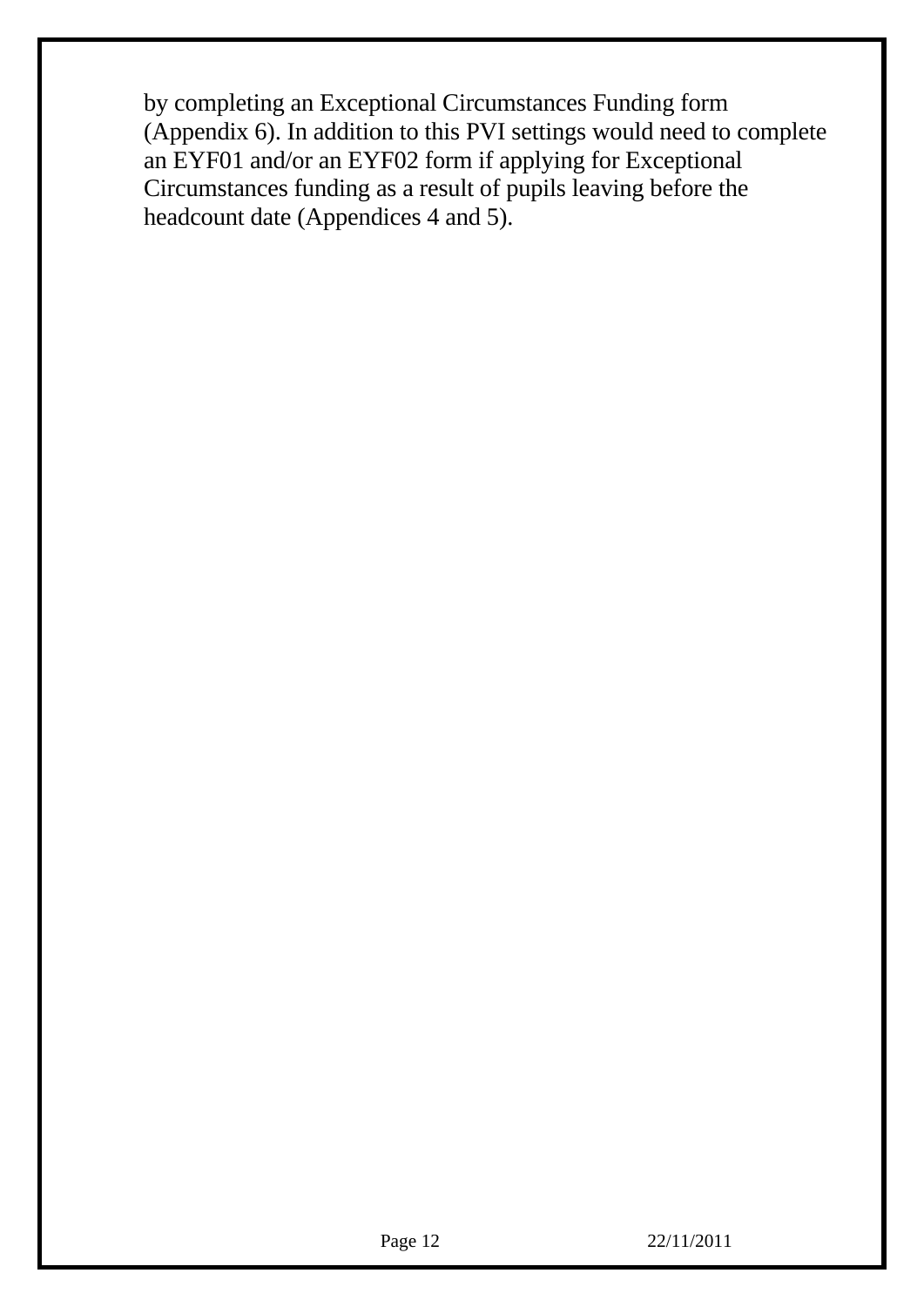## **The Role of the Local Authority**

- **6.1 What is the role of the East Riding of Yorkshire Council?**  Local Authorities should have regard to all of the following principles when planning and managing the delivery of the free entitlement:
	- The needs and best interest of the child should be paramount
	- The free entitlement must be provided completely free at the point of delivery
	- Local authorities should deliver the free entitlement in a way that balances their priorities around sufficiency, quality and accessibility
	- Local authorities and providers should consult with and listen to parents about how they want to access their flexible free entitlement.
	- The free entitlement should be delivered in a way that reflects parental demand as much as possible and gives parents choice about where and how they access their entitlement
	- Local authorities and providers should adopt an inclusive approach, promoting equality of opportunity, particularly to the most disadvantaged, looked after children and children with a disability or special educational needs

See Code of Practice page 10.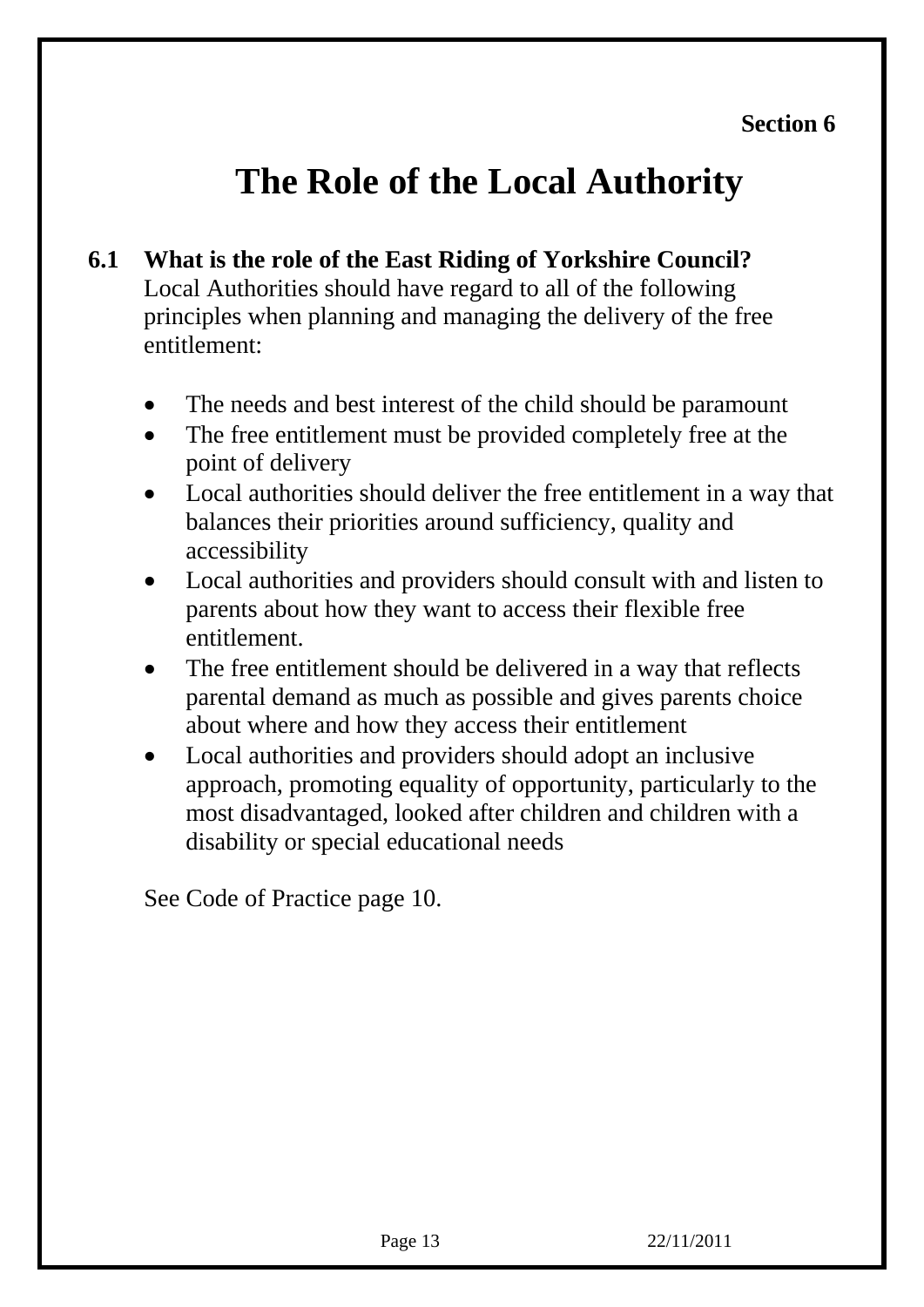## **Flexibility**

#### **7.1 What does flexibility mean?**

There is a national expectation that certain guaranteed models of access to the free entitlement should be available. See Code of Practice page 15.

Parents can expect at least 3 x 5 hours or 5 x 3 hour sessions per week (though not necessarily at the provider of choice).

Parents who wish to access fewer hours can access a maximum of 12.5 hours within 2 days.

Parental demand may differ so provision of the models above should not restrict greater flexibility beyond the guaranteed models.

Government guidelines set a national framework for delivery outside of which local authorities should not fund providers; See Code of Practice pages 12 and 17.

- No session longer than 10 hours
- No session shorter than 2.5 hours
- Not before 8am or after 6pm
- The full 15 hours over no fewer than 3 days (this would permit up to 12.5 hours over 2 days)
- A maximum 2 providers per child at any one time.
- A partnership with another group setting
- A partnership with a childminder

 Providers can set their own offer as long as they remain within these guidelines and consult parents about the pattern of flexibility on offer.

### **7.2 Can a setting insist that parents access all their free entitlement at a particular setting?**

No. See Code of Practice page 17.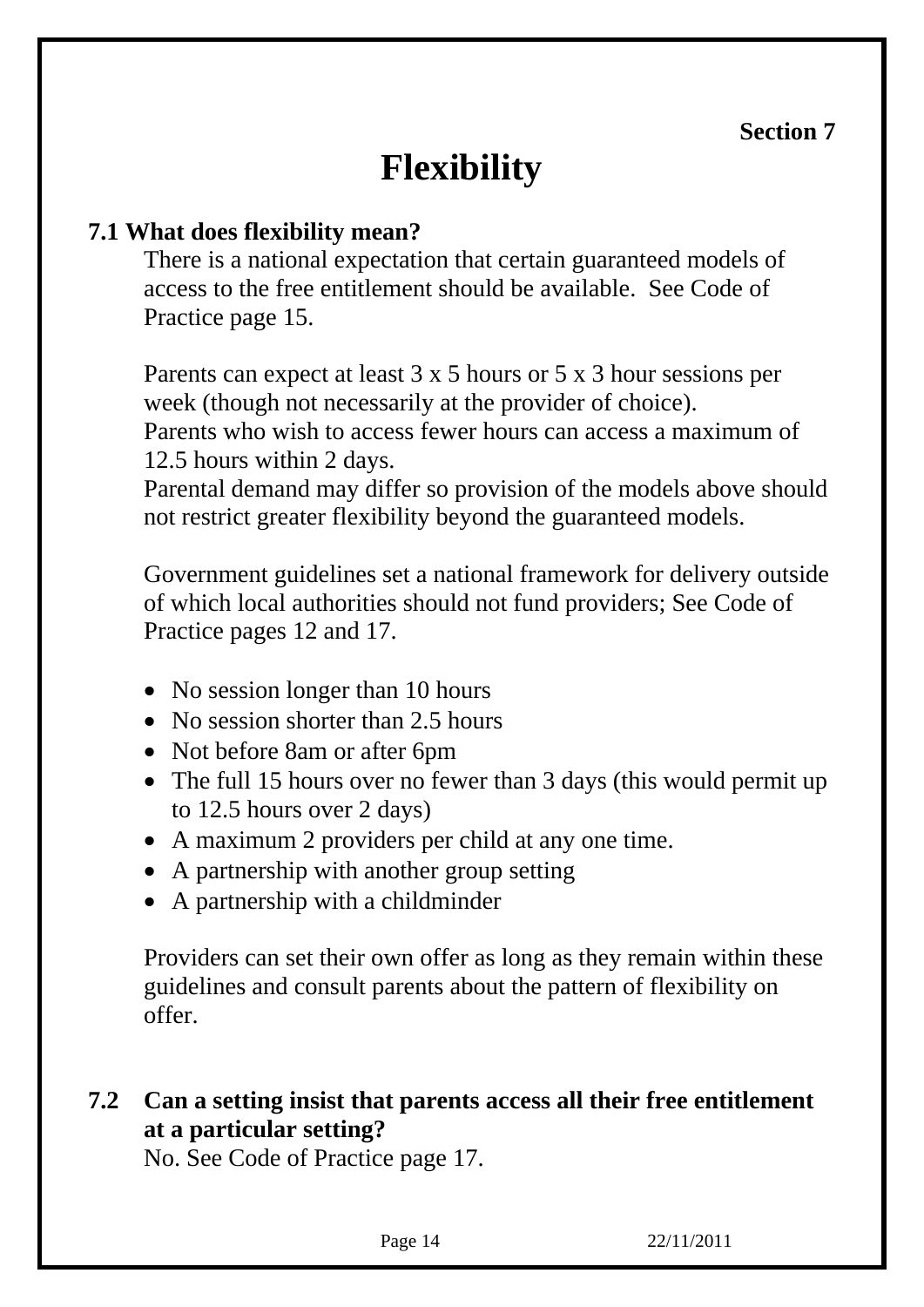### **7.3 What if a setting opens for less than 38 weeks or 15 hours per week?**

The Government recognises that some providers are not able to open for 15 hours a week or the full 38 weeks a year so may not be able to offer the full minimum free entitlement. Parents can choose a reduced entitlement at these providers if they wish but if the local authority has made the full entitlement available at a different provider the local authority is not obliged to offer the rest of the child's free entitlement elsewhere. Although they will attempt to broker local partnerships to enable parents to access their full entitlement. See Code of Practice page 13.

The local authority will only fund these providers for the weeks or hours they can deliver and should ensure parents who choose these settings are aware they will receive less than their full entitlement.

**7.4 What if a setting opens for more than 38 weeks per year?**  The Government expects local authorities to consider parental demand for a 'stretched' offer as part of their next Childcare Sufficiency Assessment. This is in preparation for enabling any parent who wants it, to access a stretched offer from September 2012. See Code of Practice page 6.

### **7.5 What if a parent uses 2 settings and only one of these is open for more than 38 weeks?**

Provision can be accessed across the full calendar year if required. The free entitlement for one year is 570 hours and this may be taken across the year as required where reasonably practicable but can't be squeezed into fewer than 38 weeks. Parents have to decide how many hours they wish to use at each setting.

### **7.6 Must a child with SEN attend all 15 hours?**

Where children with SEN, on advice of the local authority and provider, take up less than 15 hours, the local authority may consider fully funding this place to enable 'surplus' funding to be used to better support the child e.g. increased staffing ratios if no other funding is available. (This does not apply to children with SEN whose parents have chosen to access fewer hours.)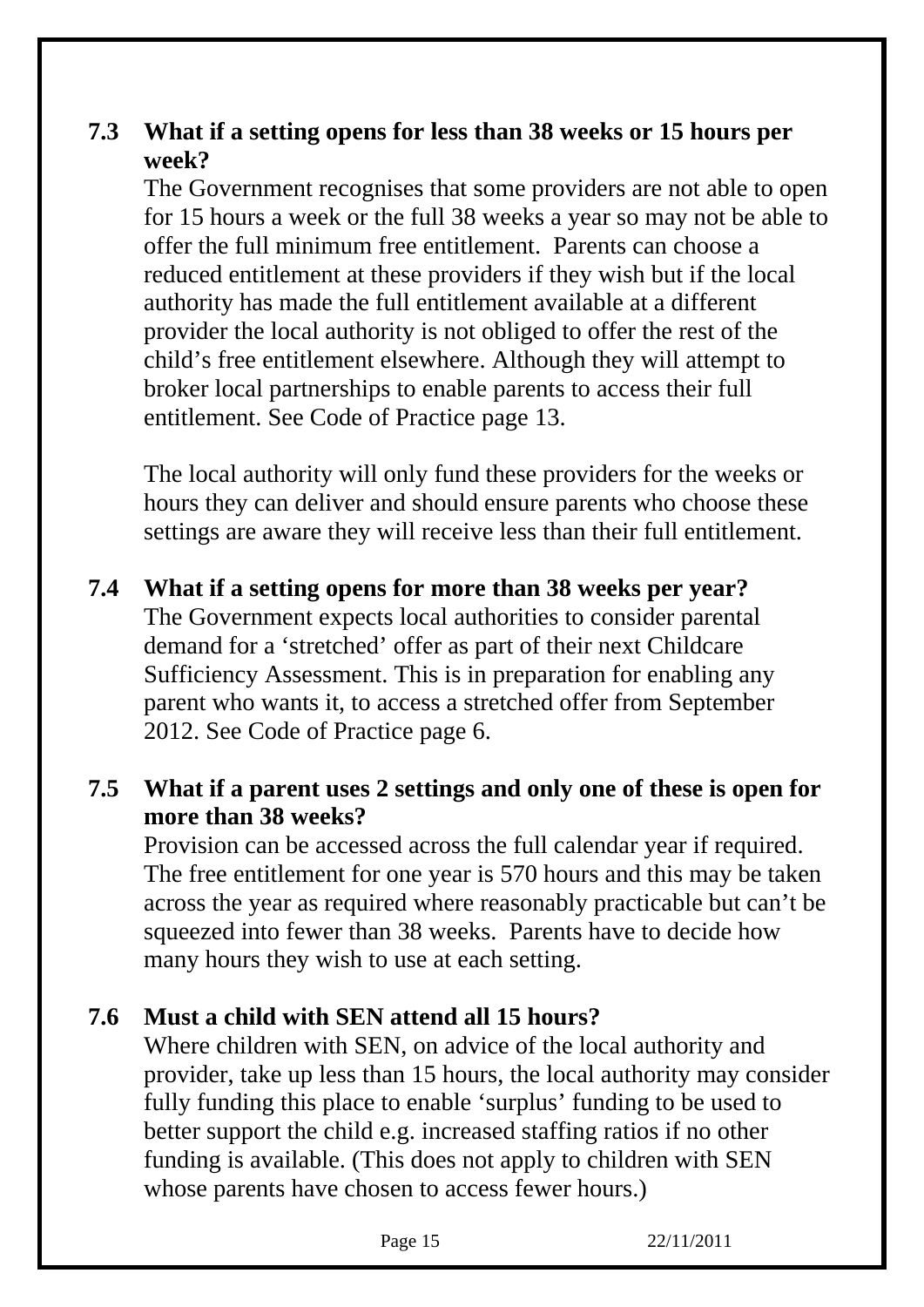# **Eligibility**

#### **8.1 How many providers can a parent access weekly?**

Parents can choose to access their 15 hours from up to two providers, which can be schools or PVI settings or a partnership of both.

#### **8.2 What is the maximum number of hours of free Childcare and Early Learning per day parents can expect to access?**  On any day a parent is eligible to 10 hours, however in schools this is unlikely to be available. Parents are allowed a maximum of 12.5 hours over two days.

### **8.3 Eligibility**

#### **Who is eligible for a free place?**

All children between the ages of 3 and 4 years. However settings should ensure that the free entitlement is sufficiently flexible and accessible to meet different families' needs in relation to their entitlement, particularly for:

- Children from low-income families
- Armed forces families
- Children with a disability and /or special needs
- Children from minority ethnic groups including gypsies/travellers, refugees and asylum seekers
- Looked after children
- Children from disadvantaged and socially excluded groups such as families with a parent who is homeless, a teenager, mentally ill, disabled, misusing substances, in prison or experiencing domestic violence.

If a child moves into the local authority from another country they are entitled to free early years provision on the same basis as any other child regardless of whether they have British citizenship.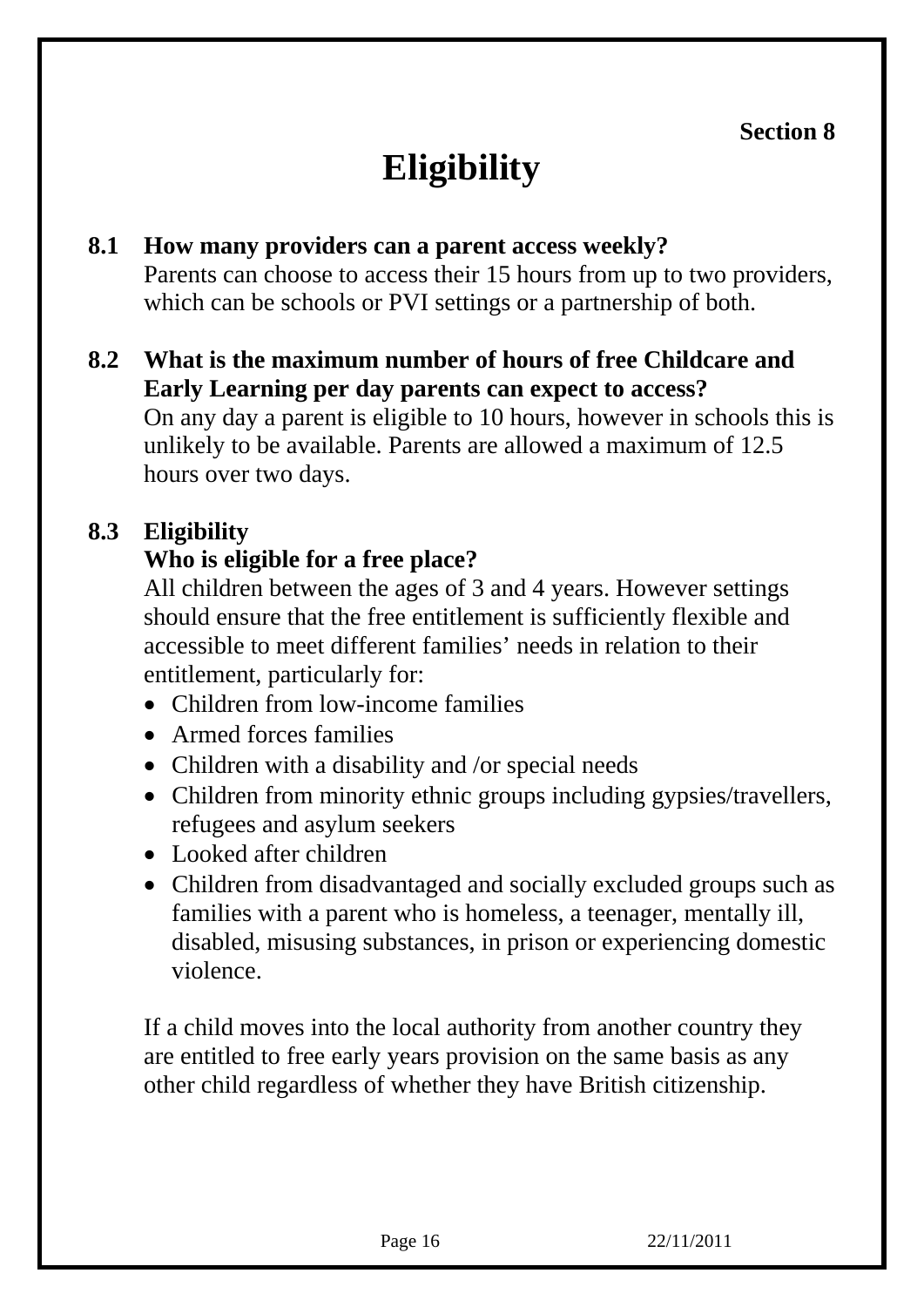### **8.4 When is a child eligible for a free place?**

See Code of Practice page 11 2.4 and 2.5. It is a settings responsibility to check details of each child including date of birth to ensure eligibility which may include sight of an original birth certificate.

Schools and PVI settings will be informed of the weeks the funding will cover prior to the start of the year.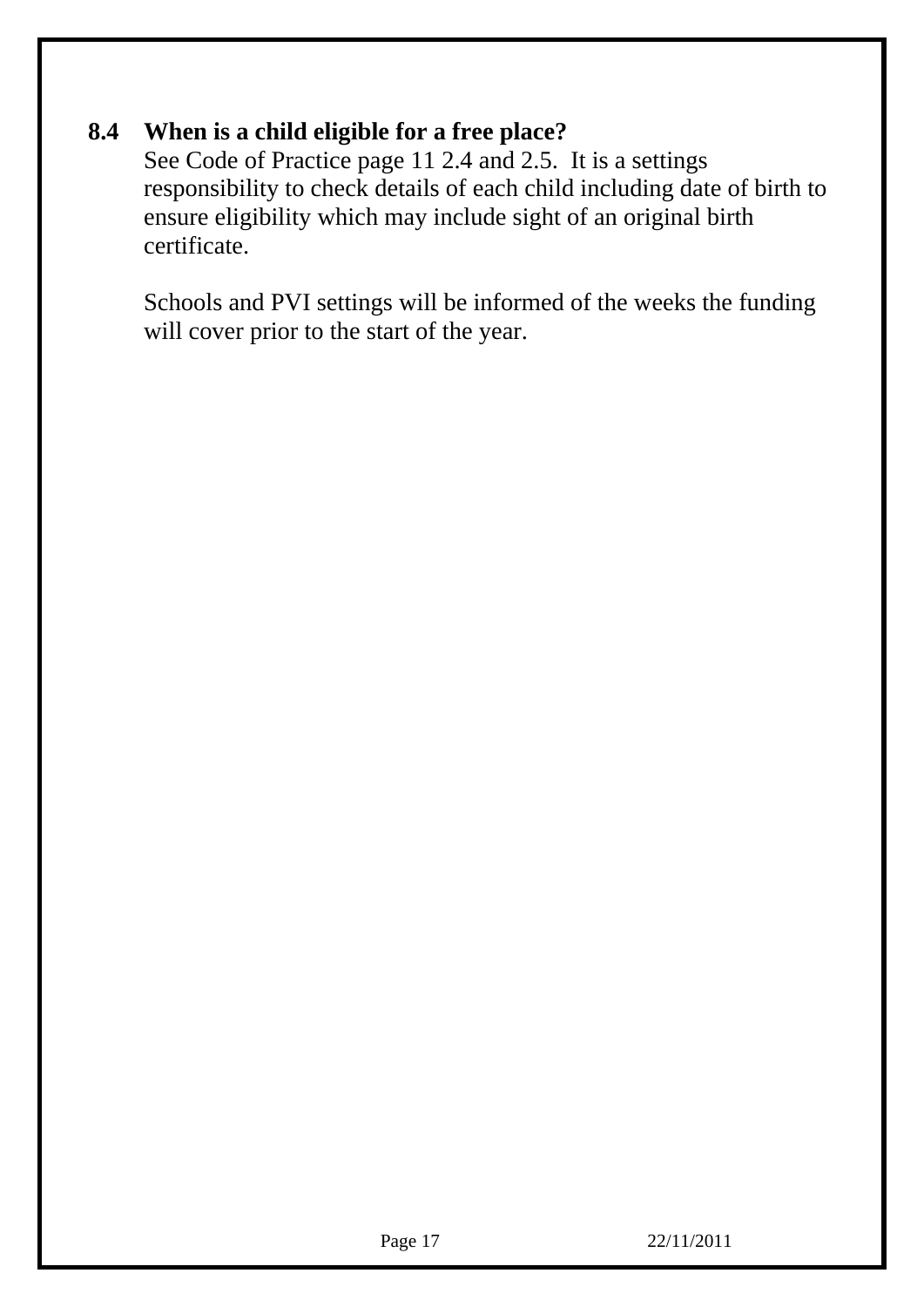## **Providers**

#### **9.1 Where can parents access their free early years provision?**

- Childminders (who are specifically accredited to offer free early years provision)
- Day Nurseries
- Foundation Stage Units in infant or primary schools
- Independent Schools
- Nursery Classes
- Nursery Schools
- Pre-schools and playgroups

### **9.2 If a parent chooses to split their free entitlement hours who will receive the funding?**

Parents can choose to split the 15 hours free entitlement across two PVI settings and the funding will be split pro rata.

However, if the parent uses 15 hours at a school and wants to use another PVI setting for additional hours the funding will go to the school and the parent will have to pay for the additional hours at the PVI setting.

If a parent uses for example, 9 hours at a school and a further 9 hours at a PVI setting, the school would receive funding for the full 9 hours the PVI setting would receive funding for 6 hours and the parent will be asked to pay for the remaining 3 hours.

If a child accesses free provision at two providers in different local authorities the local authorities will agree between themselves who will receive the funding.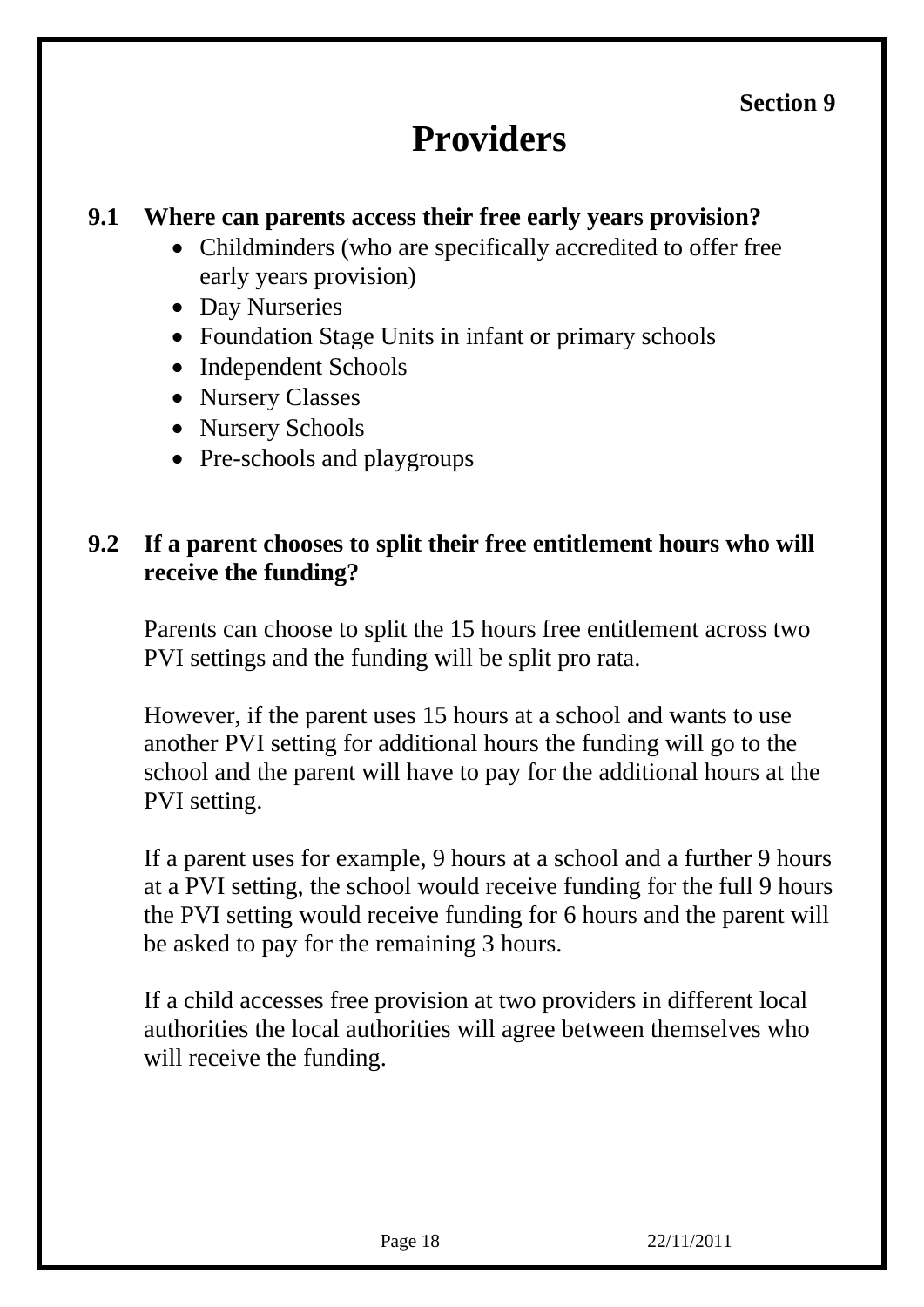## **Appeals**

#### **10.1 What is the procedure if a parent is not satisfied with the way that their child is receiving their free entitlement?**

The Headteacher or setting manager/leader should initially try to resolve the problem or complaint with the parent. If the problem or complaint cannot be resolved the concern should be raised with the School Governing Body or via the Families Information Service (FISH).

If the parent is still not satisfied, the problem or complaint can be escalated to the Early Years and Extended Services Manager or the Head of Inclusion Services.

If there are concerns that the school or PVI setting is not meeting statutory duties within the early years foundation stage, complaints should be made directly to Ofsted.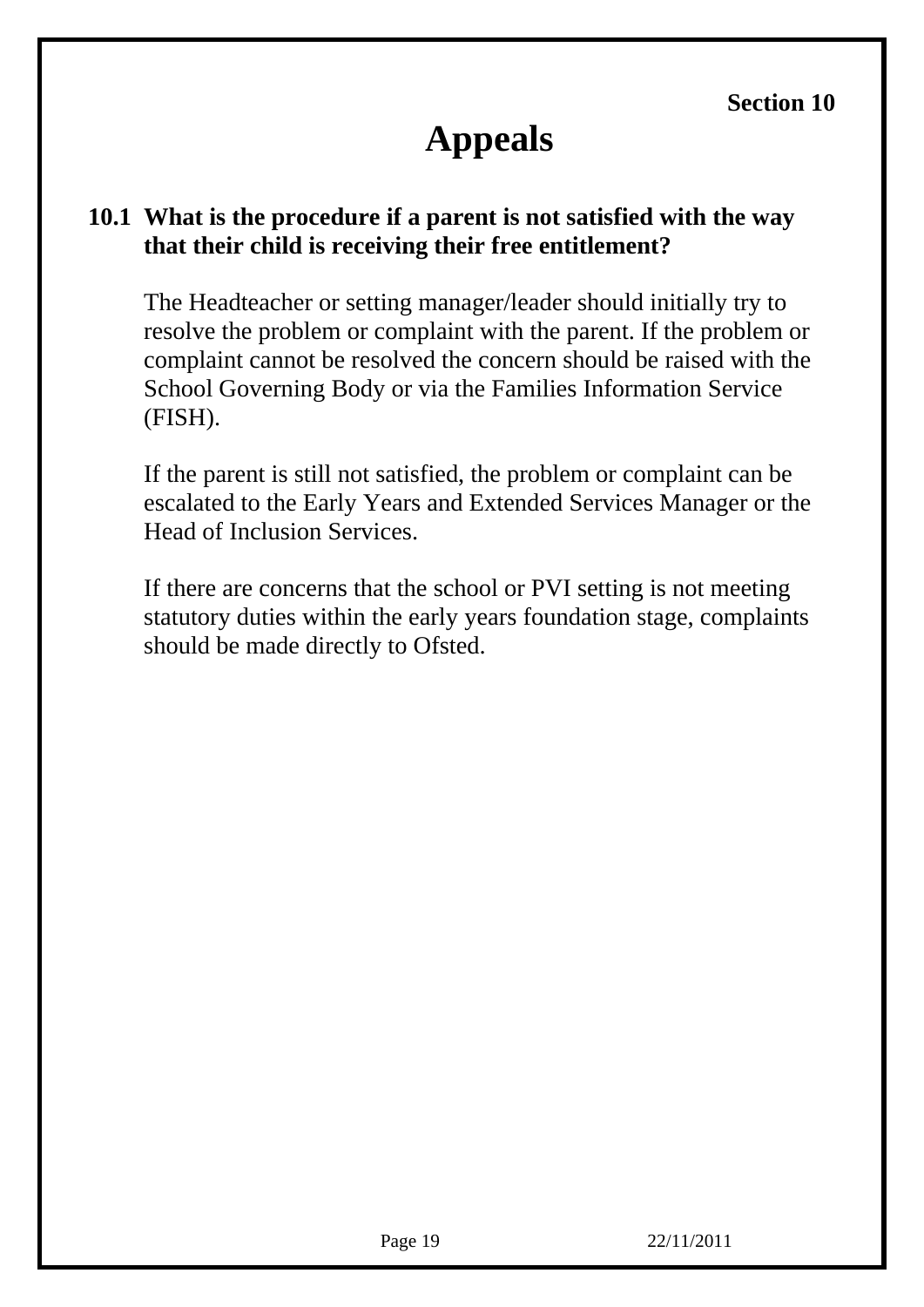# **Quality**

### **11.1 Are lunchtimes included in the Ofsted inspection?**

Regardless of whether lunchtimes are included in the free entitlement Ofsted will expect schools and settings to deliver EYFS seamlessly throughout the day and all children's needs to be considered and met.

### **11.2 What staffing is required across the lunchtime period?**

Schools and PVI settings are required to meet the welfare requirement of EYFS at all times.

#### **11.3 The East Riding's Emphasis on Quality.**

Within the East Riding there is an increasing emphasis of raising the quality of Early Years provision and prioritising support to those of lower quality that are delivering the free entitlement.

There are circumstances when the Early Years funding may be withdrawn from schools and PVI settings which are described in the Local Authority/Provider Agreements.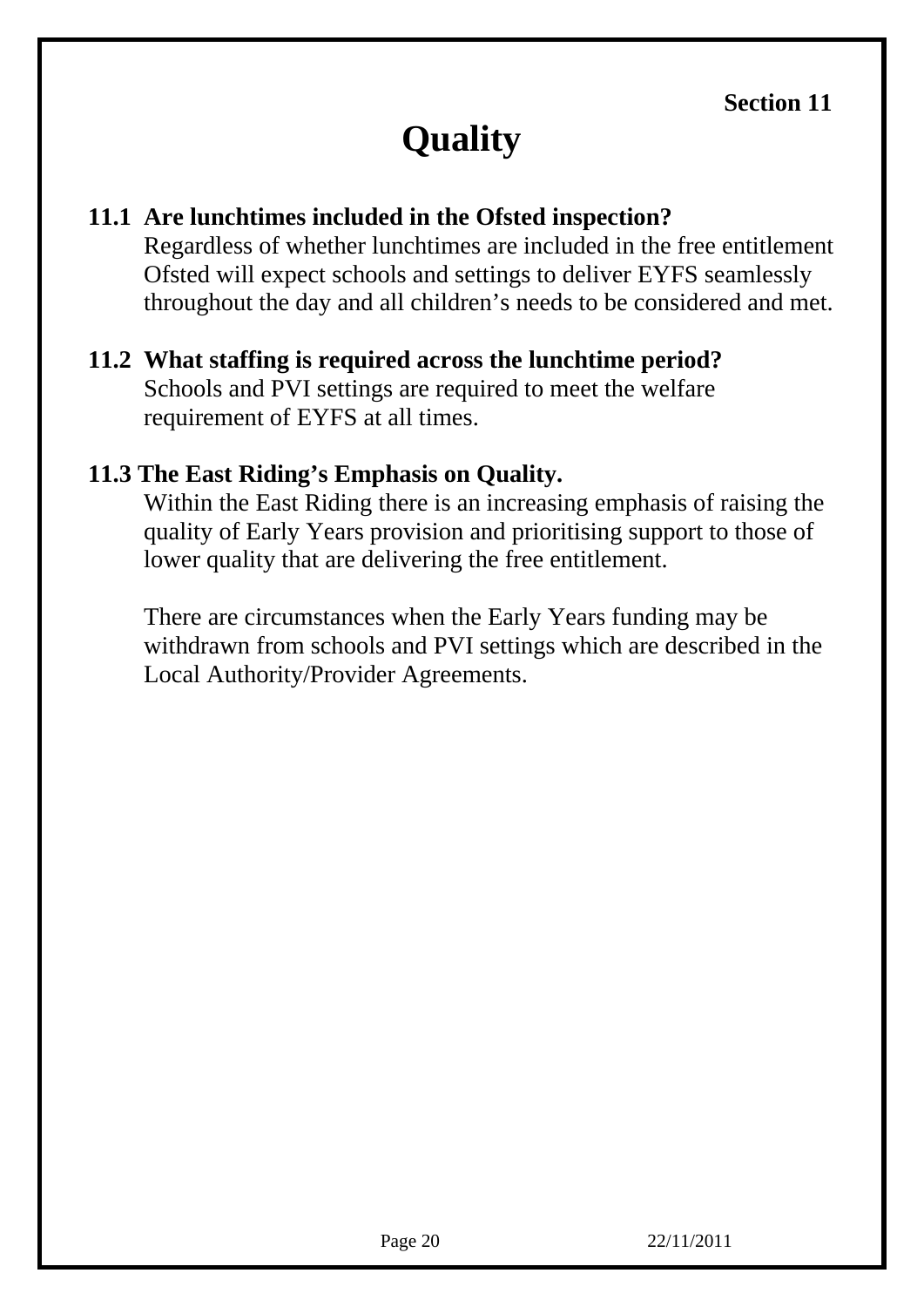# **Application for places**

#### **12.1 How do parents apply for places in schools?**

Parents must apply directly to the school of their choice. There is no right of appeal if a nursery place is not available.

#### **12.2 How do parents apply for places in PVI settings?**

Each setting has its own application system and may have a waiting list; so the earlier parents apply the more likely they are to get a place in the setting of their choice. There is no right of appeal if a place is not available.

#### **12.3 Does a child who accesses some or all of the 15 hours free entitlement in a school nursery automatically transfer to Reception class?**

No. A child's attendance at a nursery class does not guarantee admission to the school for primary education. See Code of Practice pages 48 and 49. Parents have to apply separately to the school via East Riding of Yorkshire Council's on line admission procedure.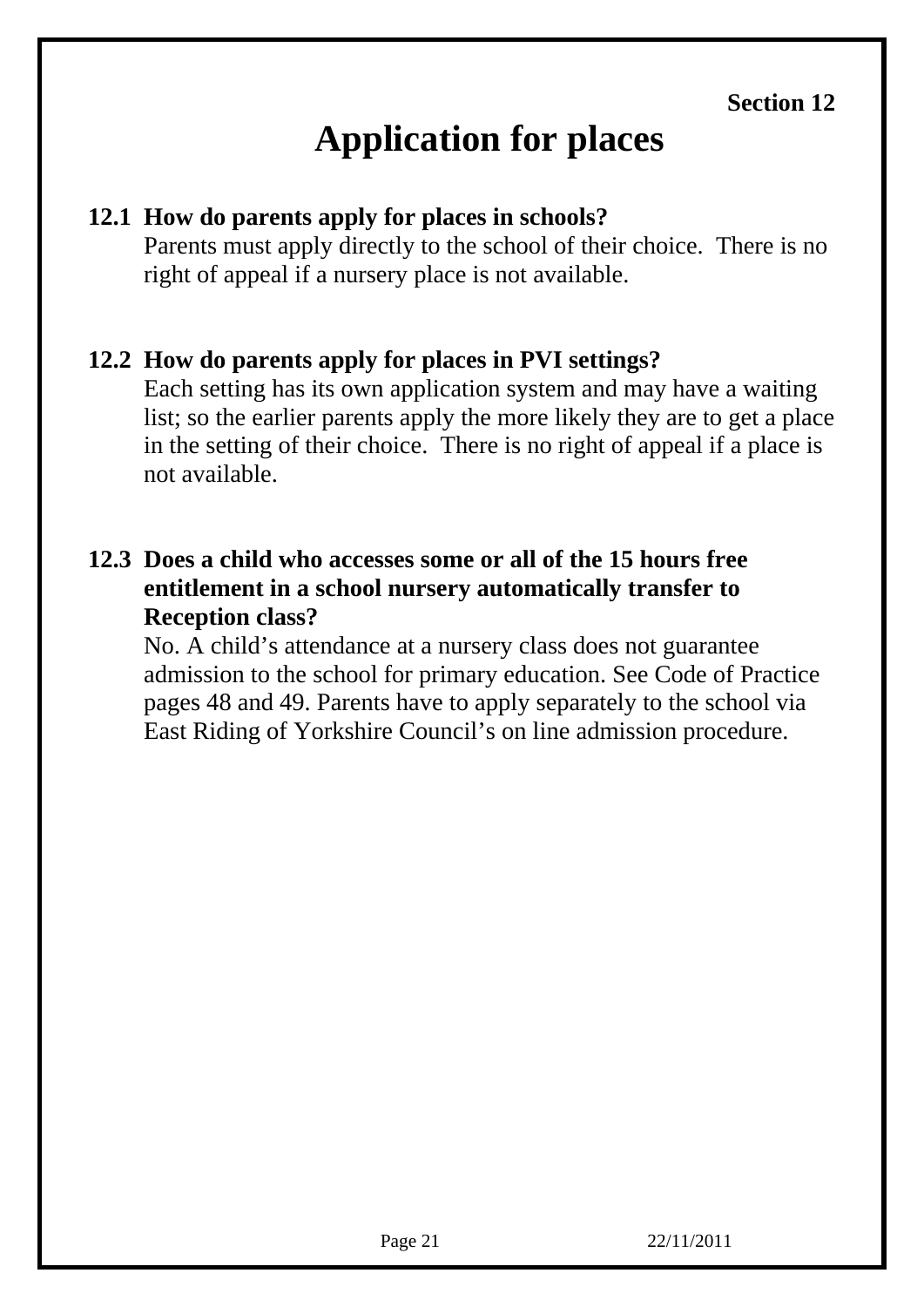## **Funding & Payments**

#### **13.1 Can Schools and PVI settings charges for meals?**

Schools and PVI settings can make a reasonable charge for meals provided to children during the day. However, the local authority is legally required to secure free early years provision, so schools and PVI settings cannot insist parents pay for a meal or childcare for the lunchtime period if that prevents a parent from taking up the free early year's provision.

For some parents, charges for meals may present a significant barrier, which in practice denies children access to the free early year's provision. Where children are accessing the free early years provision over the lunch period, any charge that a school and PVI setting makes for lunch should be agreed with the parent in advance, and parents should be given the option of providing a packed lunch if this would be more affordable.

#### **13.2 Are children entitled to a free school meal?**

No. They must be registered for full-time education to be eligible for free schools meals. See Code of Practice page 49. For children who when reaching statutory school age would be eligible for Free School Meals (FSM) flexibility funding may be used to support parents and providers.

#### **13.3 What if parents would like to purchase additional hours?**

Many parents choose to purchase additional hours at the same school and PVI setting where they access their free early year's provision. The rates which schools and PVI settings charge for their privately funded hours are a matter for the school and PVI setting to decide. Parents must be presented with a bill so that they can understand what hours they have accessed in relation to the free early year's provision and how any fees relate to additional services or hours.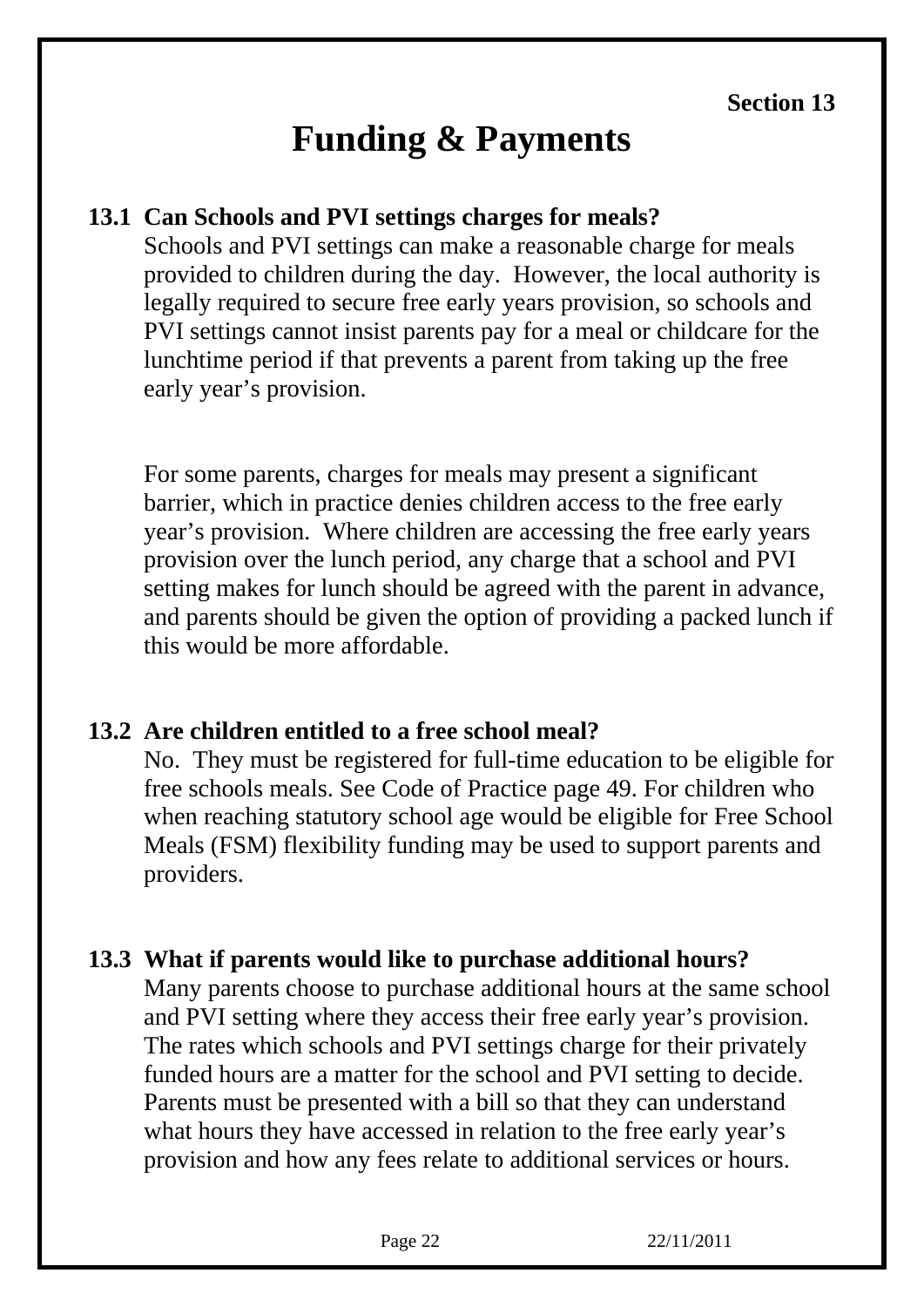### **13.4 Is there any additional funding to help schools and PVI settings move to more flexible provision?**

Flexibility funding is available to help schools and PVI settings that incur additional costs as a result of providing flexible provision. Funding is until August 2012 after which settings will have to generate sufficient income to make their pattern of delivery sustainable in the longer term. Flexibility funding should:

- Facilitate greater flexibility of provision so that parents have greater choice in how they use the free early year's provision.
- Preserve diversity and choice in market provision.
- Promote improvements in the quality of provision.
- Support effective and efficient distribution of resources at local level.
- Improve outcomes for disadvantaged children.
- Target areas where there is no other provision for 3 and 4 year olds.

Flexibility funding will be allocated to schools and PVI settings that can demonstrate they have responded to parental demand- see Appendix 7 & the FISH website.

#### **13.5 What does 'Free at the point of access' mean?**

Schools and PVI settings must not charge parents 'top-up' fees on free hours (this is the difference between what a school and PVI setting would normally charge and the funding they receive from the local authority).

No other fees may be charged in relation to the free early year's provision e.g. registration or uniform.

Parents should not be expected to pay up-front and be refunded at a later date, and if they want to access their free place only, they should be able to do so.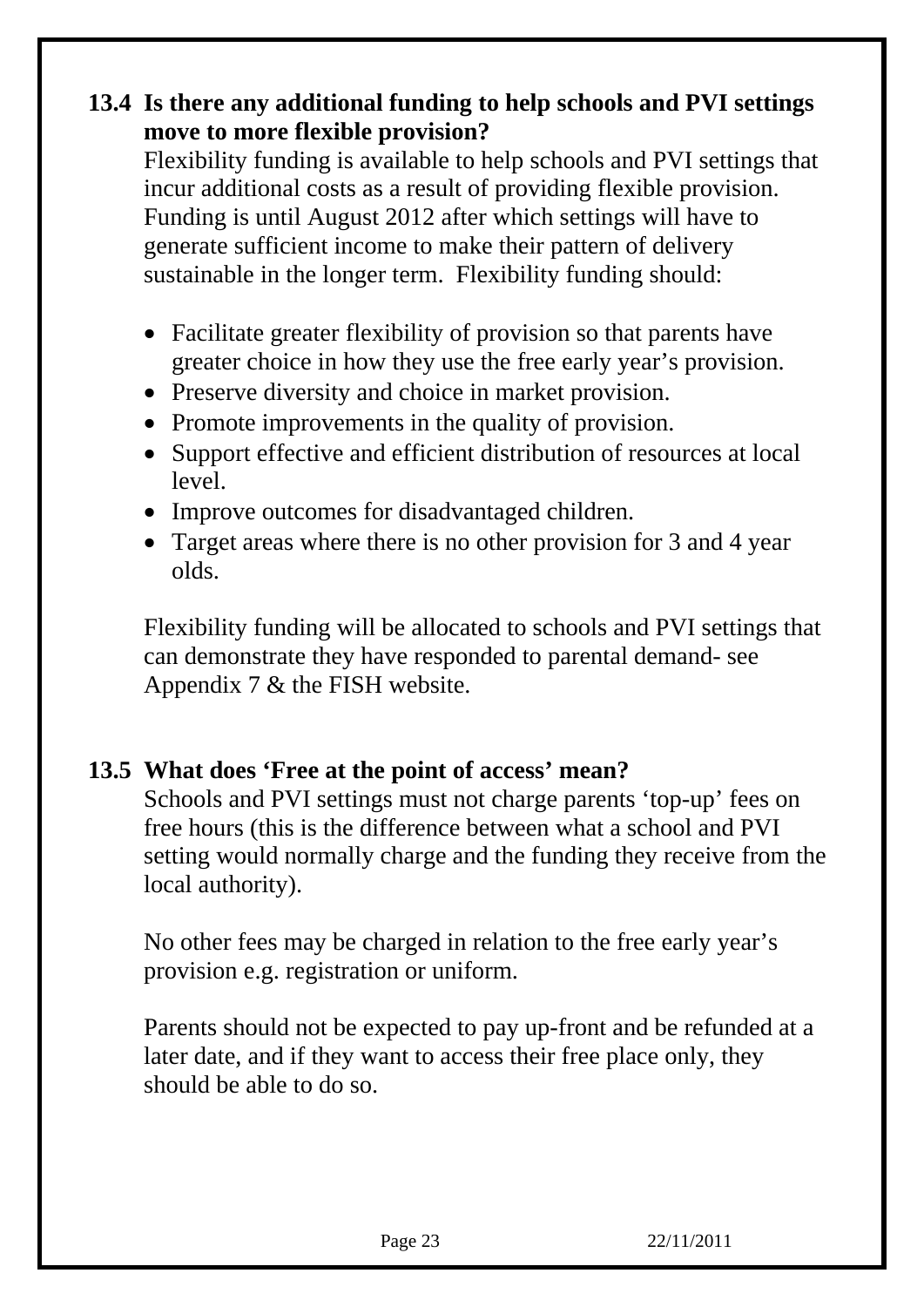#### **13.6 Will the local authority split funding if a child starts the autumn term in a PVI setting then transfers to a school?**

Where schools have a policy of staggered intakes the local authority will fund both the school and the setting for 2 weeks. PVI settings will need to contact the Schools Management Accountant to access this funding.

### **13.7 What if a setting closes for school closure days?**

The setting will be paid for any school closure days taken, up to a total of 5 days per school year.

**13.8 When will the school and PVI setting receive their funding?**  Schools and PVI settings are notified of their annual budget allocation and payment dates before the start of the financial year in March.

PVI settings can refer to Appendix 1a for an example of their budget share notification and payment dates for 2010/11.

## **13.9 What if a child is absent for a session or a short period?**

The local authority will not reclaim funding from schools and PVI settings if a child is absent for a short period, but will use its discretion where absence is recurring or for extended periods.

#### **13.10 Can a setting refuse to offer parents access to just their free entitlement if they only offer full-time day-care?**

Yes. Parents are entitled to 15 hours early years provision but not necessarily at the PVI setting of their choice. PVI settings cannot make parents pay for additional hours in order to access their free entitlement so PVI settings should make it explicit to parents when they request a placement that the free early years provision will be included as part of the day care. If a PVI setting cannot meet the parents request they should be directed to FISH for assistance in meeting their requirements.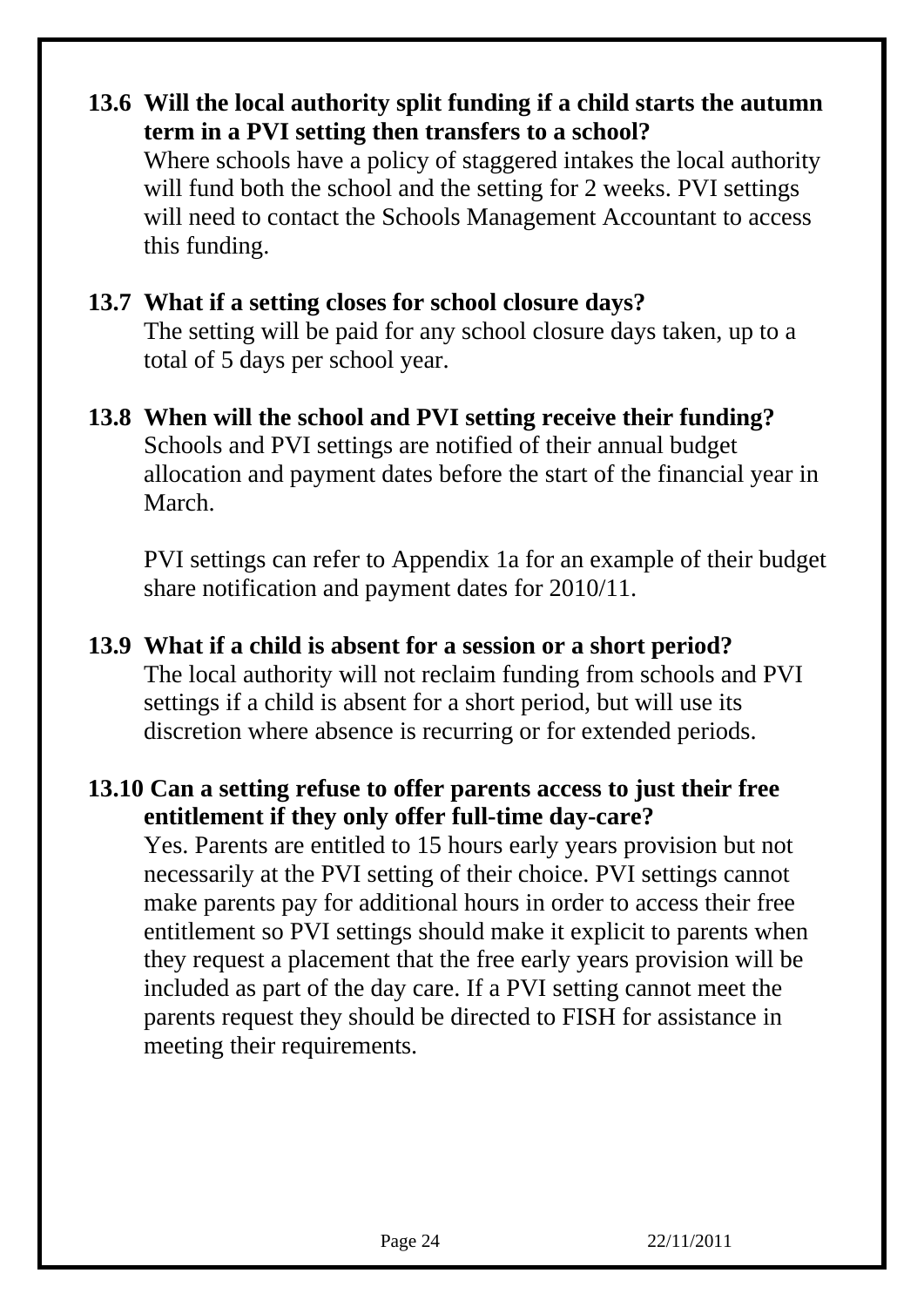#### **13.11 Why are postcodes so important?**

It is vitally important that schools and PVI settings record each child's postcode on the headcount form in January as postcodes in areas of deprivation (identified through the Index of Multiple Deprivation) attract disadvantaged pupil funding. Each PVI setting in receipt of disadvantaged pupil funding must produce an action plan which will be monitored by the Early Years Development Advisor.

#### **13.12 Exceptional Circumstances.**

Children starting after the headcount day and/or increases to hours will not be funded. The circumstances in which funding will be considered are as follows:

- Safeguarding Issues
- If the family leaves the area
- If the families circumstances change i.e. new job /unemployment
- Child with long term sickness
- To accommodate changing shift patterns
- Provision not appropriate to child's needs

See Code of Practice page 42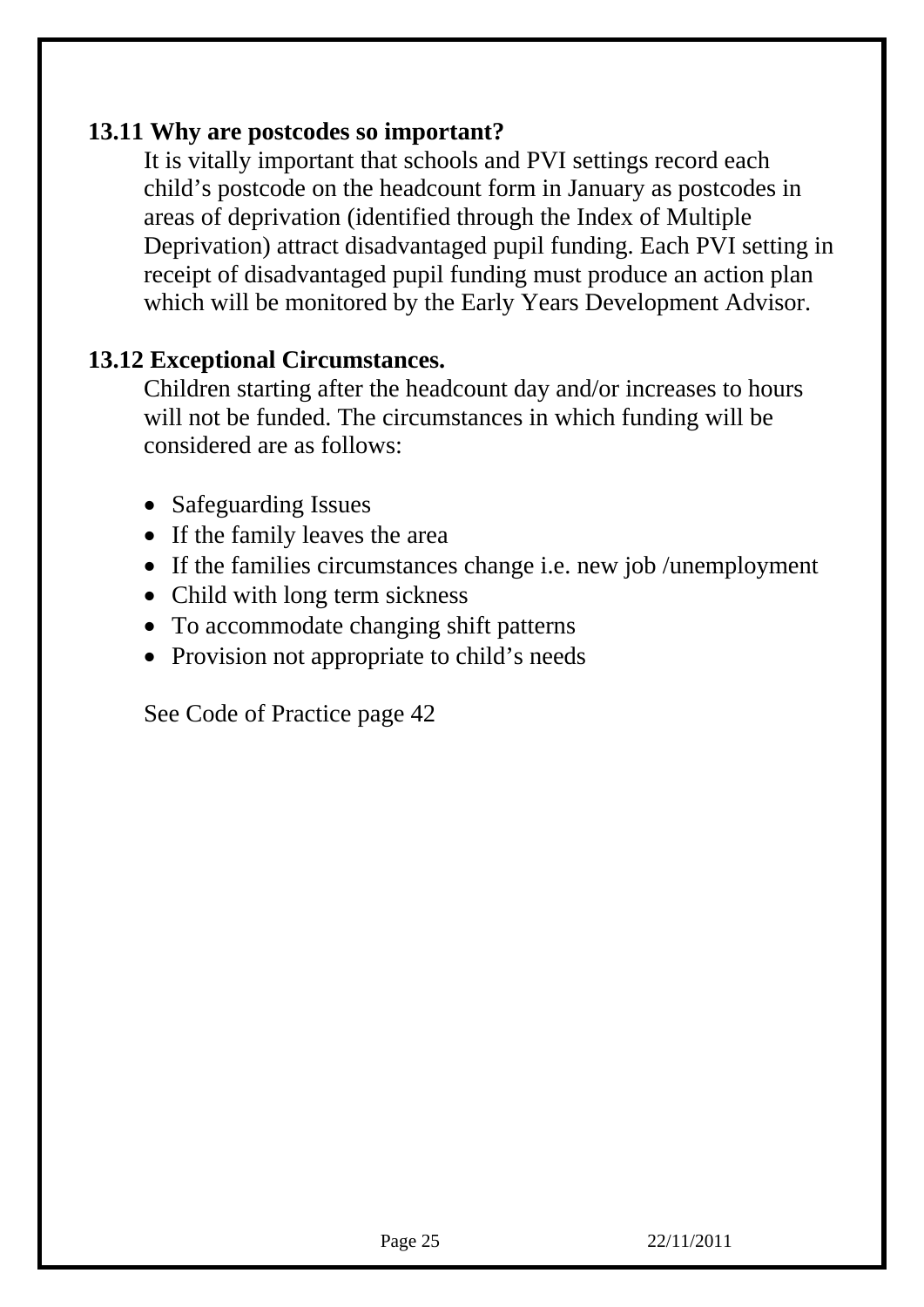#### **Section 14**

## **Local Authority Agreement with Schools and PVI Settings and School and PVI Setting Agreement with Parents**

#### **14.1 What are Local Authority Provider Agreements?**

Provider Agreements will set out

- How schools and PVI settings will contribute to delivery of a local flexible offer.
- How they will drive up quality.
- How the local authority will support this.
- How they will work in partnership. See Code of Practice page 17.

### **14.2 What are Parental Agreements and Parental Declarations?**

- Parental Agreements should be used by schools and PVI settings to encourage parents to commit to an agreed pattern of flexible access to the free early year's provision for a given period. They should be retained by the school and PVI setting and are intended to assist with planning, continuity and sustainability supporting both the school and PVI setting and parent thus ensuring best possible provision for the child- See the FISH website for more details. (Appendix 8-EYF05a and Appendix 9- EYF05b)
- Parental Declarations are sent out with the headcount form and need to be signed by parents and retained for inspection/audit purposes.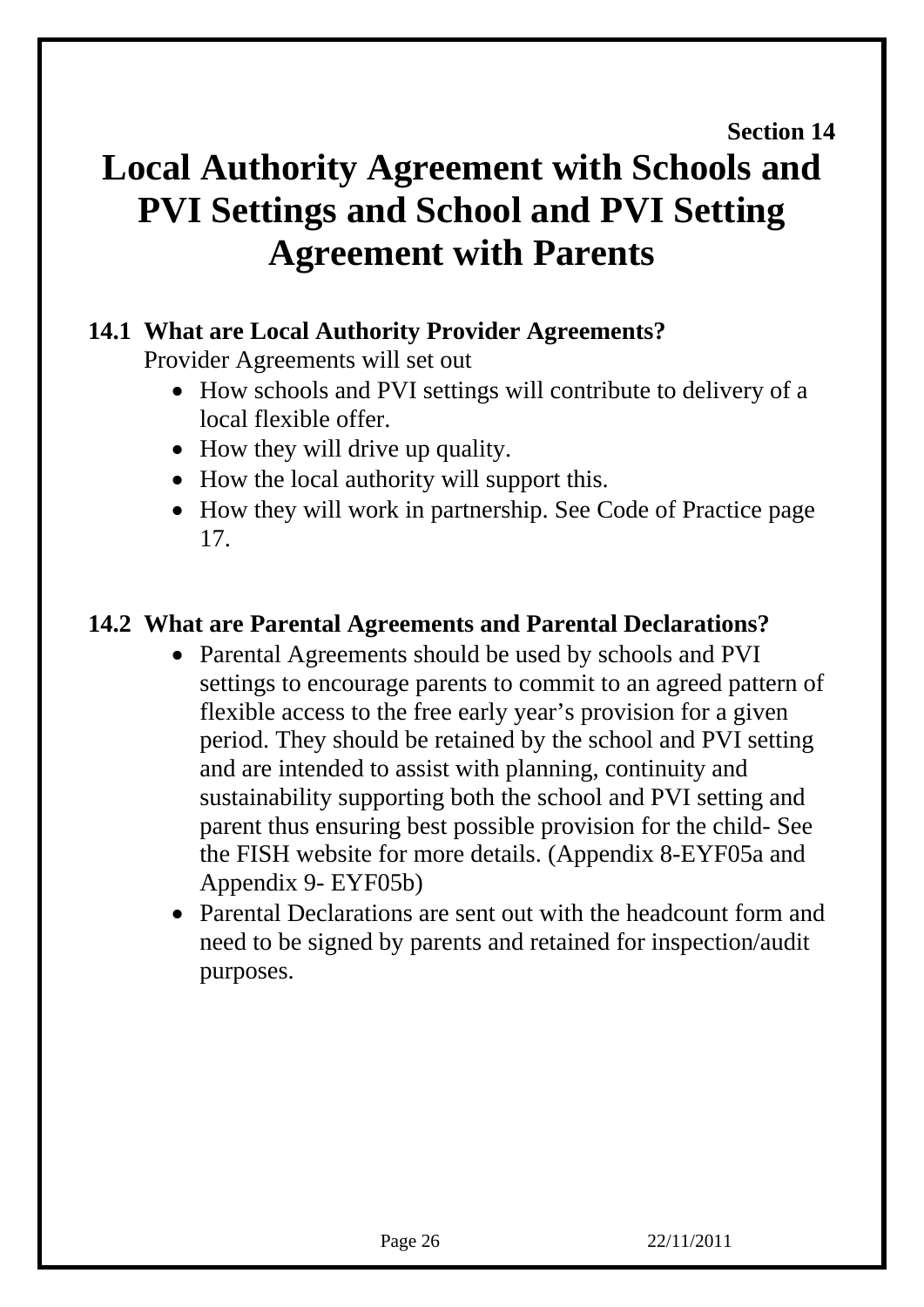## **List of Local providers & other useful information**

### **Useful Contacts and List of Local Providers**

Contact FISH for any queries regarding the free early years provision and for details of schools and PVI settings in your area.

Families Information Service Hub (FISH) Tel: (01482) 396469 Email: fish@eastriding.gov.uk

#### **Other Documents**

Other documents which should be read in conjunction with this guidance manual

- Implementing the Early Years Single Funding Formula practical guidance July 2009.
- Code of Practice for Local Authorities on Delivery of the Free Early Years Provision for 3 and 4 year olds- September 2010
- ERYC consultation document on the Early Years Single Funding Formula
- ERYC responses to the consultation

These documents can all be found on the FISH website.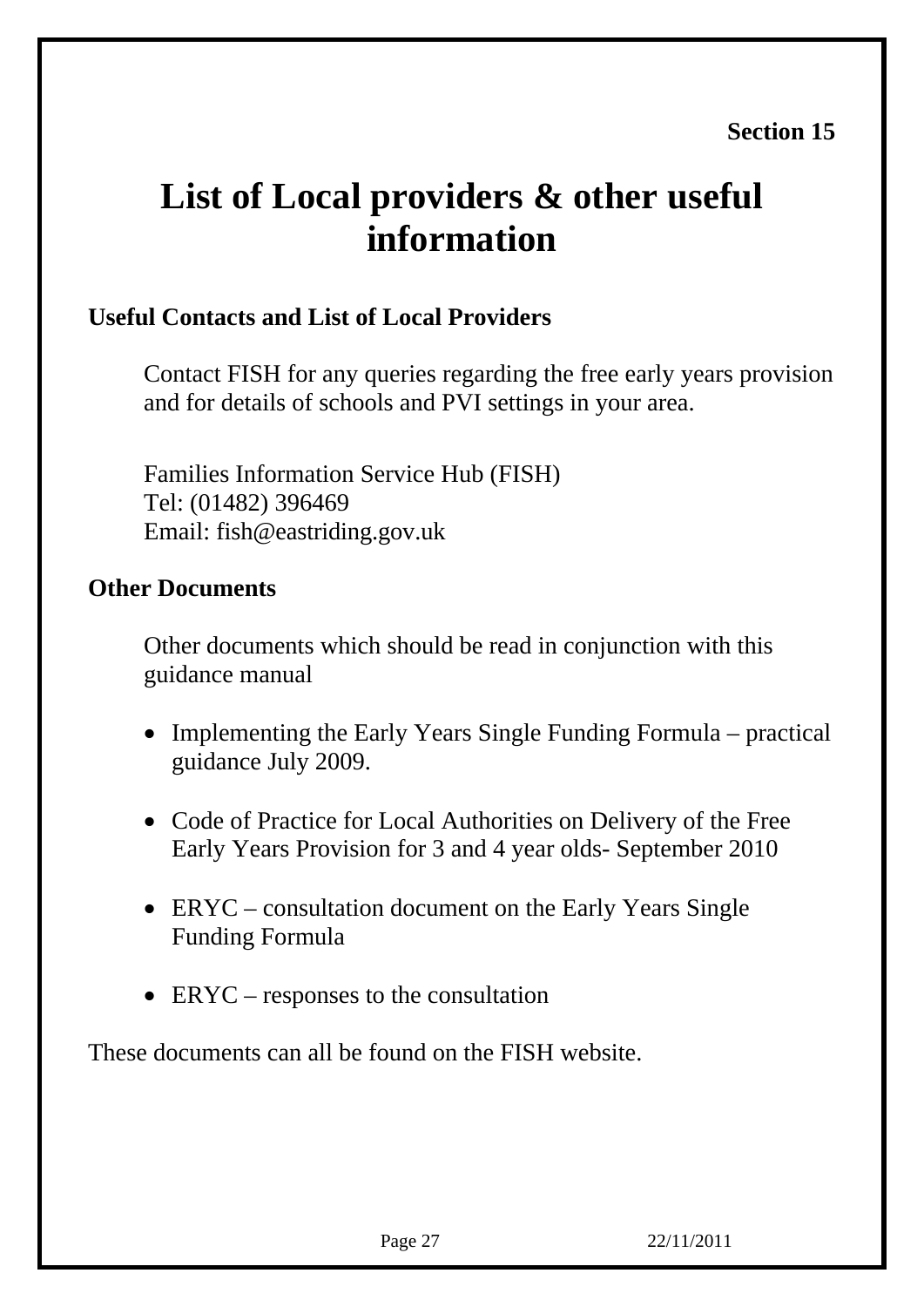#### **Abbreviations**

| <b>AWPU</b>  | Age Weighted Pupil Unit                           |
|--------------|---------------------------------------------------|
| <b>ERYC</b>  | East Riding of Yorkshire Council                  |
| <b>EYSFF</b> | Early Years Single Funding Formula                |
| <b>FISH</b>  | <b>Families Information Service Hub</b>           |
| <b>IMD</b>   | Index of Multiple Deprivation                     |
| LA           | <b>Local Authority</b>                            |
| <b>PVI</b>   | Private, Voluntary and Independent                |
| <b>DCSF</b>  | Department for Children, Schools and Families-now |
|              | replaced by the DfE                               |
| <b>DfE</b>   | Department for Education                          |
| <b>EYFS</b>  | <b>Early Years Foundation Stage</b>               |
| EEF          | <b>Early Education Funding</b>                    |
|              |                                                   |

#### **The following Appendices are attached:**

- Appendix 1a PVI settings initial budget for the start of the financial year- example
- Appendix 1b PVI settings final annual budget summary example
- Appendix 1c Schools initial budget- example
- Appendix 2 Form to request estimated numbers of hours to be funded at the start of the financial year.
- Appendix 3- examples of invoices PVI settings
- Appendix  $4 EYF01 Summary$  of movement during term
- Appendix  $5 EYF02$  Early education funding notification of change during term
- Appendix 6 EYF03 School/Setting Exceptional Circumstances Funding Form
- Appendix 7 EYF04 Flexibility application Form
- Appendix  $8 EYF05(a)$  Parental Agreement Form for Settings
- Appendix  $9 EYF05$  (b) Parental Agreement Form for Schools

All forms can be accessed via the FISH website.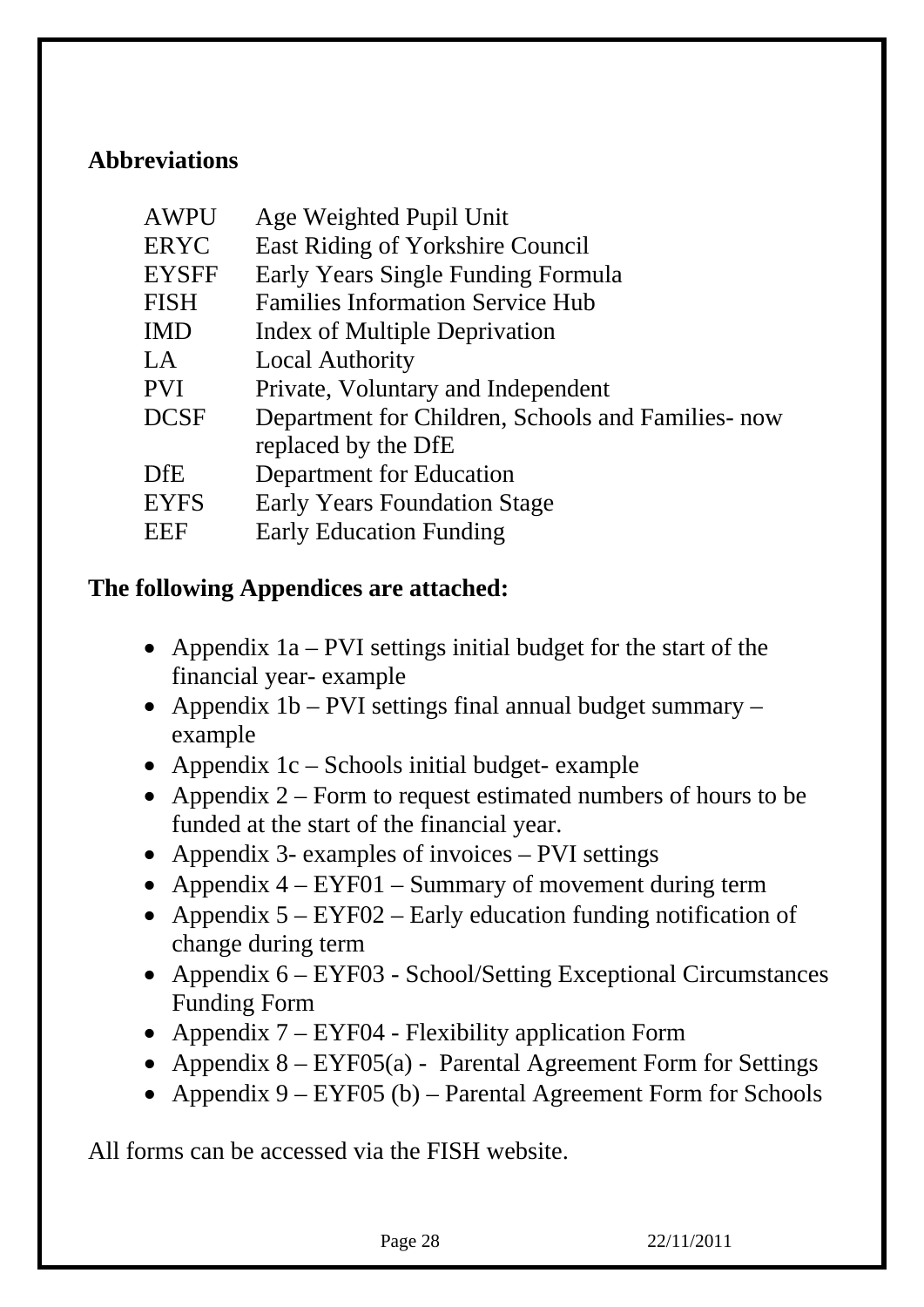#### **Example for PVI's** Appendix 1a

#### **INITIAL ANNUAL BUDGET SUMMARY 2010/11 BASED ON ESTIMATED HOURS**

#### **OFSTED No:**

#### **NAME:**

**Estimated nursery hours payment (see note 1)** 

|             |                                           | В           |                                              |                           | $D = A \times B \times C$ |
|-------------|-------------------------------------------|-------------|----------------------------------------------|---------------------------|---------------------------|
| Term        | <b>Estimated</b><br><b>Hours per week</b> | No of weeks | <b>Hourly</b><br>Rate $(\pounds/hr)$         | Payment<br>$\mathbf{(f)}$ |                           |
| Summer 2010 |                                           | 85          | 14                                           | 3.50                      | 4,165.00                  |
| Autumn 2010 |                                           | 67          | 13                                           | 3.50                      | 3,048.50                  |
| Spring 2011 |                                           | 90          | 11                                           | 3.50                      | 3,465.00                  |
|             |                                           |             | <b>Estimated nursery hours payment total</b> |                           | 10,678.50                 |

**Disadvantaged children payment (**see note 2**) 870.00**

Total based on Estimated Hours 11,548.50

#### **Summary of Payments**

|                |                                           | <b>Payments</b>                                         |                                                                   |                                                     |             |
|----------------|-------------------------------------------|---------------------------------------------------------|-------------------------------------------------------------------|-----------------------------------------------------|-------------|
| Term           | <b>Date of Payment</b>                    | <b>Estimated</b><br><b>Nursery</b><br>Hours $(\pounds)$ | <b>Adjustment</b><br><b>Nursery</b><br>Hours $(\mathbf{\pounds})$ | <b>Disadvanta</b><br>ged<br><b>Children</b><br>f(x) | Total $(f)$ |
|                |                                           |                                                         |                                                                   |                                                     |             |
|                | 50% of estimate w/c 12 April 10           | 2,082.50                                                | n/a                                                               | 290.00                                              | 2,372.50    |
| Summer<br>2010 | 50% of estimate $w/c$ 7 June 10           | 2,082.50                                                | n/a                                                               | n/a                                                 | 2,082.50    |
|                | Total                                     | 4,165.00                                                | 0.00                                                              | 290.00                                              | 4,455.00    |
|                | 50% of est. $+$ summer adj w/c 13 Sept 10 | 1,524.25                                                | based on 20                                                       | 290.00                                              | 1,814.25    |
| Autumn<br>2010 | 50% of estimate w/c 1 November 10         | 1,524.25                                                | May headcount<br>n/a                                              | n/a                                                 | 1,524.25    |
|                | Total                                     | 3,048.50                                                | 0.00                                                              | 290.00                                              | 3,338.50    |
|                | 50% of est. + Autumn adj w/c 10 Jan 11    | 1,732.50                                                | Autumn adj                                                        | 290.00                                              | 2,022.50    |
|                | 50% of estimate w/c 28 February 11        | 1,732.50                                                | n/a                                                               | n/a                                                 | 1,732.50    |
| Spring<br>2011 | Spring adj w/c 28 March 11                | n/a                                                     | Spring adj                                                        | n/a                                                 | 0.00        |
|                | Total                                     | 3,465.00                                                | 0.00                                                              | 290.00                                              | 3,755.00    |
| <b>Total</b>   |                                           | 10,678.50                                               | 0.00                                                              | 870.00                                              | 11,548.50   |

#### **Notes**

1. The estimated nursery hour's payment is based on estimates given by the provider. The payment will be adjusted in the following term for Summer 2010 and Autumn 2010 terms and before the 31 March 2011 for the Spring 2011 term, to reflect the actual hours attended in those terms.

2. The disadvantaged children payment is based on the postcodes of the children on the Spring term 2010 Early Years Census. It will be included in the first payment of each term in three equal instalments.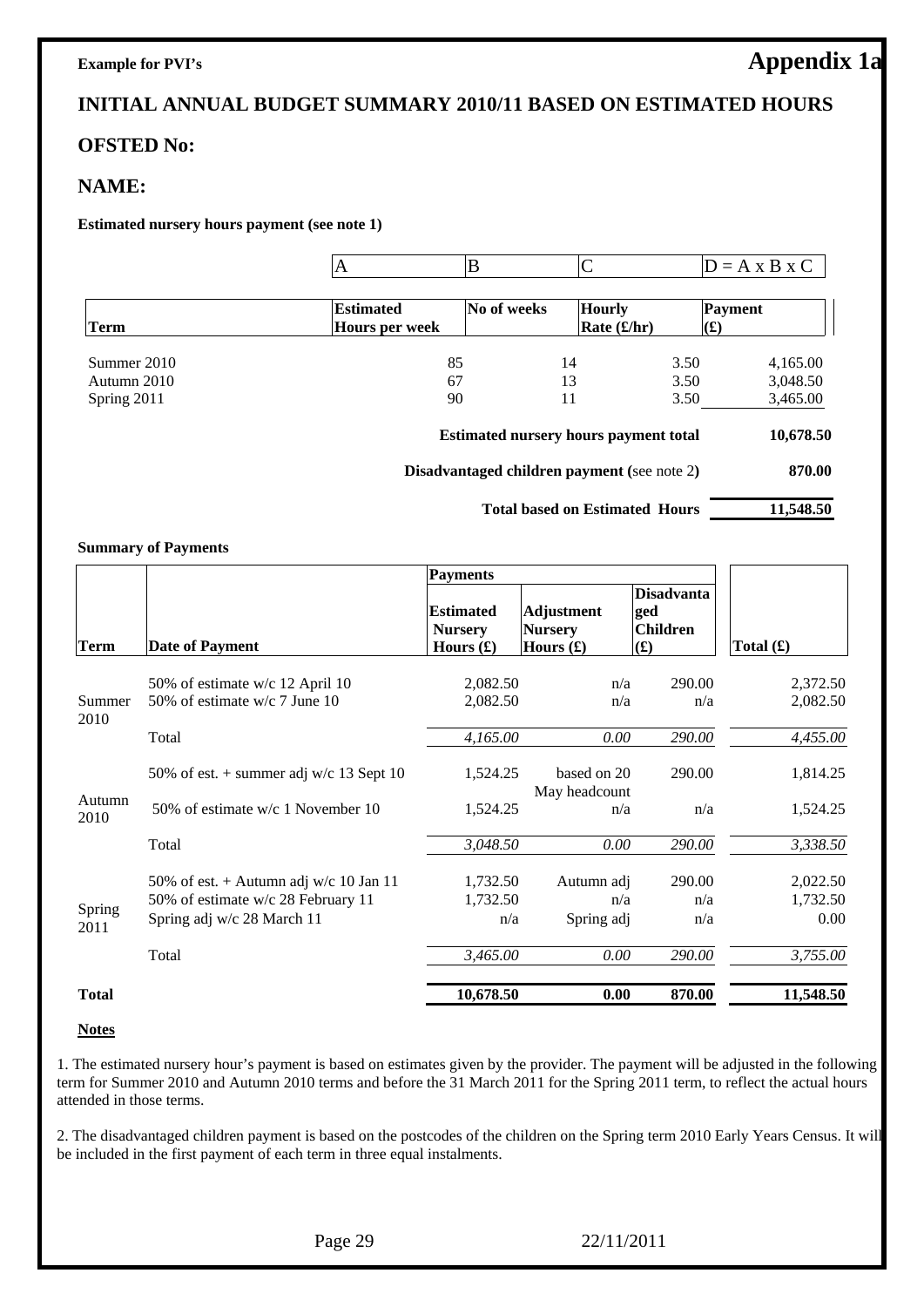#### *Example:* PVI's will be notified at the end of the financial year **Appendix 1b**

#### **Final Annual Budget Summary for a PVI setting for 2010/11 Estimated nursery hours payment** (see note 1)

|             | A                | B     |               | $D = A \times B \times C$ |                |
|-------------|------------------|-------|---------------|---------------------------|----------------|
|             | <b>Estimated</b> | No of | <b>Hourly</b> | <b>Payment</b>            | Total          |
|             |                  | weeks |               |                           |                |
| Term        | <b>Hours</b>     |       | Rate          | $\mathbf{(f)}$            | $\mathbf{(f)}$ |
|             |                  |       | (f/hr)        |                           |                |
|             |                  |       |               |                           |                |
| Summer 2010 | 85               | 14    | 3.50          | 4,165.00                  |                |
| Autumn 2010 | 67               | 13    | 3.50          | 3,048.50                  |                |
| Spring 2011 | 90               | 11    | 3.50          | 3,465.00                  |                |

#### **Estimated nursery hours payment total 10,678.50**

| <b>Adjustment to actual nursery hours payment</b> (see note 1) |                  |              |       |                      |                     |                |
|----------------------------------------------------------------|------------------|--------------|-------|----------------------|---------------------|----------------|
|                                                                |                  |              |       | $D = B - A \times C$ | IE                  | $F = D x E$    |
|                                                                | <b>Estimated</b> | Actual       | No of | <b>Difference</b>    | Hourly              | <b>Payment</b> |
|                                                                |                  |              | weeks |                      |                     |                |
| Term                                                           | <b>Hours</b>     | <b>Hours</b> |       | <b>Hours</b>         | Rate $(\pounds/hr)$ | (£)            |
|                                                                |                  |              |       |                      |                     |                |
| Summer 2010                                                    | 85               | 90           | 14    | 70                   | 3.50                | 245.00         |
| Autumn 2010                                                    | 67               | 65           | 13    | $-26$                | 3.50                | $-91.00$       |
| Spring 2011                                                    | 90               | 85           | 11    | $-55$                | 3.50                | $-192.50$      |
|                                                                |                  |              |       |                      |                     |                |

Adjustment to actual nursery hours payment total -38.50

| <b>Disadvantaged children payment</b> (see note 2) | 870.00    |
|----------------------------------------------------|-----------|
| <b>Final total</b>                                 | 11.510.00 |

#### **Summary of payments**

|                |                                              | <b>Payments</b>                                         |                                                                     |                                        |                              |  |
|----------------|----------------------------------------------|---------------------------------------------------------|---------------------------------------------------------------------|----------------------------------------|------------------------------|--|
| <b>Term</b>    | Date of payment                              | <b>Estimated</b><br><b>Nursery</b><br>Hours $(\pounds)$ | <b>Adjustment</b><br><b>Nursery</b><br>Hours $(\pmb{\mathfrak{L}})$ | <b>Disadvantaged</b><br>Children $(f)$ | Total $(\pmb{\mathfrak{L}})$ |  |
|                | 50% of estimate w/c 12 April 10              | 2,082.50                                                | n/a                                                                 | 290.00                                 | 2,372.50                     |  |
| Summer         | 50% of estimate $w/c$ 7 June 10              | 2,082.50                                                | n/a                                                                 | n/a                                    | 2,082.50                     |  |
| 2010           | Total                                        | 4,165.00                                                | $0.00\,$                                                            | 290.00                                 | 4,455.00                     |  |
|                | 50% of est. $+$ summer adj w/c 13 Sept<br>10 | 1,524.25                                                | 245.00                                                              | 290.00                                 | 2,059.25                     |  |
| Autumn<br>2010 | 50% of estimate $w/c$ 1 Nov 10               | 1,524.25                                                | n/a                                                                 | n/a                                    | 1,524.25                     |  |
|                | Total                                        | 3,048.50                                                | 245.00                                                              | 290.00                                 | 3,583.50                     |  |
|                | 50% of est. $+$ aut adj w/c 10 Jan 11        | 1,732.50                                                | $-91.00$                                                            | 290.00                                 | 1,931.50                     |  |
|                | 50% of estimate $w/c$ 28 Feb 11              | 1,732.50                                                | n/a                                                                 | n/a                                    | 1,732.50                     |  |
| Spring 2011    | Spring adj w/c 28 March 11                   | n/a                                                     | $-192.50$                                                           | n/a                                    | $-192.50$                    |  |
|                | Total                                        | 3,465.00                                                | $-283.50$                                                           | 290.00                                 | 3,471.50                     |  |
| Total          |                                              | 10,678.50                                               | $-38.50$                                                            | 870.00                                 | 11,510.00                    |  |

#### **Notes**

1. The estimated nursery hour's payment is based on estimates given by the provider. The payment will be adjusted in the following term for the Summer 2010 and Autumn 2010 terms and before 31 March 2011 for the Spring 2011 term, to reflect the actual hours attended in those terms.

2. The disadvantaged children payment is based on the postcodes of the children on the Spring term 2010 Early Years Census. It will be included in the first payment of each term in three equal instalments.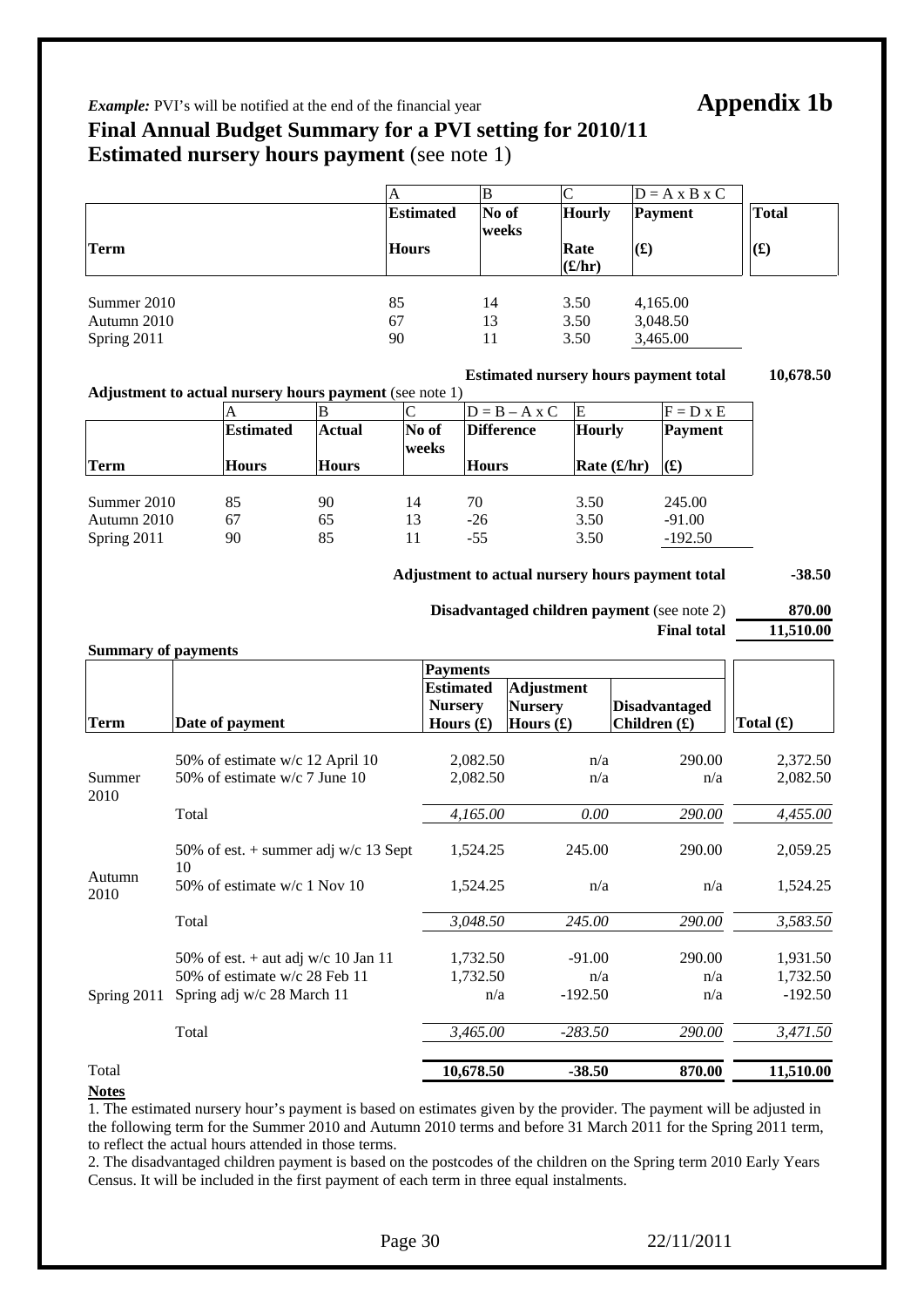### **Appendix 1c**

#### **Budget for Schools**

Included in the Appendix sent to schools at the start of the year titled 'Data used in Calculating Schools Budget Share-

**Early Years Funding and Protection** 

## Early years funding  $\qquad \qquad \text{Hours} \setminus \text{Week}$ in term Weeks in term Hourly rate  $(f\$ {tr}) Funding  $(f)$ Summer term 225.00  $*$  14  $*$  2.44 = 7.686 Autumn term  $125.00 * 13 * 2.44 = 3.965$ Spring term 175.00  $*$  11  $*$  2.44 = 4,697 **Early years funding total 16,348** 16,348 Nursery AWPU Pupils<br>
funding (FTE) (FTE) AWPU value  $(\textbf{f})$  Funding  $(\textbf{f})$ 2010/2011 9.00 \* 2,312.73 **20,815 Early years protection** Funding (£) Early years funding 16,348 Less Nursery AWPU funding 20,815  $Variance$   $-4,467$ **Protection [at 60% of negative variance, if greater than £100]** 2,680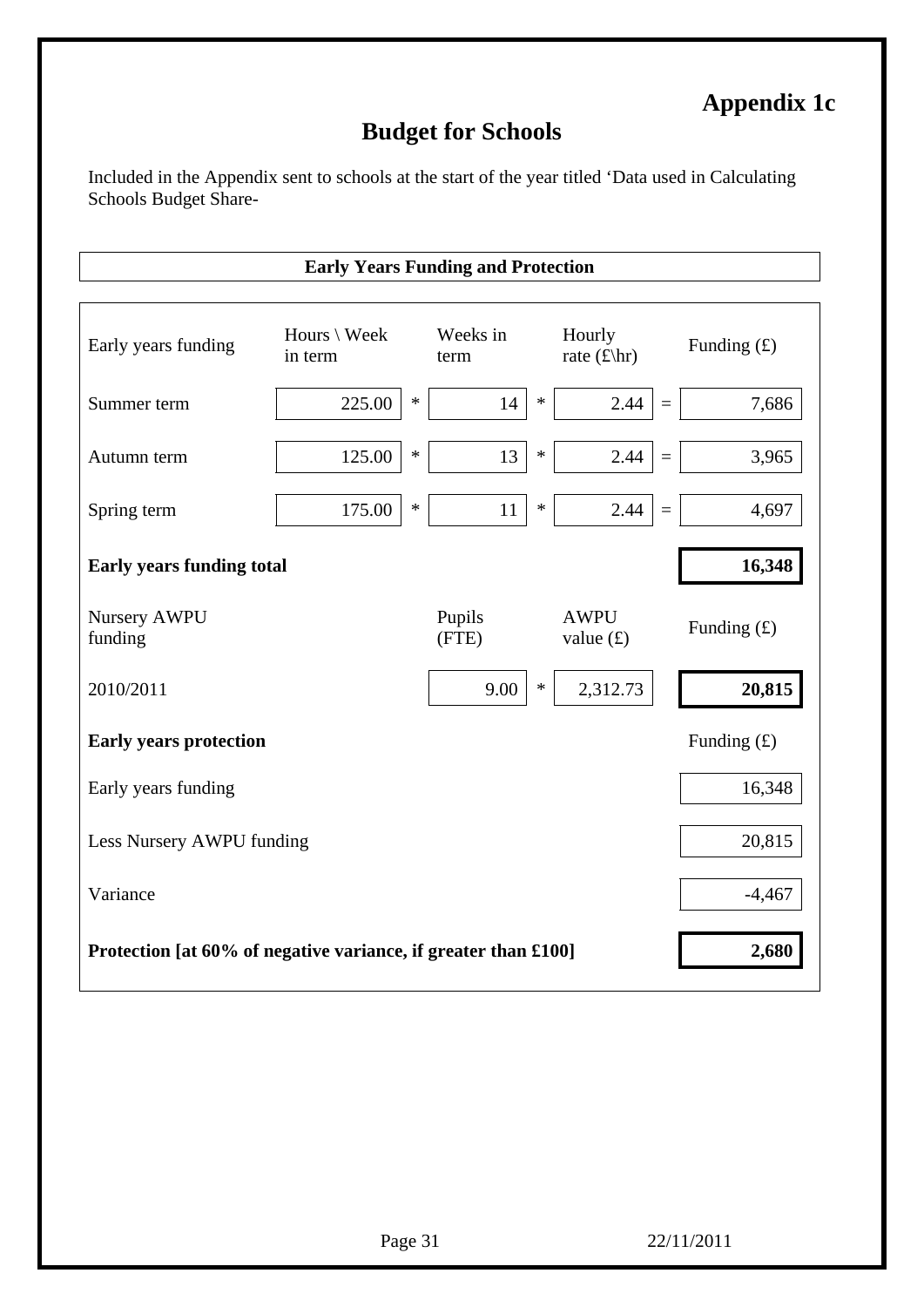### **Appendix 2**

#### **EAST RIDING OF YORKSHIRE COUNCIL ESTIMATED NUMBER OF FREE FUNDED HOURS 2010/2011**

*There is a spreadsheet version of this form available on the documents section of the FISH website.* 

| Provider:     |                                                                                                                                   |            |             |  |  |  |  |
|---------------|-----------------------------------------------------------------------------------------------------------------------------------|------------|-------------|--|--|--|--|
| Completed by: |                                                                                                                                   | Tel no:    |             |  |  |  |  |
|               | Please enter into each column the number of children you estimate will be attending your setting against the number of hours you  |            |             |  |  |  |  |
|               | expect them to be taking up. The total box at the bottom of each column will be for the number of children. The finance team will |            |             |  |  |  |  |
|               | calculate the total number of hours for which you will be funded.                                                                 |            |             |  |  |  |  |
|               | No of eligible $3 & 4$ year old children anticipated on the register on the headcount date                                        |            |             |  |  |  |  |
| Hours         | 20 May 2010                                                                                                                       | 7 Oct 2010 | 20 Jan 2011 |  |  |  |  |
|               |                                                                                                                                   |            |             |  |  |  |  |
| 2.50          |                                                                                                                                   |            |             |  |  |  |  |
| 3.00          |                                                                                                                                   |            |             |  |  |  |  |
| 3.50          |                                                                                                                                   |            |             |  |  |  |  |
| 4.00          |                                                                                                                                   |            |             |  |  |  |  |
| 4.50          |                                                                                                                                   |            |             |  |  |  |  |
| 5.00          |                                                                                                                                   |            |             |  |  |  |  |
| 5.50          |                                                                                                                                   |            |             |  |  |  |  |
| 6.00          |                                                                                                                                   |            |             |  |  |  |  |
| 6.50          |                                                                                                                                   |            |             |  |  |  |  |
| 7.00          |                                                                                                                                   |            |             |  |  |  |  |
| 7.50          |                                                                                                                                   |            |             |  |  |  |  |
| 8.00          |                                                                                                                                   |            |             |  |  |  |  |
| 8.50          |                                                                                                                                   |            |             |  |  |  |  |
| 9.00          |                                                                                                                                   |            |             |  |  |  |  |
| 9.50          |                                                                                                                                   |            |             |  |  |  |  |
| 10.00         |                                                                                                                                   |            |             |  |  |  |  |
| 10.50         |                                                                                                                                   |            |             |  |  |  |  |
| 11.00         |                                                                                                                                   |            |             |  |  |  |  |
| 11.50         |                                                                                                                                   |            |             |  |  |  |  |
| 12.00         |                                                                                                                                   |            |             |  |  |  |  |
| 12.50         |                                                                                                                                   |            |             |  |  |  |  |
| 13.00         |                                                                                                                                   |            |             |  |  |  |  |
| 13.50         |                                                                                                                                   |            |             |  |  |  |  |
| 14.00         |                                                                                                                                   |            |             |  |  |  |  |
| 14.50         |                                                                                                                                   |            |             |  |  |  |  |
| 15.00         |                                                                                                                                   |            |             |  |  |  |  |
|               |                                                                                                                                   |            |             |  |  |  |  |
| Total         |                                                                                                                                   |            |             |  |  |  |  |
|               |                                                                                                                                   |            |             |  |  |  |  |

**Please note:** The numbers entered above will be used to calculate the estimated nursery hour's payment for 2010/2011. The May / October / January headcounts will be used to calculate the adjustments to the estimates to match the actual nursery hour's payments.

The 38 weeks funding will be as follows:

| Term        | Date from | Date to  | Weeks | Eligible birth date ranges |
|-------------|-----------|----------|-------|----------------------------|
| Summer 2010 | 12/04/10  | 23/07/10 | 14    | $101/04/05 - 31/03/07$     |
| Autumn 2010 | 3/09/10   | 17/12/10 |       | $101/09/05 - 31/08/07$     |
| Spring 2011 | 10/01/11  | 01/04/11 |       | $01/01/06 - 31/12/07$      |

If your term dates and weeks differ from those above please enter details below:

| erm         | Jate from | Jate to | Weeks |
|-------------|-----------|---------|-------|
| Summer 2010 |           |         |       |
| Autumn 2010 |           |         |       |
|             |           |         |       |

Please return the completed form by **4 March 2010** to:

Helen Palmer, Schools Finance, Accountancy Section, Room BF61, East Riding of Yorkshire Council, County Hall, Beverley, HU17 9BA or fax to 01482 394202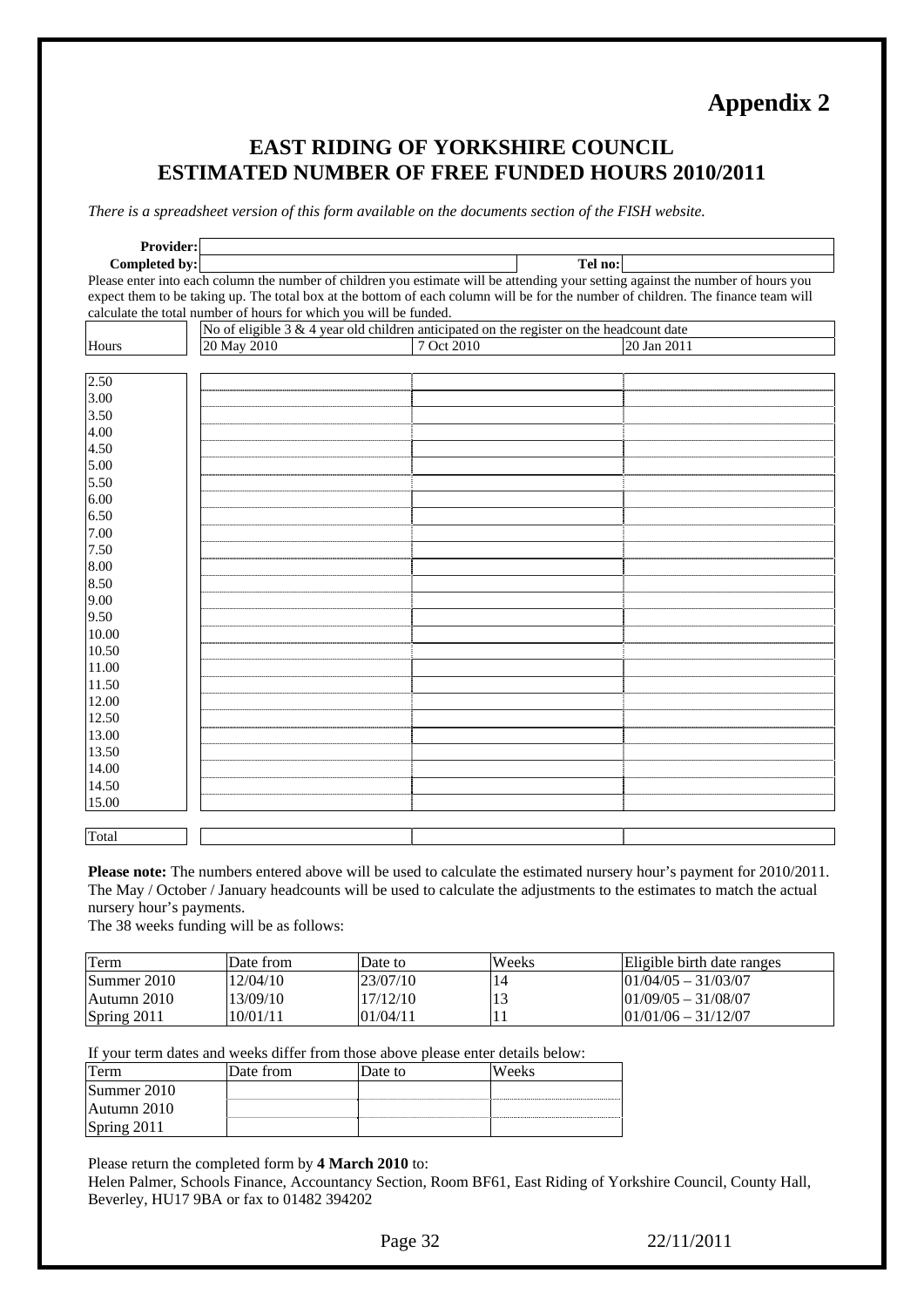### **Appendix 3**

#### **PVI EXAMPLE INVOICES**

#### **Scenario**

XYZ Nursery Ltd is open Monday to Friday between the hours of 8.00am to 6.00pm throughout the year with the exception of Bank Holidays and the Christmas Period.

The funded weeks are claimed in line with the School Calendar. (It is helpful when calculating invoices and funded hours to refer to the Early Education Funding Calendar.)

It operates the following fee structure:

|                              | <b>Times</b>     | Cost    | <b>Hourly Rate</b> |
|------------------------------|------------------|---------|--------------------|
|                              |                  |         | (Cost/Hours)       |
| <b>Morning Session</b>       | 8.00am-1.00pm    | £17.10  | £3.42              |
| <b>Afternoon Session</b>     | $1.00$ pm-6.00pm | £17.10  | £3.42              |
| Full Day                     | 8.00am-6.00pm    | £34.20  | £3.42              |
| Weekly                       | 8.00am-6.00pm    | £160.00 | £3.20              |
|                              |                  |         |                    |
| <b>Additional Hours Rate</b> |                  | £4.20   |                    |

#### **Example Invoices**

#### **This example invoice is for a funded week.**

In this example Joe attends nursery 4 days per week and is eligible to claim 15 funded hours. He is charged on the daily rate. His set days and contracted times are as follows:

| Day          | <b>Times attended</b> | <b>Hours per day</b> | <b>Funded</b> | <b>Chargeable Hours</b> |
|--------------|-----------------------|----------------------|---------------|-------------------------|
|              |                       |                      | hours         |                         |
| Monday       | $8.00 - 6.00$ pm      | 10                   |               |                         |
| Tuesday      | $8.00 - 6.00$ pm      | 10                   |               |                         |
| Wednesday    | $8.00 - 6.00$ pm      | 10                   |               |                         |
| Thursday     | $8.00 - 6.00$ pm      | 10                   |               | 10                      |
| <b>Total</b> |                       | 40                   | 15            | 25                      |

| Mr and Mrs Bloggs<br>15 Appletree Close<br><b>East Yorkshire</b> |            | <b>INVOICE</b>                        | <b>XYZ Nursery</b><br>20 Nursery Lane<br><b>East Yorkshire</b> |
|------------------------------------------------------------------|------------|---------------------------------------|----------------------------------------------------------------|
| <b>Childs Name</b>                                               | Joe Bloggs |                                       |                                                                |
| Date of Birth                                                    | 10/07/06   |                                       | <b>INVOICE NO: 02</b>                                          |
| <b>Eligible for NEF</b>                                          | <b>YES</b> |                                       | <b>INVOICE DATE: 13/09/10</b>                                  |
|                                                                  |            |                                       |                                                                |
|                                                                  |            |                                       | Cost                                                           |
| Week commencing 13/09/10                                         |            |                                       |                                                                |
| <b>Funded Hours</b>                                              |            | 15 hours x 1 week                     | £0.00                                                          |
| <b>Additional Hours</b>                                          |            | 25 hours $x$ 1 week $x \text{ £3.42}$ | £85.50                                                         |
| <b>Total</b>                                                     |            |                                       | £85.50                                                         |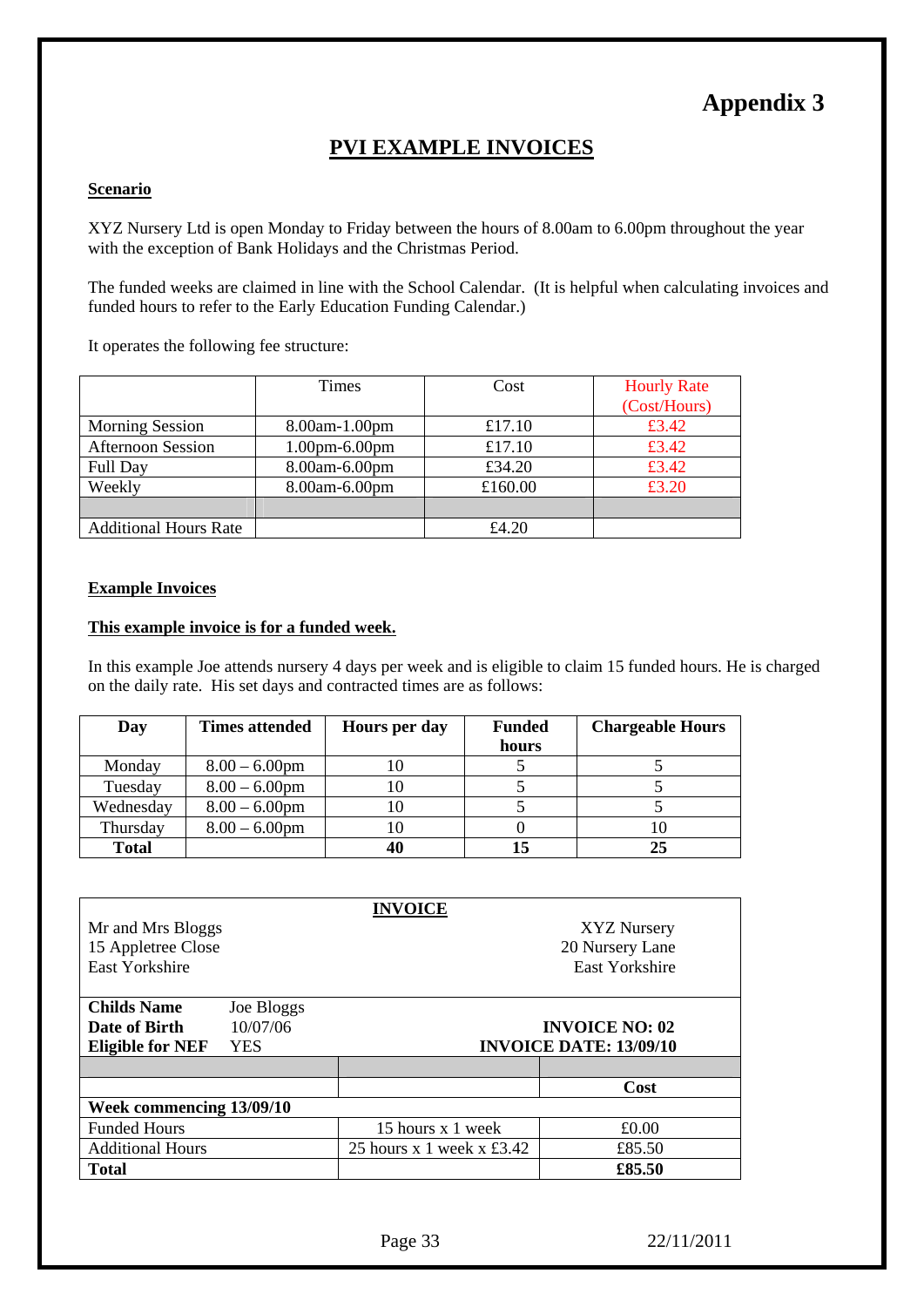### **Appendix 3 Continued**

#### **This example invoice is for a funded month (in this example September 2010).**

|                                           | <b>INVOICE</b>                           |                       |  |
|-------------------------------------------|------------------------------------------|-----------------------|--|
| Mr and Mrs Bloggs                         | XYZ Nursery                              |                       |  |
| 15 Appletree Close                        |                                          | 20 Nursery Lane       |  |
| <b>East Yorkshire</b>                     |                                          | <b>East Yorkshire</b> |  |
|                                           |                                          |                       |  |
| <b>Childs Name</b><br>Joe Bloggs          |                                          |                       |  |
| 10/07/06<br>Date of Birth                 |                                          | <b>INVOICE NO: 03</b> |  |
| <b>Eligible for Funding</b><br><b>YES</b> | <b>INVOICE DATE: 01/09/10</b>            |                       |  |
|                                           |                                          |                       |  |
|                                           | Invoice for the period 01/09/10-30/09/10 |                       |  |
|                                           |                                          | Cost                  |  |
| <b>Funded Weeks</b>                       |                                          |                       |  |
| Funded Hours 13/09/10-30/09/10            | 15 hours x 3 weeks                       | £0.00                 |  |
| Additional Hours 13/09/10-                | 25 hours x 3 weeks x                     | £256.50               |  |
| 30/09/10                                  | £3.42                                    |                       |  |
| <b>Non Funded Weeks</b>                   |                                          |                       |  |
| 01/09/10-12/09/10                         | 10 hours x 6 days x £3.42                | £205.20               |  |
| <b>Total</b>                              |                                          | £461.70               |  |

#### **Example Invoice – Termly Averaging**

XYZ Nursery Ltd decides to produce termly invoices, therefore needs to break down the terms into dates and number of weeks/months, as below:

| <b>Term</b>    | <b>Term Cut off</b><br><b>Dates</b> | No. of<br>months<br>in term | No. of weeks in<br>term | No. of funded<br>weeks in term |
|----------------|-------------------------------------|-----------------------------|-------------------------|--------------------------------|
| Summer Term 10 | $05/04/10$ -<br>10/09/10            |                             | 23                      | 14                             |
| Autumn Term 10 | 13/09/10-<br>31/12/10               |                             | 16                      | 13                             |
| Spring Term 11 | $03/01/11$ -<br>01/04/11            | 3                           | 13                      |                                |
|                |                                     | 12                          | 52                      | 38                             |

John Smith attends XYZ Nursery Ltd throughout the full Autumn Term (i.e. 16 weeks 13/09/10-31/12/10)

In this example John attends nursery 4 days per week and is eligible to claim 15 funded hours. He is charged on the daily rate. His set days and contracted times are as follows:

| Day          | Times attended   | <b>Hours per day</b> | <b>EEF</b> hours | <b>Chargeable Hours</b> |
|--------------|------------------|----------------------|------------------|-------------------------|
| Monday       | $8.00 - 6.00$ pm |                      |                  |                         |
| Tuesday      | $8.00 - 6.00$ pm |                      |                  |                         |
| Wednesday    | $8.00 - 6.00$ pm |                      |                  |                         |
| Thursday     | $8.00 - 6.00$ pm |                      |                  |                         |
| <b>Total</b> |                  | 40                   |                  | 25                      |

In the period 13/09/10-31/12/10 there are 13 funded weeks (please see Early Education Funding Calendar 2010/11).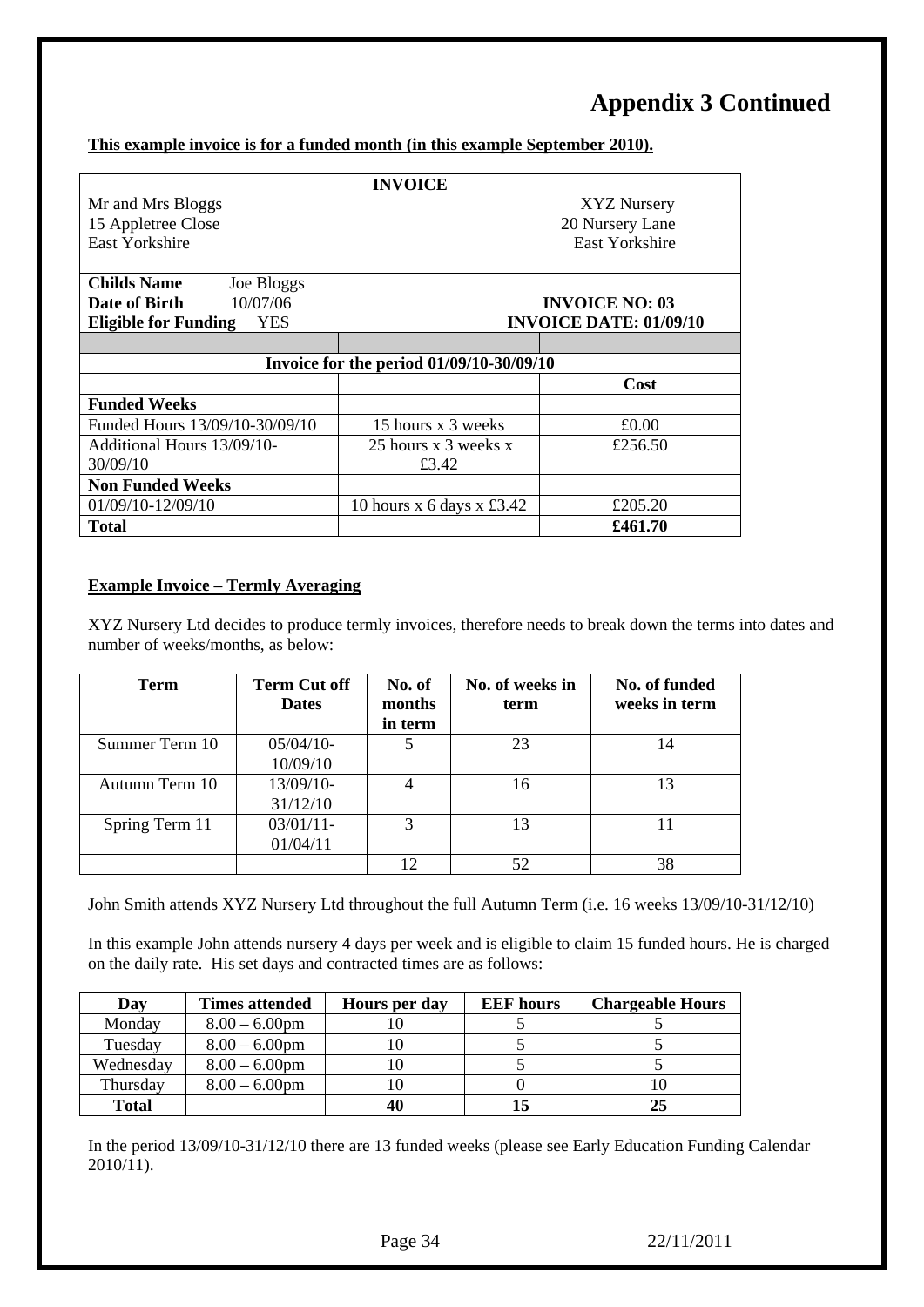### **Appendix 3 Continued**

|                                                           |            | <b>INVOICE</b>                        |                               |  |
|-----------------------------------------------------------|------------|---------------------------------------|-------------------------------|--|
| Mr and Mrs Smith                                          |            |                                       | XYZ Nursery                   |  |
| 2 Manor Drive                                             |            |                                       | 20 Nursery Lane               |  |
| East Yorkshire                                            |            |                                       | East Yorkshire                |  |
|                                                           |            |                                       |                               |  |
| <b>Childs Name</b>                                        | John Smith |                                       |                               |  |
| Date of Birth                                             | 21/08/06   |                                       | <b>INVOICE NO: 04</b>         |  |
| <b>Eligible for EEF</b>                                   | <b>YES</b> |                                       | <b>INVOICE DATE: 13/09/10</b> |  |
|                                                           |            |                                       |                               |  |
| Invoice for the period 13/09/10-31/12/10 Autumn Term 2010 |            |                                       |                               |  |
|                                                           |            |                                       | Cost                          |  |
| <b>Funded Weeks</b>                                       |            |                                       |                               |  |
| <b>Funded Hours</b>                                       |            | 15 hours x 13 weeks                   | £0.00                         |  |
| <b>Additional Hours</b>                                   |            | 25 hours x 13 weeks x                 | £1,111.50                     |  |
|                                                           |            | £3.42                                 |                               |  |
| <b>Non Funded Weeks</b>                                   |            |                                       |                               |  |
| Half term week $W/C$ 25/10/09                             |            | 10 hours x 4 days x £3.42             | £136.80                       |  |
| 20/12/10-31/12/10                                         |            | 10 hours $x$ 8 days $x \text{ £3.42}$ | £273.60                       |  |
| <b>Total</b>                                              |            |                                       | £1,521.90                     |  |
| <b>Monthly Amount (Total/4)</b>                           |            |                                       | £380.48                       |  |
| months)                                                   |            |                                       |                               |  |

#### **Example Invoice – Yearly Averaging**

Robert Jones' parents have contracted him to attend XYZ Nursery Ltd for 52 weeks. He will attend 2 days per week and is eligible to claim 12.5 hours funded hours for 38 funded weeks. His set days and contracted times are as follows:

| Day          | <b>Times attended</b> | <b>Hours per day</b> | <b>Funded</b> | <b>Chargeable Hours</b> |
|--------------|-----------------------|----------------------|---------------|-------------------------|
|              |                       |                      | hours         |                         |
| Tuesday      | $8.00 - 6.00$ pm      |                      |               |                         |
| Wednesday    | $8.00 - 6.00$ pm      |                      | 2.5           |                         |
| <b>Total</b> |                       | 20                   | 12.5          |                         |

He is charged the full day rate.

|                                  |              | <b>INVOICE</b>                     |                               |
|----------------------------------|--------------|------------------------------------|-------------------------------|
| Mr and Mrs Jones                 |              |                                    | <b>XYZ Nursery</b>            |
| 7 New Road                       |              |                                    | 20 Nursery Lane               |
| <b>East Yorkshire</b>            |              |                                    | <b>East Yorkshire</b>         |
|                                  |              |                                    |                               |
| <b>Childs Name</b>               | Robert Jones |                                    |                               |
| Date of Birth                    | 23/02/07     |                                    | <b>INVOICE NO: 05</b>         |
| <b>Eligible for NEF</b>          | <b>YES</b>   |                                    | <b>INVOICE DATE: 01/04/10</b> |
|                                  |              |                                    |                               |
|                                  |              |                                    | Cost                          |
| <b>Funded Weeks</b>              |              |                                    |                               |
| <b>Funded Hours</b>              |              | 12.5 hours x 38 weeks              | £0.00                         |
| <b>Additional Hours</b>          |              | 7.5 hours $x\frac{38}{9}$ weeks x  | £974.70                       |
|                                  |              | £3.42                              |                               |
| <b>Non Funded Weeks</b>          |              |                                    |                               |
| Chargeable Hours                 |              | 20 hours $x \frac{14}{14}$ weeks x | £957.60                       |
|                                  |              | £3.42                              |                               |
| <b>Total</b>                     |              |                                    | £1,932.30                     |
| <b>Monthly Amount (Total/12)</b> |              |                                    | £161.03                       |
| months)                          |              |                                    |                               |
|                                  |              |                                    |                               |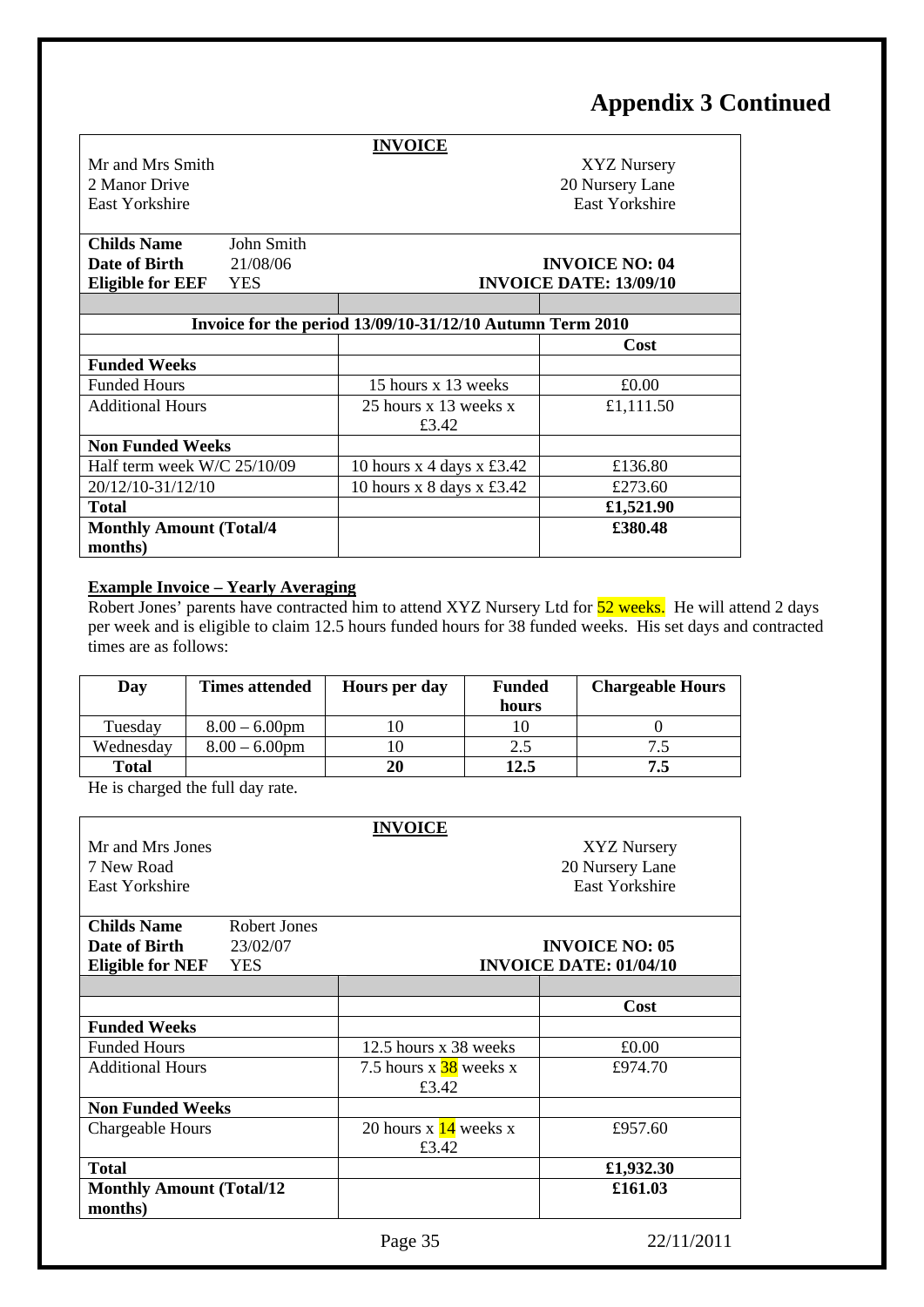### **Appendix 4**

|                                                                                                                                                                                                                                                                                                                                                                            |                                |                                                                             |                                                                     | <b>FORM: EYF 01</b>                                                                                                                               |  |  |  |  |  |  |
|----------------------------------------------------------------------------------------------------------------------------------------------------------------------------------------------------------------------------------------------------------------------------------------------------------------------------------------------------------------------------|--------------------------------|-----------------------------------------------------------------------------|---------------------------------------------------------------------|---------------------------------------------------------------------------------------------------------------------------------------------------|--|--|--|--|--|--|
|                                                                                                                                                                                                                                                                                                                                                                            |                                |                                                                             |                                                                     |                                                                                                                                                   |  |  |  |  |  |  |
|                                                                                                                                                                                                                                                                                                                                                                            |                                |                                                                             |                                                                     |                                                                                                                                                   |  |  |  |  |  |  |
| <b>Term</b>                                                                                                                                                                                                                                                                                                                                                                |                                |                                                                             |                                                                     |                                                                                                                                                   |  |  |  |  |  |  |
| Please provide all details required for any children who started at your setting after the Headcount date<br>and also for any children who have left your setting during the term (either before or after the<br><b>Headcount date)</b><br>NOTE: YOU WILL ALSO NEED TO ENSURE THAT A NOTIFICATION OF CHANGE DURING TERM FORM (EYF 02) HAS<br>BEEN COMPLETED FOR EACH CHILD |                                |                                                                             |                                                                     |                                                                                                                                                   |  |  |  |  |  |  |
| <b>FORENAME</b>                                                                                                                                                                                                                                                                                                                                                            | <b>DATE OF</b><br><b>BIRTH</b> | <b>FUNDED</b><br><b>HOURS PER</b><br><b>WEEK</b> (min<br>2.5hrs, max 15hrs) | <b>DATE</b><br><b>FUNDED</b><br><b>SESSIONS</b><br><b>COMMENCED</b> | <b>DATE CHILD</b><br><b>LEFT</b><br><b>SETTING</b><br>(if applicable)                                                                             |  |  |  |  |  |  |
|                                                                                                                                                                                                                                                                                                                                                                            |                                |                                                                             |                                                                     |                                                                                                                                                   |  |  |  |  |  |  |
|                                                                                                                                                                                                                                                                                                                                                                            |                                |                                                                             |                                                                     |                                                                                                                                                   |  |  |  |  |  |  |
|                                                                                                                                                                                                                                                                                                                                                                            |                                |                                                                             |                                                                     |                                                                                                                                                   |  |  |  |  |  |  |
|                                                                                                                                                                                                                                                                                                                                                                            |                                |                                                                             |                                                                     |                                                                                                                                                   |  |  |  |  |  |  |
|                                                                                                                                                                                                                                                                                                                                                                            |                                |                                                                             |                                                                     |                                                                                                                                                   |  |  |  |  |  |  |
|                                                                                                                                                                                                                                                                                                                                                                            |                                |                                                                             |                                                                     |                                                                                                                                                   |  |  |  |  |  |  |
|                                                                                                                                                                                                                                                                                                                                                                            |                                |                                                                             |                                                                     |                                                                                                                                                   |  |  |  |  |  |  |
|                                                                                                                                                                                                                                                                                                                                                                            |                                |                                                                             |                                                                     |                                                                                                                                                   |  |  |  |  |  |  |
|                                                                                                                                                                                                                                                                                                                                                                            |                                |                                                                             |                                                                     | <b>Summary of Movement During Term</b><br>Dlages note that all relayant Notification of Change During Term forms (EVF 02) must be attached before |  |  |  |  |  |  |

Please note that all relevant **Notification of Change During Term forms (EYF 02) must be attached** before returning to East Riding of Yorkshire Council, The Old Chapel, 10 Lord Roberts Road, Beverley, HU17 9BE.

This form needs to be completed and returned if you wish to be eligible to apply for Transitional Protection funding. THIS INFORMATION **WILL NOT** BE USED TO MAKE ANY ADJUSTMENTS TO YOUR CURRENT FUNDING.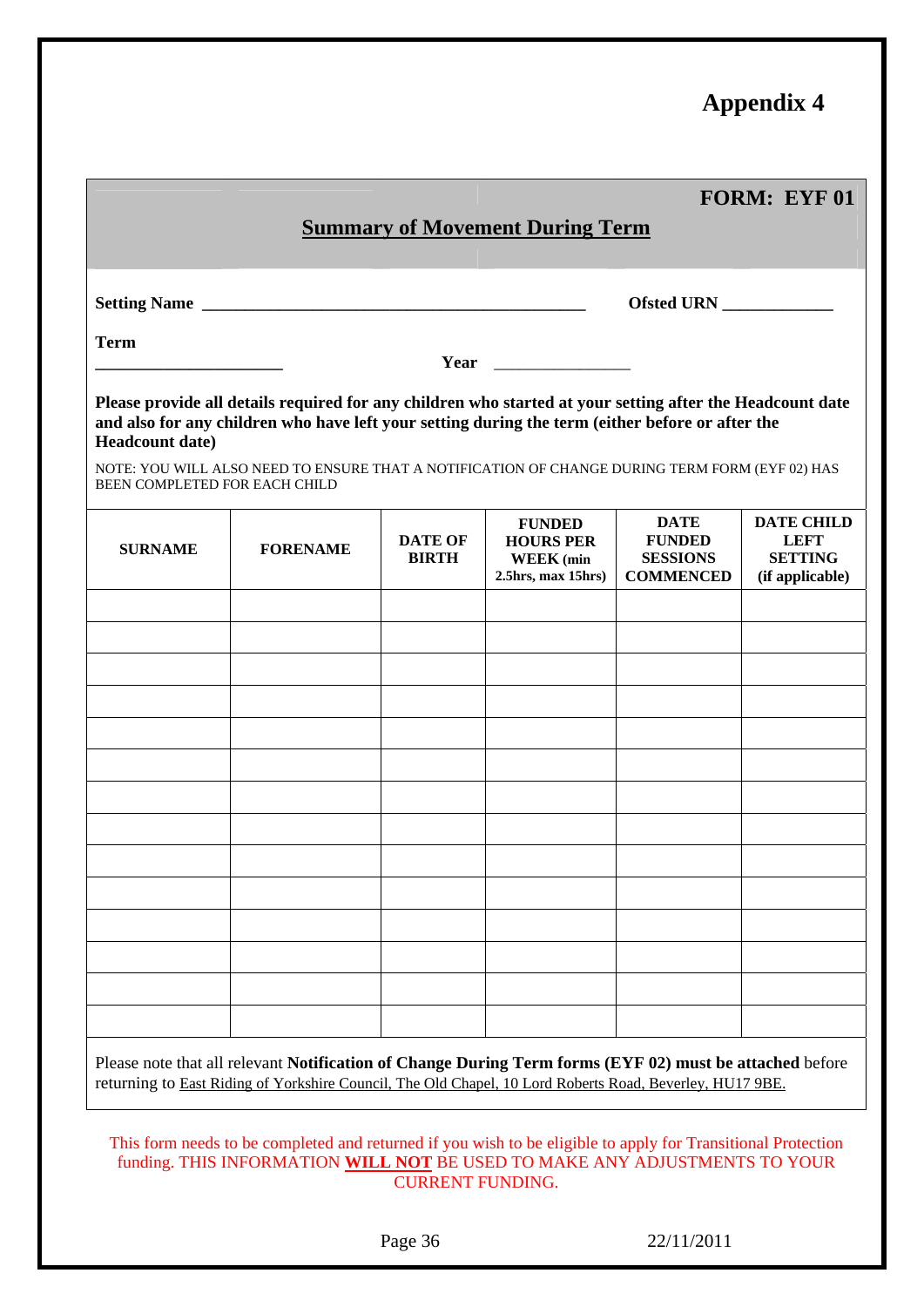### **APPENDIX 5**

## **EARLY EDUCATION FUNDING**

| <b>NOTIFICATION OF CHANGE DURING TERM</b>                                                                                                                                             |    |                           | <b>FORM: EYF 02</b> |  |  |  |  |  |  |
|---------------------------------------------------------------------------------------------------------------------------------------------------------------------------------------|----|---------------------------|---------------------|--|--|--|--|--|--|
| <b>Details of Child</b>                                                                                                                                                               |    |                           |                     |  |  |  |  |  |  |
|                                                                                                                                                                                       |    |                           |                     |  |  |  |  |  |  |
|                                                                                                                                                                                       |    |                           |                     |  |  |  |  |  |  |
|                                                                                                                                                                                       |    |                           |                     |  |  |  |  |  |  |
| <b>Reason for Change in Circumstances</b>                                                                                                                                             |    |                           |                     |  |  |  |  |  |  |
| New to area                                                                                                                                                                           | П. | Please complete section A |                     |  |  |  |  |  |  |
| Leaving Early Education Provider                                                                                                                                                      | П  | Please complete section B |                     |  |  |  |  |  |  |
| Change of Early Education Provider within area                                                                                                                                        | □  | Please complete A and B   |                     |  |  |  |  |  |  |
| <b>Section A</b>                                                                                                                                                                      |    |                           |                     |  |  |  |  |  |  |
|                                                                                                                                                                                       |    |                           |                     |  |  |  |  |  |  |
|                                                                                                                                                                                       |    |                           |                     |  |  |  |  |  |  |
|                                                                                                                                                                                       |    |                           |                     |  |  |  |  |  |  |
|                                                                                                                                                                                       |    |                           |                     |  |  |  |  |  |  |
| <b>Section B</b>                                                                                                                                                                      |    |                           |                     |  |  |  |  |  |  |
|                                                                                                                                                                                       |    |                           |                     |  |  |  |  |  |  |
| $A$ ddroso:                                                                                                                                                                           |    |                           |                     |  |  |  |  |  |  |
|                                                                                                                                                                                       |    |                           |                     |  |  |  |  |  |  |
| Number of funded hours per week:                                                                                                                                                      |    |                           |                     |  |  |  |  |  |  |
| (This must match signature on Parental Declaration Form)                                                                                                                              |    |                           |                     |  |  |  |  |  |  |
| This form should be completed and attached to the Summary of Movement During<br>Term Form (EYF 01) if you wish to be eligible to apply for<br><b>Transitional Protection funding.</b> |    |                           |                     |  |  |  |  |  |  |
| THIS INFORMATION WILL NOT BE USED TO MAKE ANY<br><b>ADJUSTMENTS TO YOUR CURRENT FUNDING</b>                                                                                           |    |                           |                     |  |  |  |  |  |  |
| Page 37                                                                                                                                                                               |    | 22/11/2011                |                     |  |  |  |  |  |  |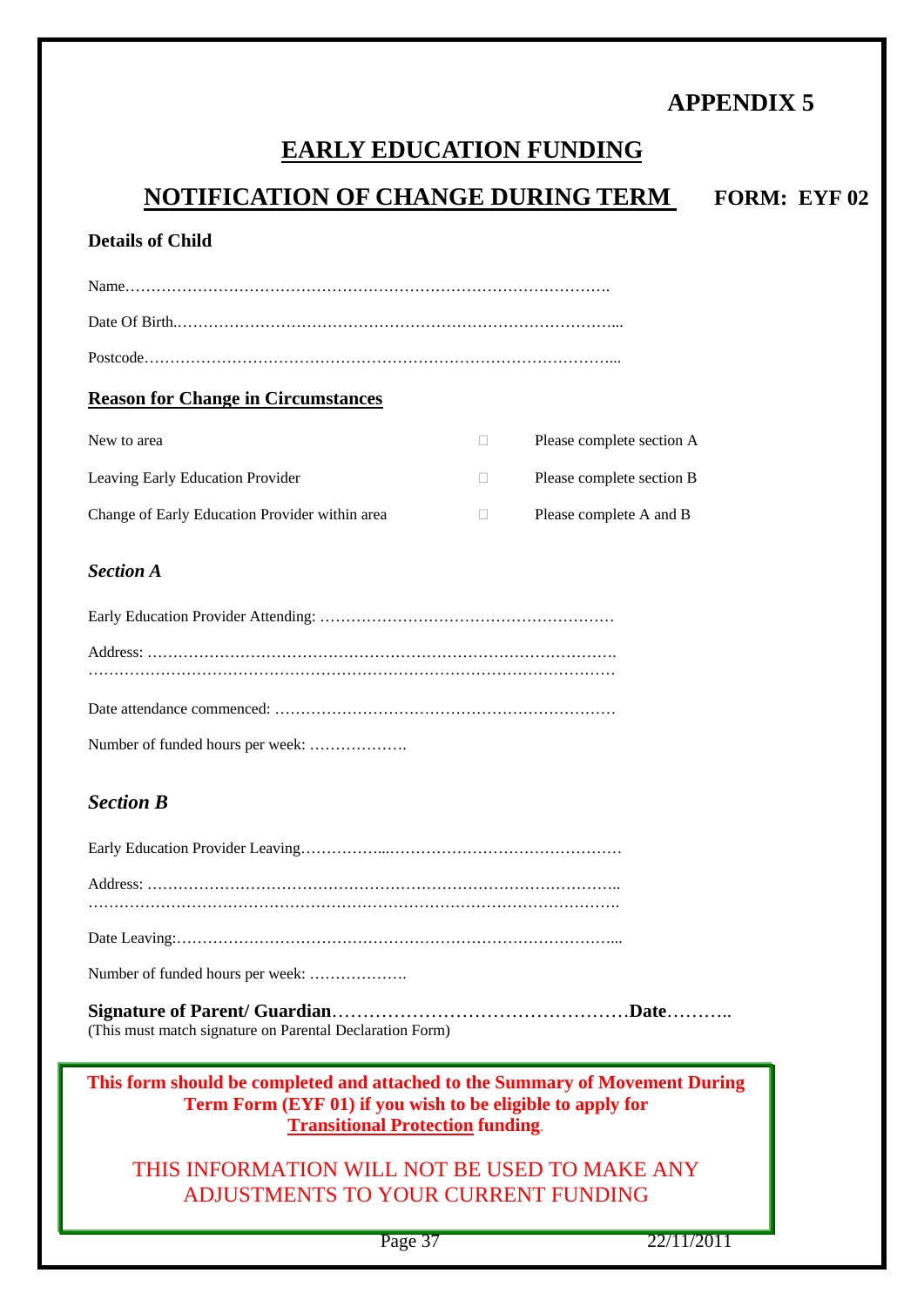

# EAST RIDING

**Appendix 6 Appendix 6** 

School/Setting Exceptional Circumstances Funding

#### APPLICATION FORM **Form: EYF 03**

Name of Setting: Ofsted ranking: Address: Postcode: Name of contact person: Telephone number: Email address: Early Years Development Advisor for your area:

Are there other schools or PVI settings delivering Early Years Provision in your area? Please list them:

Would loss of places result in East Riding or Yorkshire Council not meeting its statutory duty to provide access to Free Early Years provision for all 3 & 4 year olds?

What Flexible offer does your setting provide?

Is this application supported by the Early Years Development Advisor for your area?

Please describe why your setting would become financially unsustainable without additional support: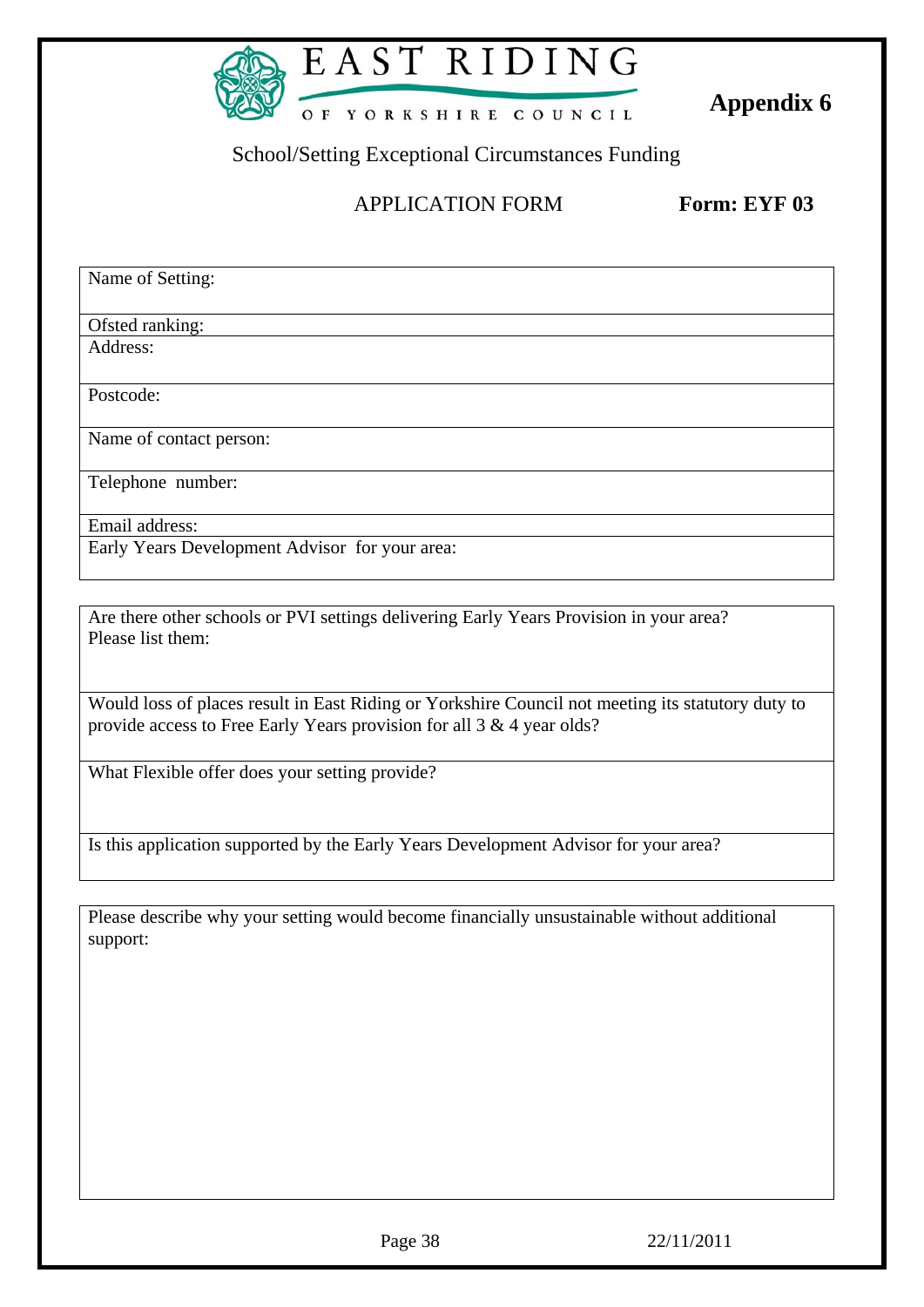#### **Actual cost of claim**

- 1. Period of claim:
- 2. Break down of staffing costs (including on costs):

3. Other costs – please specify and give breakdown:

Please return this form to: Bridget Bennett Early Years and Extended Services Manager The Old Chapel, 10 Lord Roberts Road, Beverley, HU17 9BE or email bridget.bennett@eastriding.gov.uk

Page 39 22/11/2011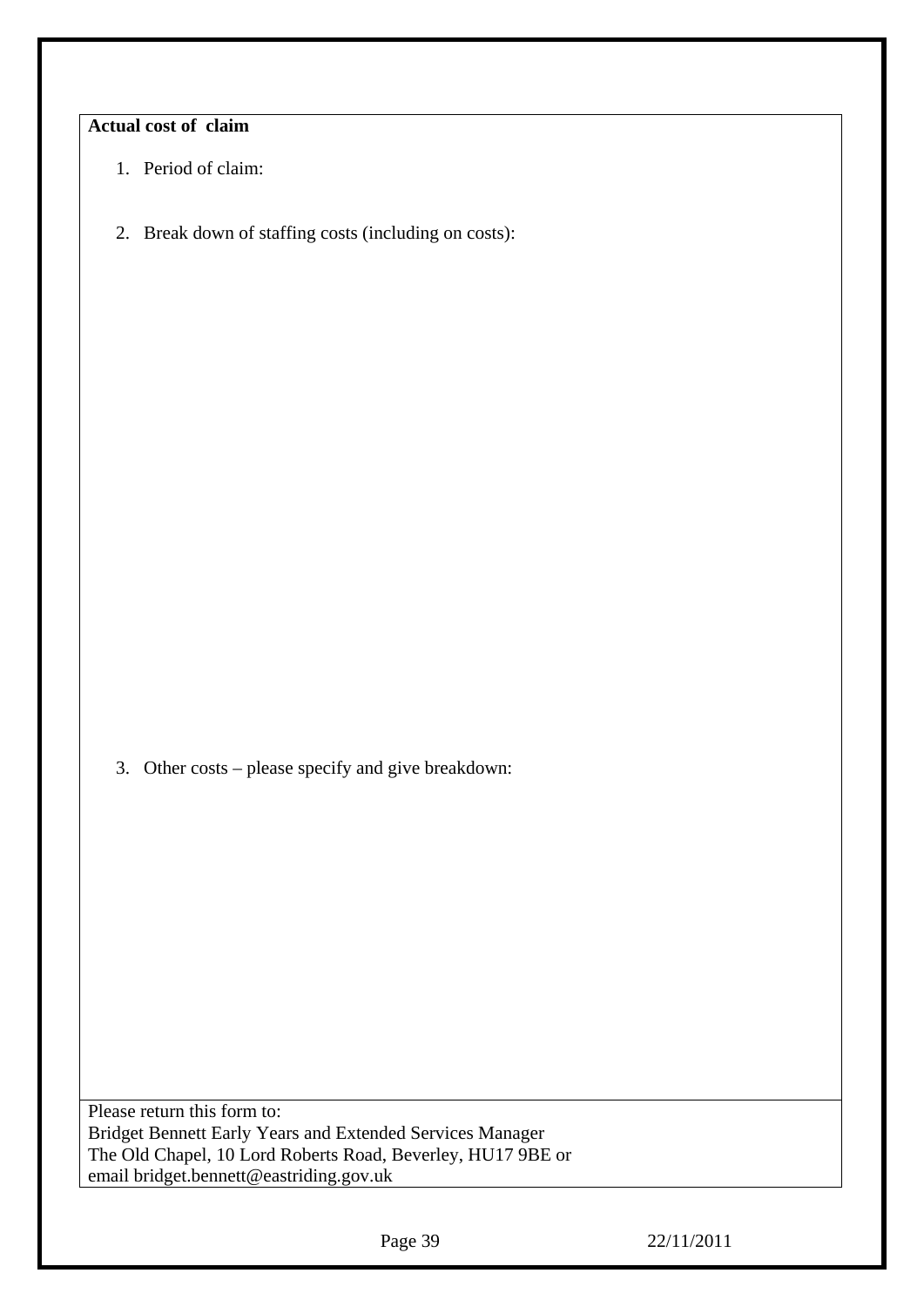

**Appendix 7** 

**Form: EYF 04**

#### Flexible Entitlement to Early Learning and Childcare Funding to support the flexible offer

#### APPLICATION FORM

Name of School/setting

Name, telephone number and email address of contact person

Please describe the hours of delivery and the level of flexibility that is being offered to some or all parents

#### **Costs of delivering flexible offer for 2010/11**

One off resources

Break down of staffing costs (including on costs). If a school, please use the Budget Adjustment Scenario Calculator and submit it with this form

Other costs – please specify and give breakdown

Anticipated number of children that will benefit from the flexible offer:

Please return this form to: Bridget Bennett, Sure Start and Extended Services Manager The Old Chapel, 10 Lord Roberts Road, Beverley, HU17 9BE or email: 1bridget.bennett@eastriding.gov.uk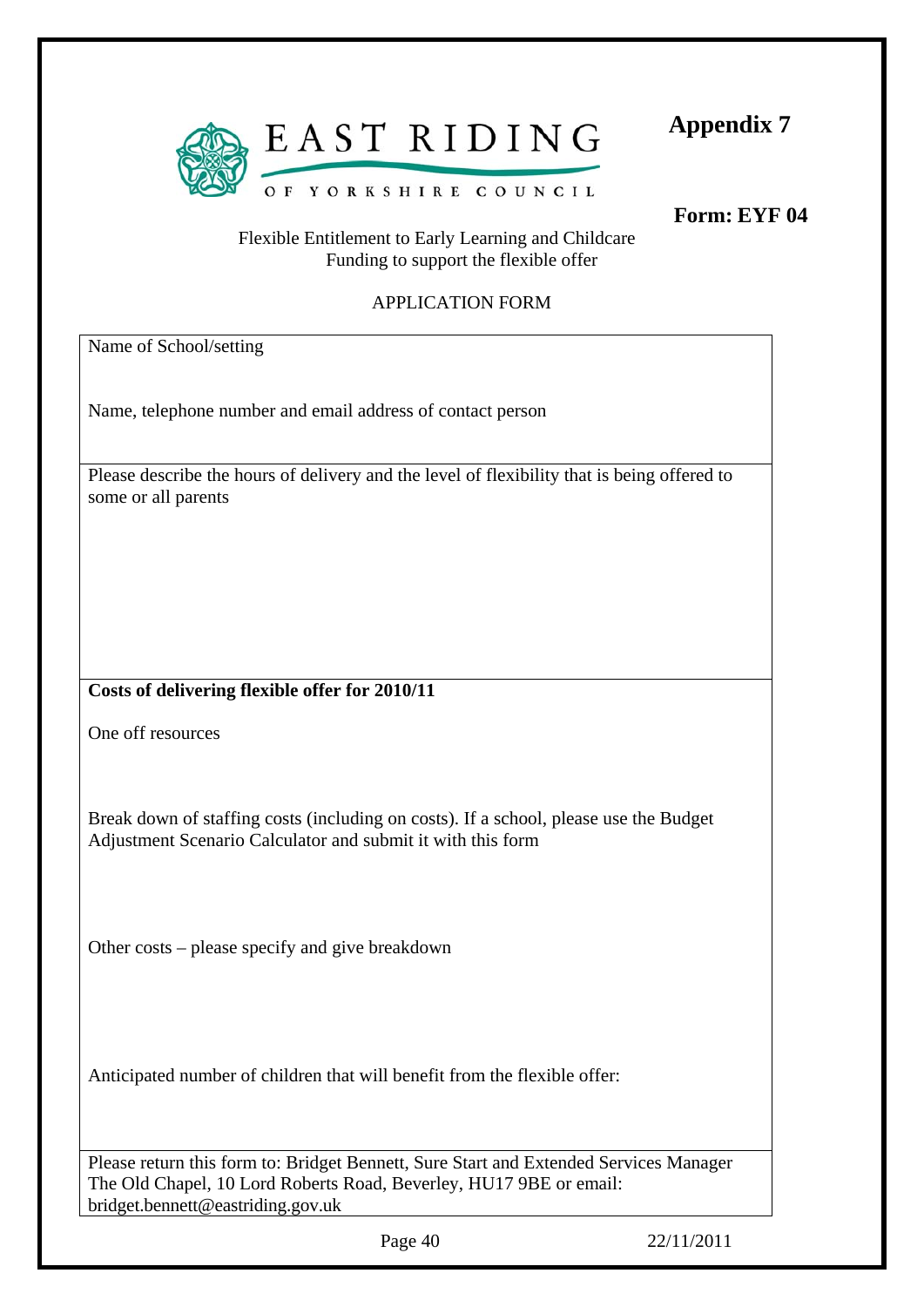#### **\*This form is for guidance only and can be adapted by the setting APPENDIX 8**

 **Parental Agreement for PVI Settings** 

Free Early Years Provision for 3 & 4 Year Olds Form: EYF 05(a)

Please ensure you have read the agreement prior to completion

| PART <sub>1</sub>                                             |            | <b>CHILDS DETAILS</b> |     |       |     | * refer to list of codes        |                               |            |                |     |                     |     |       |
|---------------------------------------------------------------|------------|-----------------------|-----|-------|-----|---------------------------------|-------------------------------|------------|----------------|-----|---------------------|-----|-------|
| Legal Forename:                                               |            |                       |     |       |     |                                 | Middle Name(s):               |            |                |     |                     |     |       |
| Legal Surname:                                                |            |                       |     |       |     |                                 | Preferred Surname:            |            |                |     |                     |     |       |
| Gender:                                                       | Ethnicity* |                       |     |       |     |                                 |                               |            | Date of Birth: |     |                     |     |       |
| Address:                                                      |            |                       |     |       |     |                                 |                               |            |                |     |                     |     |       |
| Post code:                                                    |            |                       |     |       |     |                                 |                               |            |                |     |                     |     |       |
| Telephone Number:                                             |            |                       |     |       |     |                                 |                               |            |                |     |                     |     |       |
| Name of Parent/Guardian:                                      |            |                       |     |       |     |                                 |                               |            |                |     |                     |     |       |
| Proof of Eligibility: (i.e. birth certificate) please specify |            |                       |     |       |     |                                 |                               |            |                |     |                     |     |       |
| Resident Authority:                                           |            |                       |     |       |     |                                 | SEN Provision:                |            |                |     |                     |     |       |
|                                                               |            |                       |     |       |     |                                 |                               |            |                |     |                     |     |       |
| FIRST PROVIDER:                                               |            |                       |     |       |     |                                 | <b>SECOND PROVIDER:</b>       |            |                |     |                     |     |       |
| Hours                                                         | Mon        | Tues                  | Wed | Thurs | Fri | Total                           | Hours                         | Mon        | Tues           | Wed | Thurs               | Fri | Total |
| Attending                                                     |            |                       |     |       |     |                                 | Attending                     |            |                |     |                     |     |       |
| Claiming                                                      |            |                       |     |       |     |                                 | Claiming                      |            |                |     |                     |     |       |
| To:<br>Dates attending<br>From:                               |            |                       |     |       |     | To:<br>Dates attending<br>From: |                               |            |                |     |                     |     |       |
| Parent Signature:<br>Date:                                    |            |                       |     |       |     |                                 |                               | Term/Year: |                |     |                     |     |       |
| FIRST PROVIDER:                                               |            |                       |     |       |     |                                 | <b>SECOND PROVIDER:</b>       |            |                |     |                     |     |       |
| Hours                                                         | Mon        | Tues                  | Wed | Thurs | Fri | Total                           | Hours                         | Mon        | Tues           | Wed | Thurs               | Fri | Total |
| Attending                                                     |            |                       |     |       |     |                                 | Attending                     |            |                |     |                     |     |       |
| Claiming                                                      |            |                       |     |       |     |                                 | Claiming                      |            |                |     |                     |     |       |
| Dates attending   From                                        |            |                       |     | To    |     |                                 | To<br>Dates attending<br>From |            |                |     |                     |     |       |
| Parent Signature:<br>Date:                                    |            |                       |     |       |     |                                 |                               | Term/Year  |                |     |                     |     |       |
|                                                               |            |                       |     |       |     |                                 |                               |            |                |     |                     |     |       |
| FIRST PROVIDER:                                               |            |                       |     |       |     | <b>SECOND PROVIDER:</b>         |                               |            |                |     |                     |     |       |
| Hours                                                         | Mon        | Tues                  | Wed | Thurs | Fri | Total                           | Hours                         | Mon        | Tues           | Wed | Thurs               | Fri | Total |
| Attending                                                     |            |                       |     |       |     |                                 | Attending                     |            |                |     |                     |     |       |
| Claiming                                                      |            |                       |     |       |     |                                 | Claiming                      |            |                |     |                     |     |       |
| Dates attending                                               |            | From                  |     | To    |     |                                 | Dates attending               |            | From           |     | $\operatorname{To}$ |     |       |
| Parent Signature:<br>Date:                                    |            |                       |     |       |     | Term/Year                       |                               |            |                |     |                     |     |       |

Page 41 22/11/2011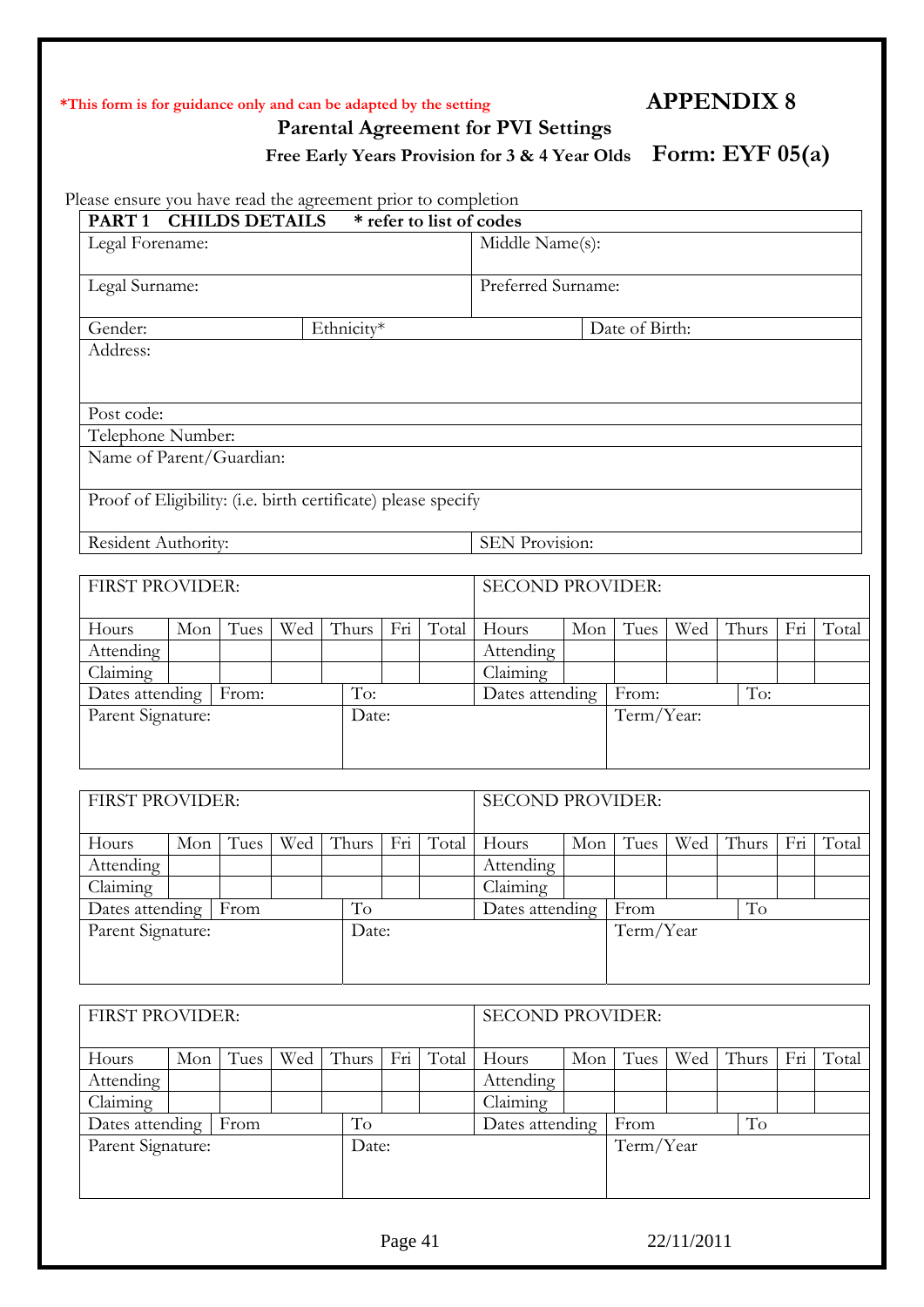#### **Parent**

- I am the parent/legal guardian of the child named overleaf
- My child will be attending this PVI setting for the hours shown overleaf
- I am not claiming Free Early Years Provision for more than 15 hours per week in total either at this PVI setting or where funding is split between two schools/PVI settings **Note:** You can only claim 12.5 hours per week if your child only attends on 2 days per week
- I understand that the 15 hours Free Early Years Provision must be free at the point of delivery
- I have received detailed information on fees charged for hours attended in excess of the 15 hours Free Early Years Provision and 38 weeks per annum and those for any additional services offered i.e. lunch, trips etc and I understand that I will have to pay fees for those services
- I understand Free Early Years Provision may only be taken between 8am & 6pm
- I will provide a written explanation to the PVI setting should my child be absent for more than 5 consecutive days
- Should my child leave this PVI setting I will abide by the notice period of the PVI setting
- I have shown the original birth certificate of the child named overleaf to the PVI setting (**or if this information is not available** I have shown proof of date of birth (other than a birth certificate) to the PVI setting**)**
- I understand that the number of weeks in a term may not match exactly with the school term dates.

| Signed:                | Print Name: |
|------------------------|-------------|
| Relationship to child: | Date:       |

#### **Settings**

- I have provided detailed information about fees charged for hours attended in excess of 15 per week and 38 weeks per annum and for any additional services offered i.e. lunch, trips etc
- I will provide the number of hours per term on the days shown overleaf for this child
- I will provide parents/legal guardians with the outcomes of every Ofsted inspection of the PVI setting and will comply with recommendations arising from inspections
- I will endeavour to maintain a minimum of a 'satisfactory' ranking with Ofsted

| Signed:   | Print Name: |
|-----------|-------------|
| Position: | Date:       |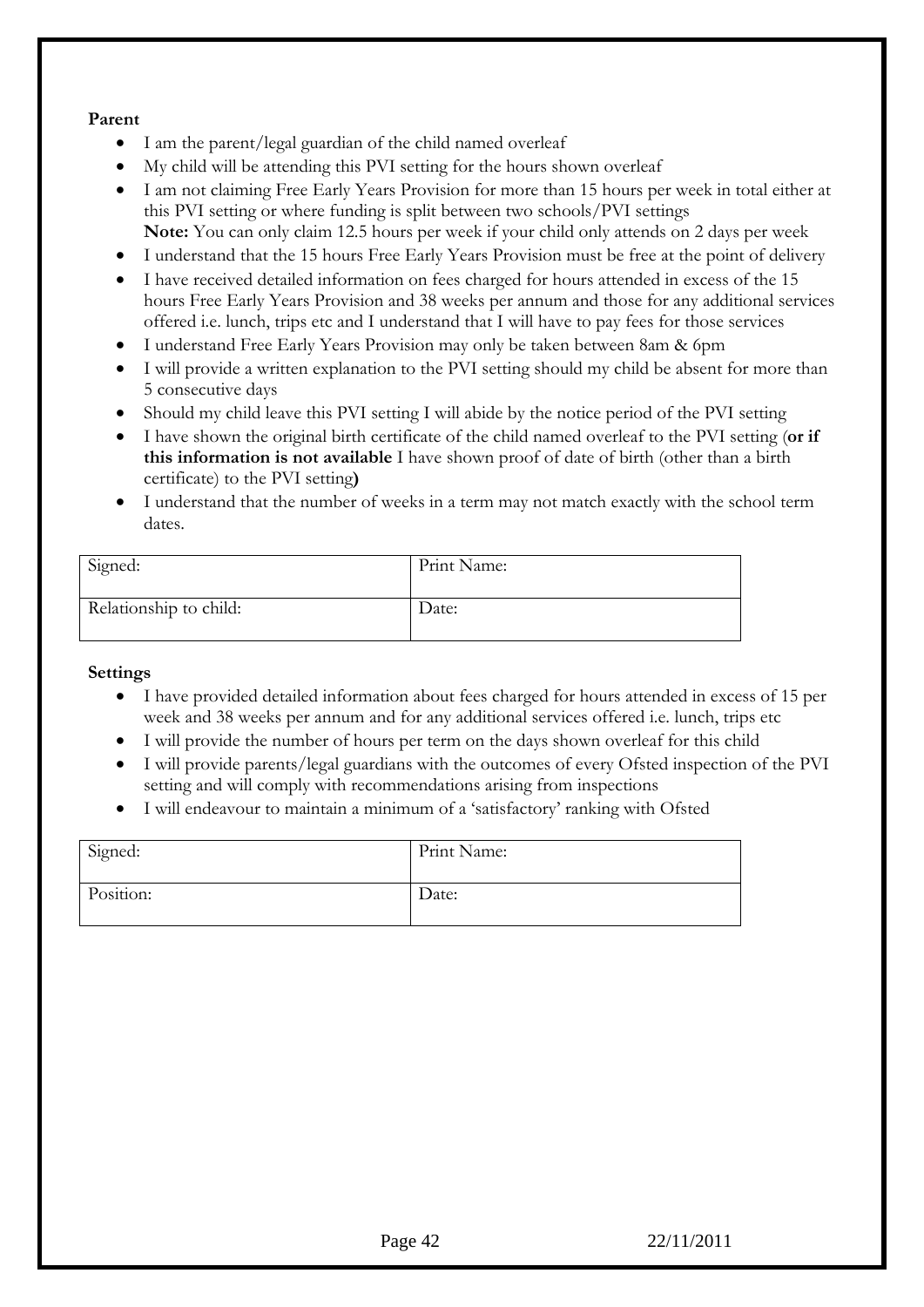#### **\*This form is for guidance only and can be adapted by the setting APPENDIX 9**

 **Parental Agreement for Schools** 

Free Early Years Provision for 3 & 4 Year Olds Form: EYF 05(b)

Please ensure you have read the agreement prior to completion

| case ensure you have read the agreement prior to completion<br><b>CHILDS DETAILS</b><br>PART <sub>1</sub><br>* refer to list of codes |                                 |      |     |       |                         |       |                                 |     |                |     |       |     |       |
|---------------------------------------------------------------------------------------------------------------------------------------|---------------------------------|------|-----|-------|-------------------------|-------|---------------------------------|-----|----------------|-----|-------|-----|-------|
| Legal Forename:                                                                                                                       |                                 |      |     |       |                         |       | Middle Name(s):                 |     |                |     |       |     |       |
| Legal Surname:                                                                                                                        |                                 |      |     |       |                         |       | Preferred Surname:              |     |                |     |       |     |       |
| Gender:                                                                                                                               | Ethnicity*                      |      |     |       |                         |       |                                 |     | Date of Birth: |     |       |     |       |
| Address:                                                                                                                              |                                 |      |     |       |                         |       |                                 |     |                |     |       |     |       |
|                                                                                                                                       |                                 |      |     |       |                         |       |                                 |     |                |     |       |     |       |
|                                                                                                                                       |                                 |      |     |       |                         |       |                                 |     |                |     |       |     |       |
| Post code:                                                                                                                            |                                 |      |     |       |                         |       |                                 |     |                |     |       |     |       |
| Telephone Number:                                                                                                                     |                                 |      |     |       |                         |       |                                 |     |                |     |       |     |       |
| Name of Parent/Guardian:                                                                                                              |                                 |      |     |       |                         |       |                                 |     |                |     |       |     |       |
| Proof of Eligibility: (i.e. birth certificate) please specify                                                                         |                                 |      |     |       |                         |       |                                 |     |                |     |       |     |       |
|                                                                                                                                       |                                 |      |     |       |                         |       |                                 |     |                |     |       |     |       |
| Resident Authority:                                                                                                                   |                                 |      |     |       |                         |       | <b>SEN Provision:</b>           |     |                |     |       |     |       |
|                                                                                                                                       |                                 |      |     |       |                         |       |                                 |     |                |     |       |     |       |
| FIRST PROVIDER:                                                                                                                       |                                 |      |     |       |                         |       | <b>SECOND PROVIDER:</b>         |     |                |     |       |     |       |
| Hours                                                                                                                                 | Mon                             | Tues | Wed | Thurs | Fri                     | Total | Hours                           | Mon | Tues           | Wed | Thurs | Fri | Total |
| Attending                                                                                                                             |                                 |      |     |       |                         |       | Attending                       |     |                |     |       |     |       |
| Claiming                                                                                                                              |                                 |      |     |       |                         |       | $\overline{\text{Claiming}}$    |     |                |     |       |     |       |
|                                                                                                                                       | Dates attending<br>To:<br>From: |      |     |       |                         |       | Dates attending<br>To:<br>From: |     |                |     |       |     |       |
| Parent Signature:<br>Date:                                                                                                            |                                 |      |     |       | Term/Year:              |       |                                 |     |                |     |       |     |       |
|                                                                                                                                       |                                 |      |     |       |                         |       |                                 |     |                |     |       |     |       |
| <b>FIRST PROVIDER:</b>                                                                                                                |                                 |      |     |       |                         |       | <b>SECOND PROVIDER:</b>         |     |                |     |       |     |       |
| Hours                                                                                                                                 | Mon                             | Tues | Wed | Thurs | Fri                     | Total | Hours                           | Mon | Tues           | Wed | Thurs | Fri | Total |
| Attending                                                                                                                             |                                 |      |     |       |                         |       | Attending                       |     |                |     |       |     |       |
| Claiming                                                                                                                              |                                 |      |     |       |                         |       | Claiming                        |     |                |     |       |     |       |
| Dates attending   From                                                                                                                |                                 |      |     | To    |                         |       | Dates attending                 |     | From           |     | To    |     |       |
| Parent Signature:                                                                                                                     |                                 |      |     |       | Date:                   |       | Term/Year                       |     |                |     |       |     |       |
|                                                                                                                                       |                                 |      |     |       |                         |       |                                 |     |                |     |       |     |       |
|                                                                                                                                       |                                 |      |     |       |                         |       |                                 |     |                |     |       |     |       |
| FIRST PROVIDER:                                                                                                                       |                                 |      |     |       | <b>SECOND PROVIDER:</b> |       |                                 |     |                |     |       |     |       |
| Hours                                                                                                                                 | Mon                             | Tues | Wed | Thurs | Fri                     | Total | Hours                           | Mon | Tues           | Wed | Thurs | Fri | Total |
| Attending                                                                                                                             |                                 |      |     |       |                         |       | Attending                       |     |                |     |       |     |       |
| Claiming                                                                                                                              |                                 |      |     |       |                         |       | Claiming                        |     |                |     |       |     |       |
|                                                                                                                                       | To<br>Dates attending<br>From   |      |     |       |                         |       | To<br>Dates attending<br>From   |     |                |     |       |     |       |
| Parent Signature:<br>Date:                                                                                                            |                                 |      |     |       | Term/Year               |       |                                 |     |                |     |       |     |       |

Page 43 22/11/2011